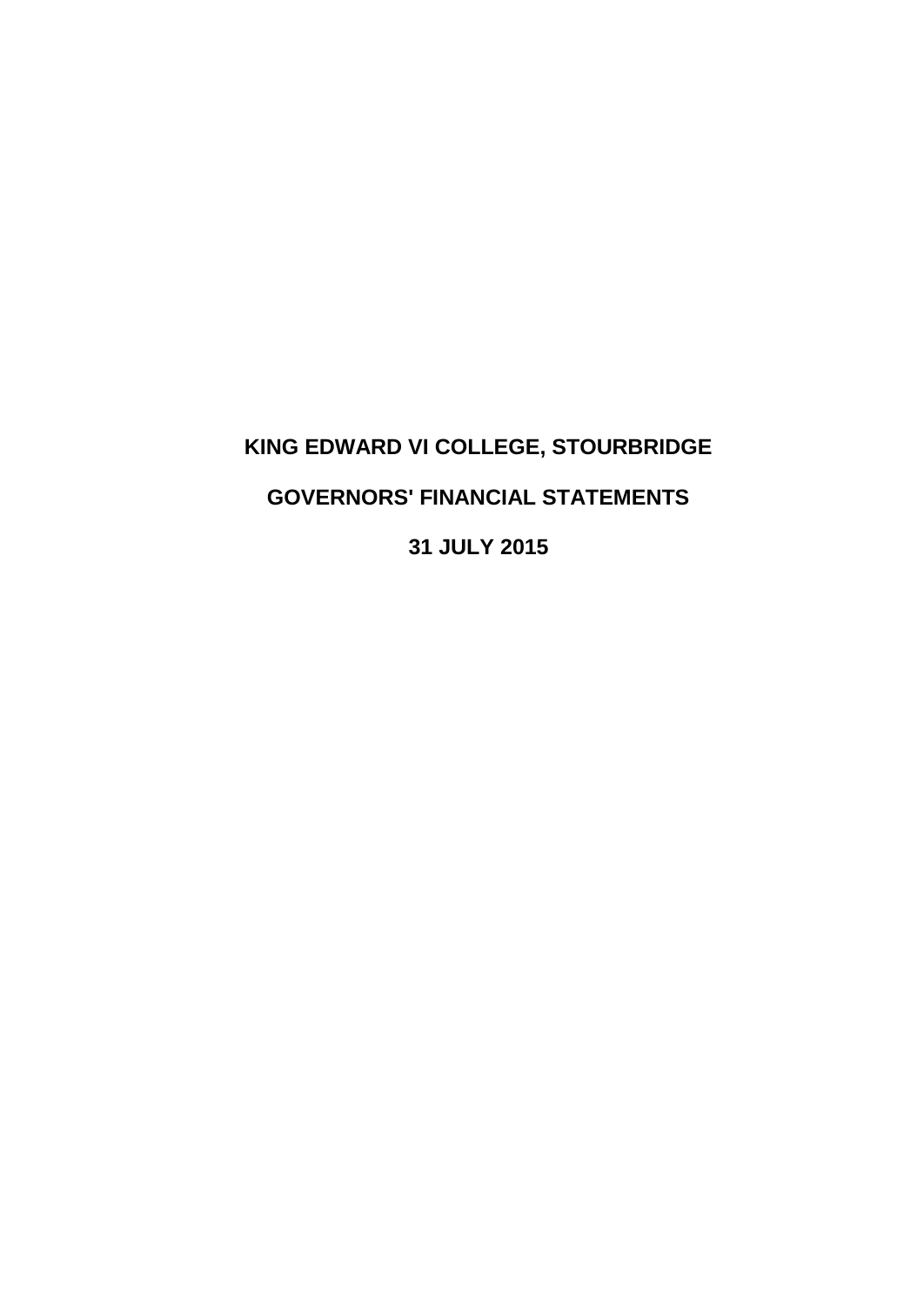### **GOVERNORS' FINANCIAL STATEMENTS**

### **FOR THE YEAR TO 31 JULY 2015**

### **INDEX**

## **Page**

| Operating and Financial Review                                                                                                        | $1a - 1k$ |
|---------------------------------------------------------------------------------------------------------------------------------------|-----------|
| Statement of Corporate Governance and Internal Control                                                                                | $11 - 19$ |
| Governing body's statement on the College's regularity, propriety<br>and compliance with Funding body terms and conditions of funding | 1r        |
| Statement of Responsibilities of the Board of Governors                                                                               | 1s        |
| Independent Auditors' Report                                                                                                          | 2         |
| Income and Expenditure Account                                                                                                        | 3         |
| Statement of Total Recognised Gains and Losses                                                                                        | 4         |
| Balance Sheet as at 31 July 2015                                                                                                      | 5         |
| <b>Cash Flow Statement</b>                                                                                                            | 6         |
| Notes to the Governors' Financial Statements                                                                                          | 7 - 24    |
| Auditors' Report on Regularity                                                                                                        | $25 - 26$ |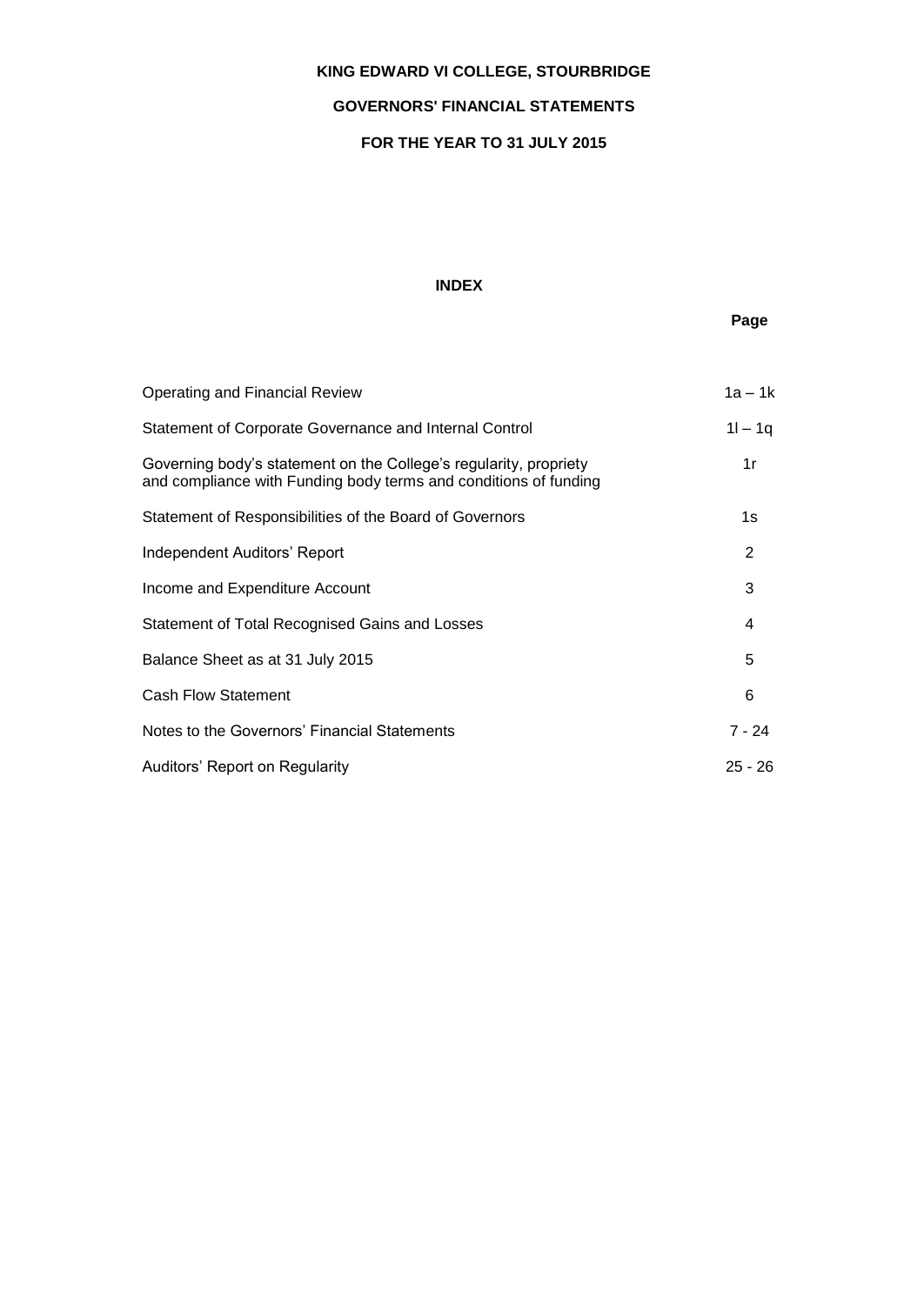### **OPERATING AND FINANCIAL REVIEW**

### **FOR THE YEAR TO 31 JULY 2015**

#### **Nature, Objectives and Strategies**

The Governors present their report and the audited financial statements for the year ended 31 July 2015.

### **The College and its legal status**

King Edward VI College, in Stourbridge, is a non-denominational sixth form college designated under section 30 of the Further and Higher Education Act 1992; which is within the further education sector established by that Act. Unlike the majority of sixth form and further education colleges, incorporation of the College was not possible for King Edward's at that time because of its long establishment as a charitable trust dating back to its foundation in 1552. However, the Learning and Skills Act 2000, provided for the incorporation of the Governing Bodies of designated colleges and, for King Edward's, this took place on 1 April 2001.

King Edward VI College is an exempt charity under the Part 3 of the Charities Act 2011 and from 1st September 2013, is regulated by the Secretary of State for Business, Innovation and Skills as Principal Regulator for all FE Corporations.

Any members of the Governing Body, who are also trustees of the charity are highlighted on page 1m. The Trustees are required under the terms of the Trust Deed to provide accommodation to the Governors for educational purposes. A Memorandum of Understanding between the Foundation Trustees and the Governors has been signed by both boards to facilitate this arrangement. The Governors have the oversight of the ongoing strategic educational and resource requirements of the College, while day-to-day management is the responsibility of the Principal and Senior Management Team. The staff members of the College are employed by the Board of Governors.

#### **Mission and Values**

"To challenge each student to achieve personal and academic excellence leading to enhanced life and career opportunities."

Our ethos and values fundamental to this philosophy are:-

- 1. Excellence: high student achievement
- 2. Enrichment: education of the whole student
- 3. Independence: fostering initiative in student attitudes to learning
- 4. Opportunity: success regardless of background
- 5. Equality : a safe place to value and celebrate diversity
- 6. Community: students, staff, parents and local people working together.
- 7. Partnerships; collaborative relationships with other organisations
- 8. Continuity: celebrating our past while embracing the future.
- 9. Integrity: in all we do

In the determination of King Edward VI College's strategic objectives, the governors have had due regard to the various contributions made by the college for the public benefit. Accordingly its main strategic aims comprise:-

- 1. To support and inspire students to achieve the highest levels of academic attainment and personal development.
- 2. To provide the highest possible quality of learning environment.
- 3. To provide a safe environment for students and staff, ensuring they benefit from the practice of equal opportunities.
- 4. To equip students with the confidence to embrace their future.
- 5. To embed a culture of ongoing quality improvement.
- 6. To pursue an ethos of continuing professional development in order to maintain the highest standards.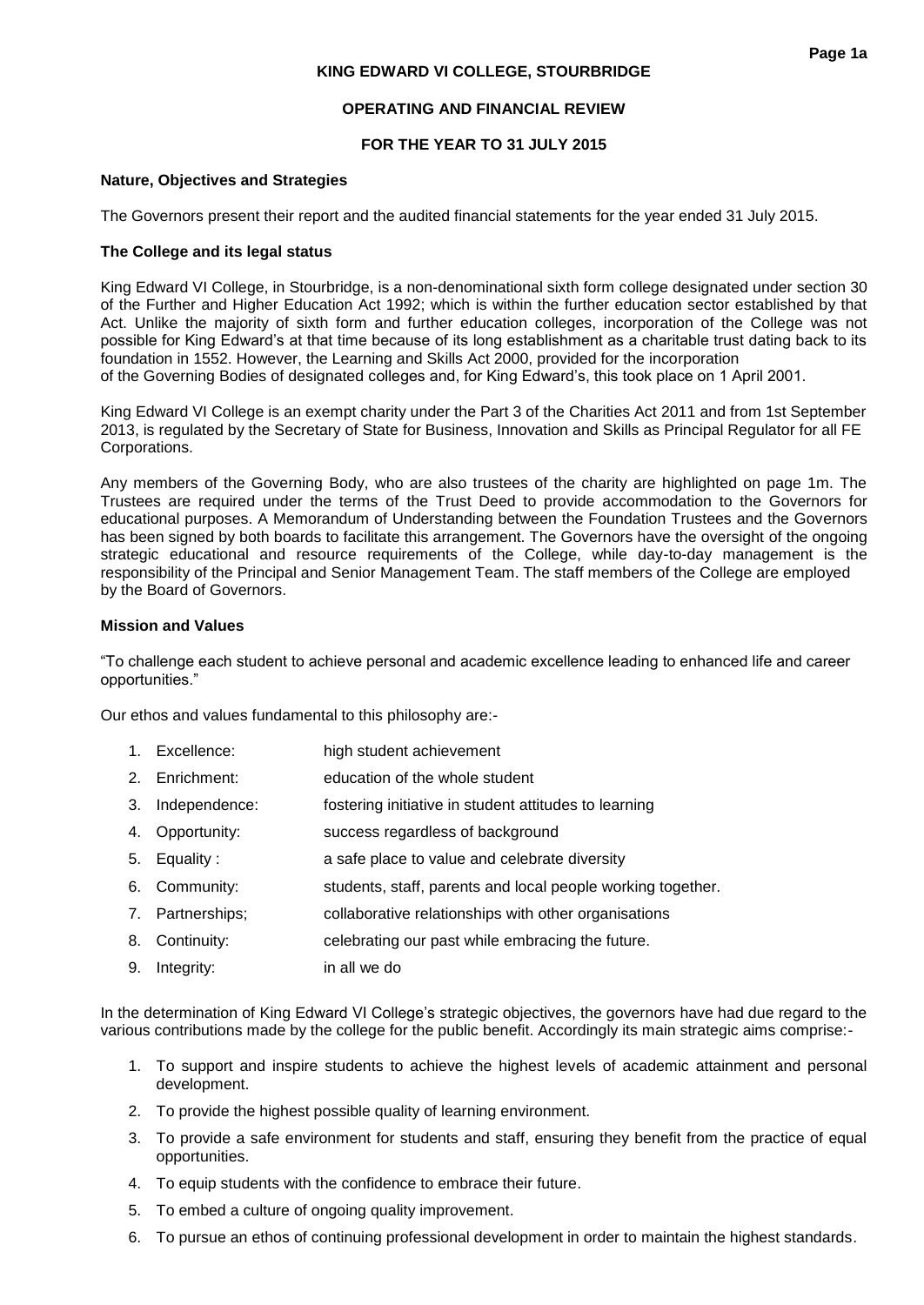### **OPERATING AND FINANCIAL REVIEW**

#### **FOR THE YEAR TO 31 JULY 2015**

- 7. To promote creative solutions to efficient and effective management of resources in a challenging financial environment.
- 8. To ensure that the College plays an integral role in the life of the local community.
- 9. To build and maintain collaborative partnerships with other organisations, securing the continuing future of the College.

#### **Strategic plan**

The main themes emanating from the strategic plan present a number of challenges to the College which can be summarised thus:

- Continuing strong competition from school sixth forms, other colleges and university sponsored free schools, combined with the recent drive for academy conversion and multi-academy trusts present greater challenge for recruitment.
- An increasingly consumerist approach by students to their choice of post 16 institution, with most students now making multiple applications to various schools and colleges in the area.
- The government austerity measures and subsequent funding cuts have created ever-more competition for the College in terms of student recruitment, already made difficult owing to a 9% reduction to the local 16-19 population in recent years.
- Curriculum changes are making the step up to the new A levels, increasingly difficult for students particularly given the corresponding introduction of less demanding GCSE's over the period 2015-2017.
- Linked to the curriculum is the need to prepare for a linearization and increased difficulty of A level qualifications from 2015-16, causing increased financial pressure to reduce the typical student's programme size.
- The recently announced increase to the cost of NIC and teachers pension contribution has added around £250,000 to our annual operating costs.
- Greater partnership working has seen the development of our Multi-Academy Trust and enabled us to strengthen our links with other schools.

Responding to these fresh challenges in a proactive way, the college is planning to:

- Continue to lessen its reliance on central government funding by developing income streams in the areas of higher education and international student work. Also, wherever possible, extend our business partnerships, similar to our work with The Royal Bank of Scotland. Senior staff will also regularly monitor new funding opportunities as they arise and be proactive in attracting new funding streams to the College.
- Secure a further increase to our market share of the academically gifted students from the Dudley area and increasingly beyond using a range of measures. These include use of bursary schemes for less well-off students; further development of 14-16 initiatives; more refinement to our recruitment and liaison processes; the use of a series of bus and minibuses services to make transport to college feasible from outlying rural areas; greater development of links with new schools through attendance at progression events and provision of bespoke help.
- Ensure that equality and diversity is fully embedded across all functions within the College and that the equality objectives are actively pursued.
- Use the accommodation strategy to identify and respond promptly to any new tranches of government (or other external body) funding in continuing to upgrade facilities for students.
- Develop a sustainable approach to resource management e.g. in printing, and at the same time promote greater use of IT technology throughout teaching and learning.
- Regularly review and update our curriculum. This will include provision of a small number of high end academic vocational courses in areas such as sport, science, performing arts and IT. Looking at a series of curriculum pathways designed to be more tailored to individual student need (and also dependent on aptitude, interest, preferred mode of study and future direction) and potential expansion of the extended project qualification to a bigger range of students.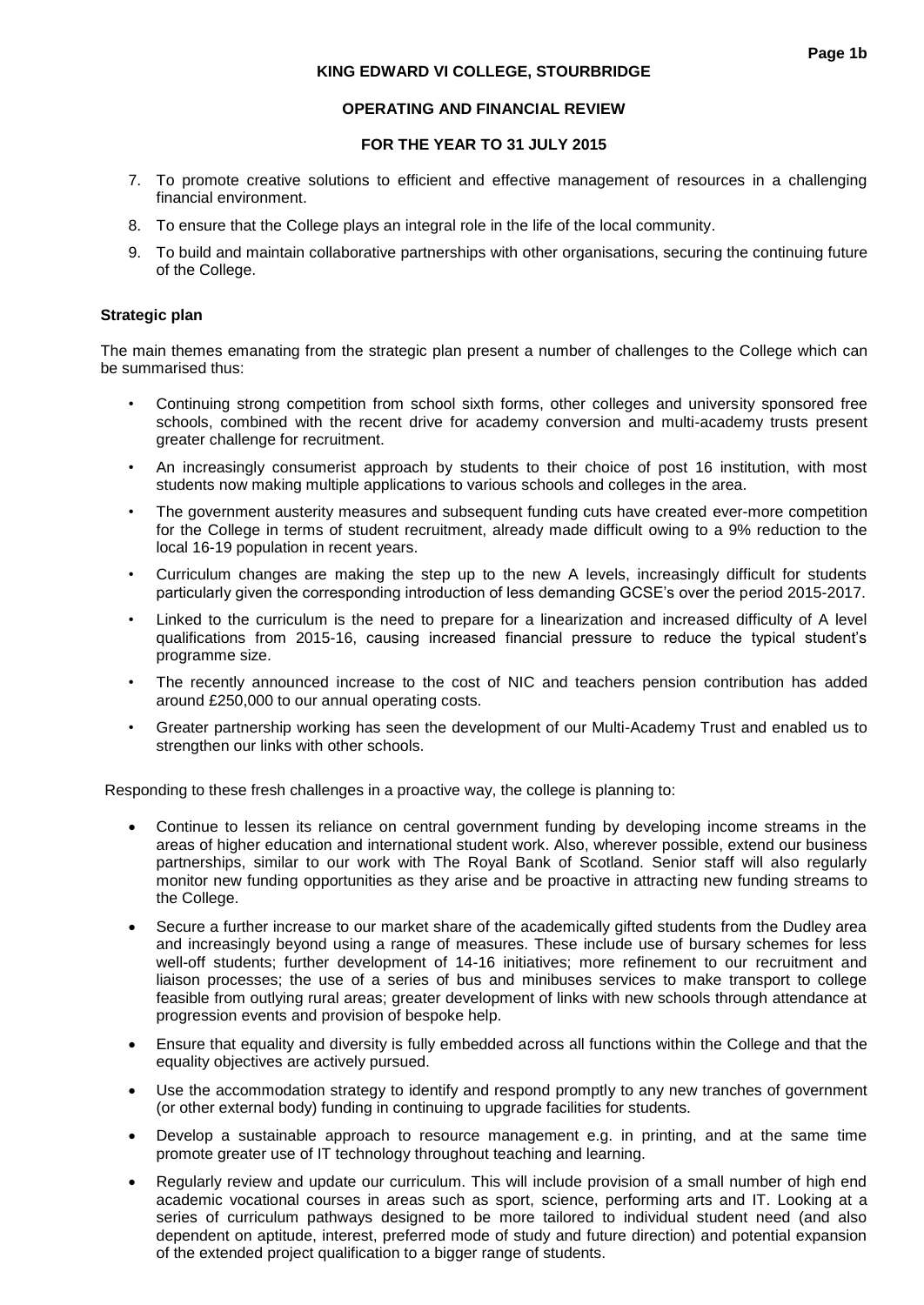#### **OPERATING AND FINANCIAL REVIEW**

#### **FOR THE YEAR TO 31 JULY 2015**

- To continue to work to refine curriculum plan modelling in the light of recent curriculum and funding changes, ensuring efficient use of resources and financial stability in the long term.
- Continue to develop our quality and sharing good practice systems to the highest possible standards, making use of external subject expert consultants in provision of focussed quality improvement strategies.
- There will be a continued focus on ensuring that students experience the very highest quality in the classroom in terms of personalised support, appropriate challenge and clarity of improvement targets. The lesson observation process will help to drive further improvements during the year.
- Ensure staff are fully prepared for the delivery of new linear specifications, providing appropriate training to support them in this. We will also provide training for teachers and support staff in understanding the needs of a more diverse student population.
- Embed the use of recently trialled college tracking and monitoring systems to better support students, investing time in 1-1 student support and making full use of the newly developed e-ILP – this will help to raise results further, better identify our students' needs and thereby provide for even more individualised help and pertinent support to each young person.
- Develop the marketing of the College brand regionally, ensuring effective communication as to exactly what the College's mission and values are all about.
- Develop our admissions processes to be both fully transparent and more efficient. This will mean students being given earlier interviews and offers as well as the establishment of a range of approaches to keep in touch with each prospective student before they arrive in September.
- Continue to explore alternative funding streams to support those students most in need.
- Ongoing development to our partnership working with local secondary and primary schools includes the exploration of academy sponsorship. This will enable the College to work collaboratively with local institutions in promoting the best learning experience possible for the students, whilst at the same time maintain stability for all concerned through a shared approach to the use of resources and expertise.
- Ensure robust financial health for the college using the various strategies above.
- Continue to reduce any gaps in student outcomes between subjects and groups of students.

### **Key Successes**

The college has continued to build upon its success in recent years:

- Maintained our excellent results with the College placed seventh in the national league tables in 2015 (2014 placed sixth). Data on King Edward's also regularly show outstanding student success, achievement and retention rates across sexes, the main ethnic groups and all subject groupings, which is in contrast to the fall within other external sixth form performance data in recent years.
- Continued to improve the quality of teaching and learning. In 2014-15, we have focussed our attention on four key priorities – *ethos of learning*; *engagement*; *assessment for learning* and *independence* – and further making judgements on classroom practice in the light of these issues. The result has been greater focus on those areas that can most help to improve the learning experience for our students. We have also ensured that judgements on lessons are even more rigorous using a series of paired observations alongside regular observation moderation meetings.
- Grown our curriculum in a variety of ways (see below) to enhance and broaden our students' education and to better prepare them for their next steps.
- Developed productive working relationships with partners including Royal Bank of Scotland, Cambridge University (through the vehicle of HE+), Middlesex University, BCU, The London School of Economics, WJEC, Maple Group colleges and ongoing positive links with all our feeder schools as well as the local authority. Links have also been established with schools further afield in South Birmingham and Worcestershire.
- Maintained the College's financial health in spite of increasingly challenging circumstances, with the College consistently operating efficiently in terms of the distribution of students to classes and courses.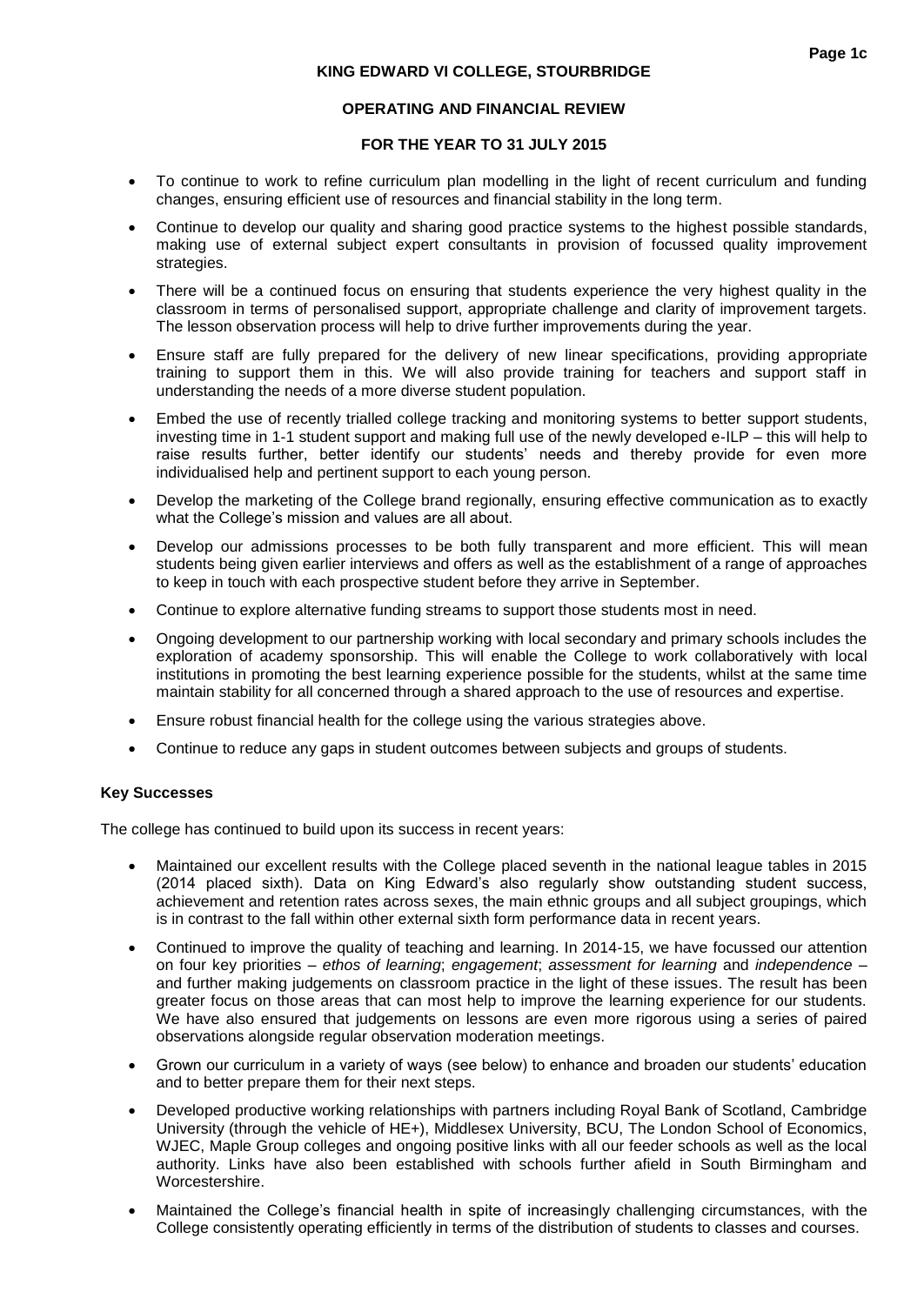#### **OPERATING AND FINANCIAL REVIEW**

#### **FOR THE YEAR TO 31 JULY 2015**

- Undertaken a programme of classroom refurbishment, focussed on key areas of need, with particular attention to the upgrading of the science laboratories but also subject areas such as music technology, sociology and MFL.
- Already received approval from HEFCE to recruit HE students onto Dip HE courses from September 2013, along with institutional acknowledgement from Middlesex University. 2013-14 was in fact used to prepare for a fully marketed set of courses which began in the academic year 2014-15, following final approval for our plans. From September 2016 it is hoped that a new degree in Business, validated by BCU will begin.
- Following the addition to our buildings last year with the opening of a new maths block, the College has in 2015, further added to the college estate via the construction of a new student common room and refectory within a development which also provided many more classrooms for use across a range of subjects. We have also undertaken a programme of classroom refurbishment, focussing on key areas of need, with particular attention to the upgrading of the science laboratories but also subject areas such as music technology, sociology and MFL. This summer also saw the opening of our brand new sports pavilion on our Greenfields site which greatly enhances the sports and recreational facilities for both our students and the local community.

#### **Programmes of Study**

The College has reviewed the curriculum pathways for all students and is now offering a range of options related to ability, interest, preferred mode of study & assessment and future direction. The focus however is on choice and personalisation. From 2015-16 the typical student will have a programme of study as below (although taking EPQ or academic enrichment is optional, all year 12 students will have to choose at least one enrichment activity):

> *Main Programme (3 or 4 A levels or B/CTEC plus one) + Recreational enrichment + Extended Project OR Statistical Problem Solving OR Academic Enrichment + 1-1 and workshop support in both subjects and through a personal tutor 1-2*

In addition, all students are able to receive help as appropriate in gaining suitable work experience or voluntary work placement. Those without a GCSE in English or Maths at grade C or above will also be given tuition in these areas to enable them to gain a C. On top of all the above, students have access to a professional careers service, librarian support and college counsellors according to individual need.

#### **New Curriculum Initiatives**

The college has, over the past year, sought to further develop its curriculum offer in the following ways:

#### *Finance and other Baccalaureate Courses*

Continued development and extension of the Finance Baccalaureate for talented students with potential to work in the finance industry. The College is now working with 10 other partner institutions and there are around 250 students taking the qualification this year. RBS has agreed also to continue sponsorship of the programme throughout 2015, allowing for continued expansion regionally and nationally. The qualification would lead naturally into a newly designed Business degree from September 2015 (see below).

#### *Overseas Students*

King Edward's has started to deliver A level programmes to overseas students with 5 recruited in 2014- 15 and targeted at least 12 for 2015-16. The college has secured UKBA accreditation in its own right as we aim to further grow towards 40-50 by 2018-19. Our senior staff have also successfully undertaken a small number of overseas visits with the full support of the British Council. The College has entered into contract arrangements with a small but growing number of key overseas agents, continues to develop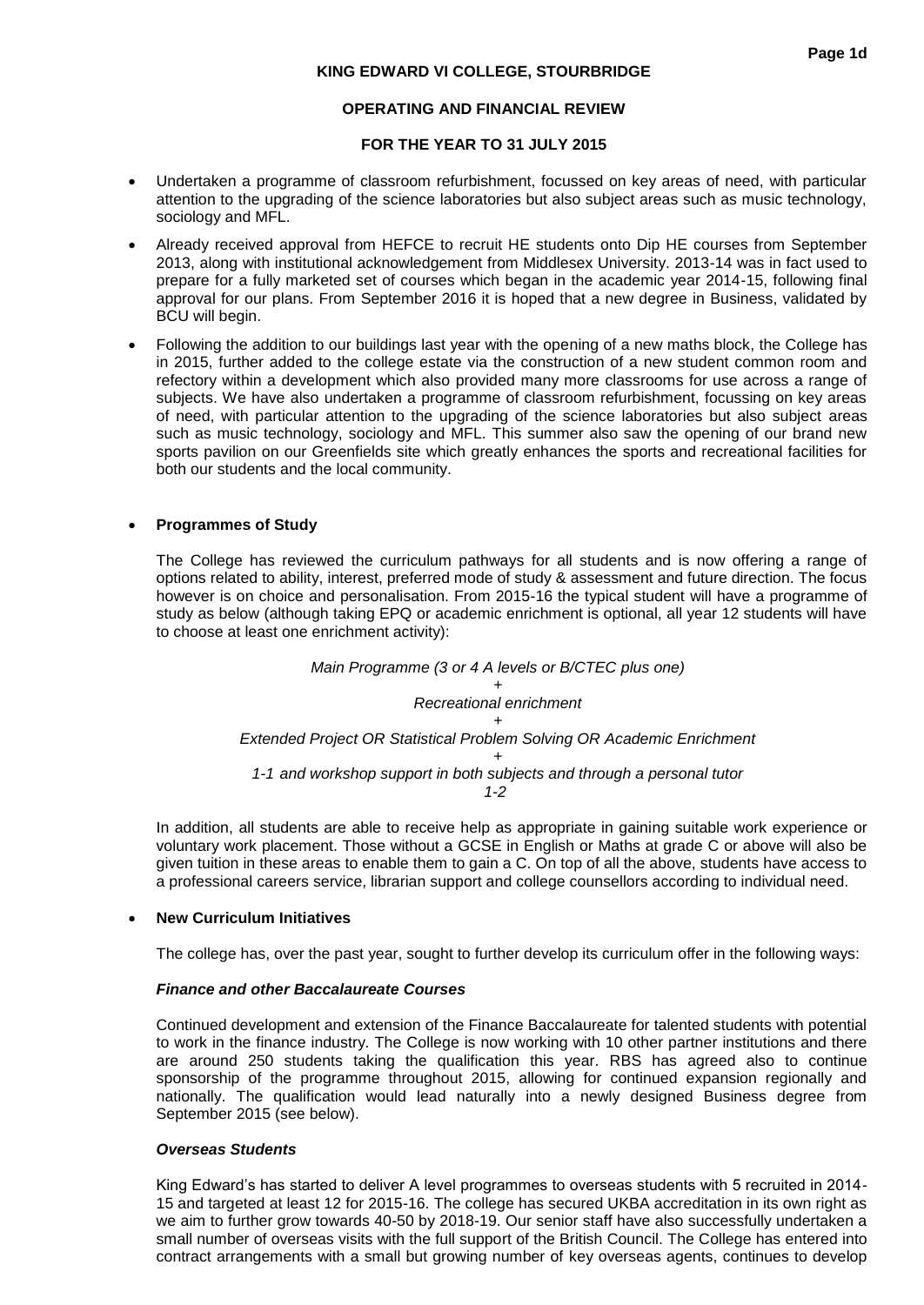### **OPERATING AND FINANCIAL REVIEW**

### **FOR THE YEAR TO 31 JULY 2015**

its marketing materials and to recruit a pool of home-stay families - using parents of existing and former students. The project will be reviewed after a five year period in summer 2019 with a view to further development.

### *Level 4 and 5 (Degree Standard) Work*

The college has continued to develop its partnership arrangements with three other leading sixth form colleges and Middlesex University as well as Birmingham City University (BCU) in order to extend its provision of higher education courses, started from September 2014. We are hoping to receive institutional approval for a business degree course from BCU or another suitable HE institution in 2016 which is an exciting new development and already showing signs of being a popular addition to our HE provision come September 2016.

### *HE Plus*

King Edward's continues to develop the HE+ programme for students aspiring to places at the very best universities in Britain and is seen by Cambridge University as the most successful regional hub in the country. King Edward VI College, Stourbridge has also been successful in maintaining its funding from Cambridge to develop and expand the programme on offer, which is now being delivered to over 200 students from across the region.

#### *Statistical Problem Solving Qualification*

This qualification is in its third year, and is a version of an extended project for those interested in social science research e.g. Psychology, Geography as well as subjects such as Biology. The course, originally part-written by the deputy principal Mark Kent, and now rewritten with the aid of King Edward's staff, is provided by WJEC and is one against which the college is a beacon of excellence. It is jointly delivered by Psychology, Biology and Geography staff with large benefits to any student wishing for a career in the social sciences. It is anticipated that many more students will take the course next year.

### *Cambridge Technicals (CTECs) and BTECs*

The College is continuing the roll-out of a small amount of high-end vocational provision for bright students who prefer a continuous assessment / more practical approach to study. The next course to be added (in 2016-17) is a BTEC in Biomedical Science which will provide excellent career progression for those interested in the more technician focussed fields of science such as radiography or in disciplines such as physiotherapy, nursing or biomedical science.

#### *Level 3 Maths Course for non-Mathematicians (Core Maths)*

The college is currently in the second year of trialling this qualification with MEI, who have been commissioned by the government to provide a course based on a problem-solving and critical thinking approach to mathematical ideas. It is intended to be suitable for the 50% of the student body who don't take some form of Maths qualification currently, and will last for the two year duration that a student is here. It will ultimately form one of the measures in the newly redesigned league tables. We have also successfully applied for government funding for this pilot in order to further refine the materials and delivery approaches.

#### **FINANCIAL POSITION**

#### **Financial results**

The College made a surplus of £48,815 (2013/14 £83,646) from normal college operations.

However, after charging FRS17 adjustments of £72,622 (2013/14 £66,000), the outcome recorded per the accounts (page 3) shows a deficit for the year before tax on continuing operations of £(23,807) (2013/14 surplus £17,646)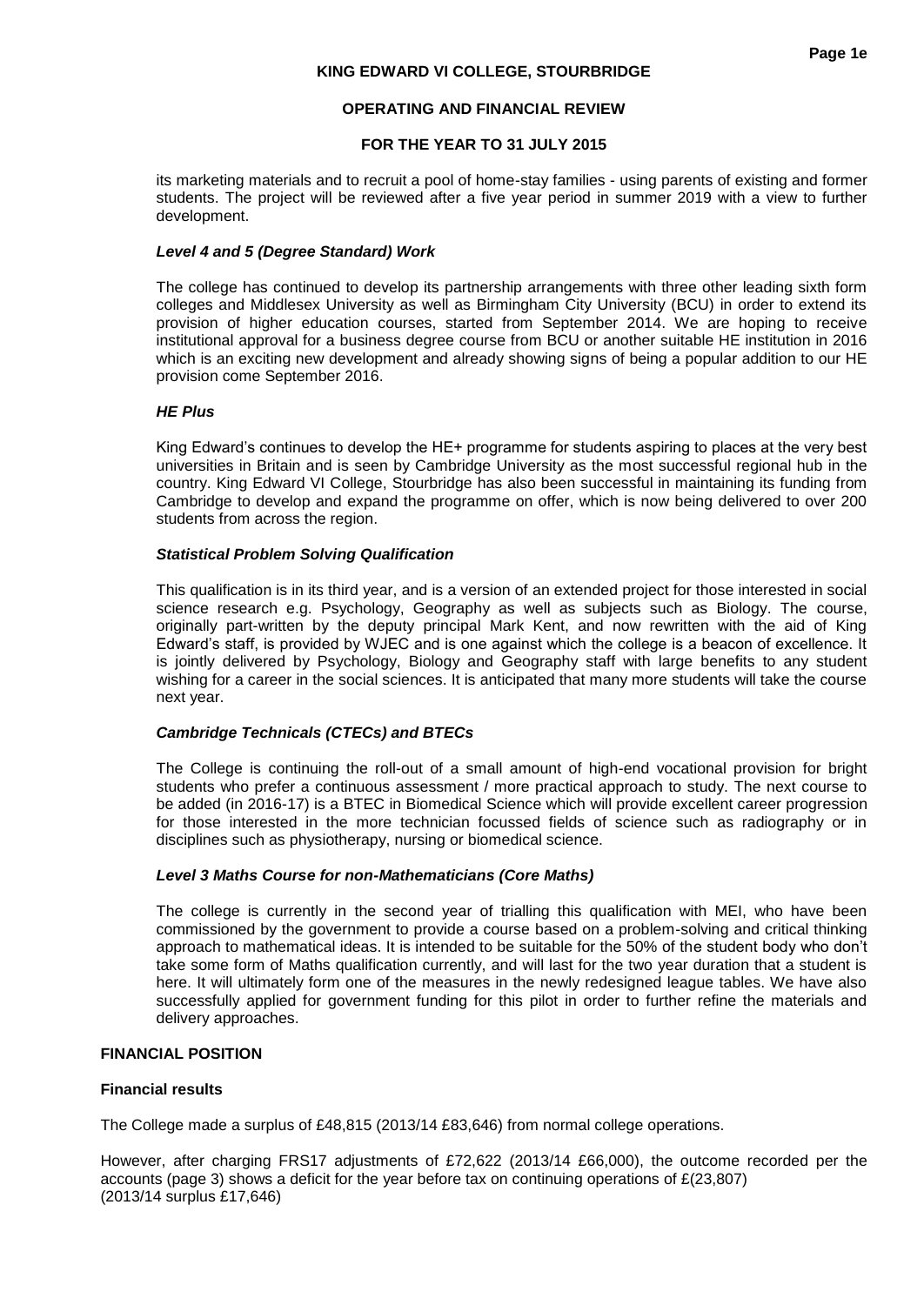### **OPERATING AND FINANCIAL REVIEW**

### **FOR THE YEAR TO 31 JULY 2015**

Total cash balances of £1,247k (2014: 1,567k) were comprised of :-

|                               | £000s  | £000s  |
|-------------------------------|--------|--------|
|                               | 2015   | 2014   |
| National Westminster Bank Plc | 12     | 983    |
| <b>HBOS</b>                   | 453    | 453    |
| Lloyds Bank plc               | 501    | 10     |
| COIF and College Fund HSBC    | 281    | 122    |
|                               |        |        |
| Total cash balance            | £1,247 | £1,568 |
|                               |        |        |

The accumulated reserves of the College amounted to £10,677k which comprises a general reserve and pension reserve.

Tangible fixed asset additions during the year amounted to £2,637k. This was split between improvement to leasehold property of £30k, Land & Buildings Arts block of £2,385k and general equipment purchased of £222k

The College has significant reliance on the EFA for its principal funding source, largely from recurrent grants. In 2014/15 the EFA provided 97.37% (2014: 98.20%) of the College's total income .

#### **Treasury Management**

Treasury management is the management of the College's cash flows, its banking, money market and capital market transactions. The college's aim is for effective control of the risks associated with those activities together with the pursuit of optimum performance consistent with those risks .

Borrowing requires the authorisation of the Board of Governors and must comply with the requirements of the Financial Memorandum of the EFA.

#### **Cash flows**

Net cash outflow for the year amounted to £320,261 (2013/14 outflow £7,080).

### **Liquidity**

The College ensures that sufficient cash balances are preserved in real terms to enable capital repayments and fund operational activities without recourse to overdraft or loan funding. During the year this margin was comfortably exceeded.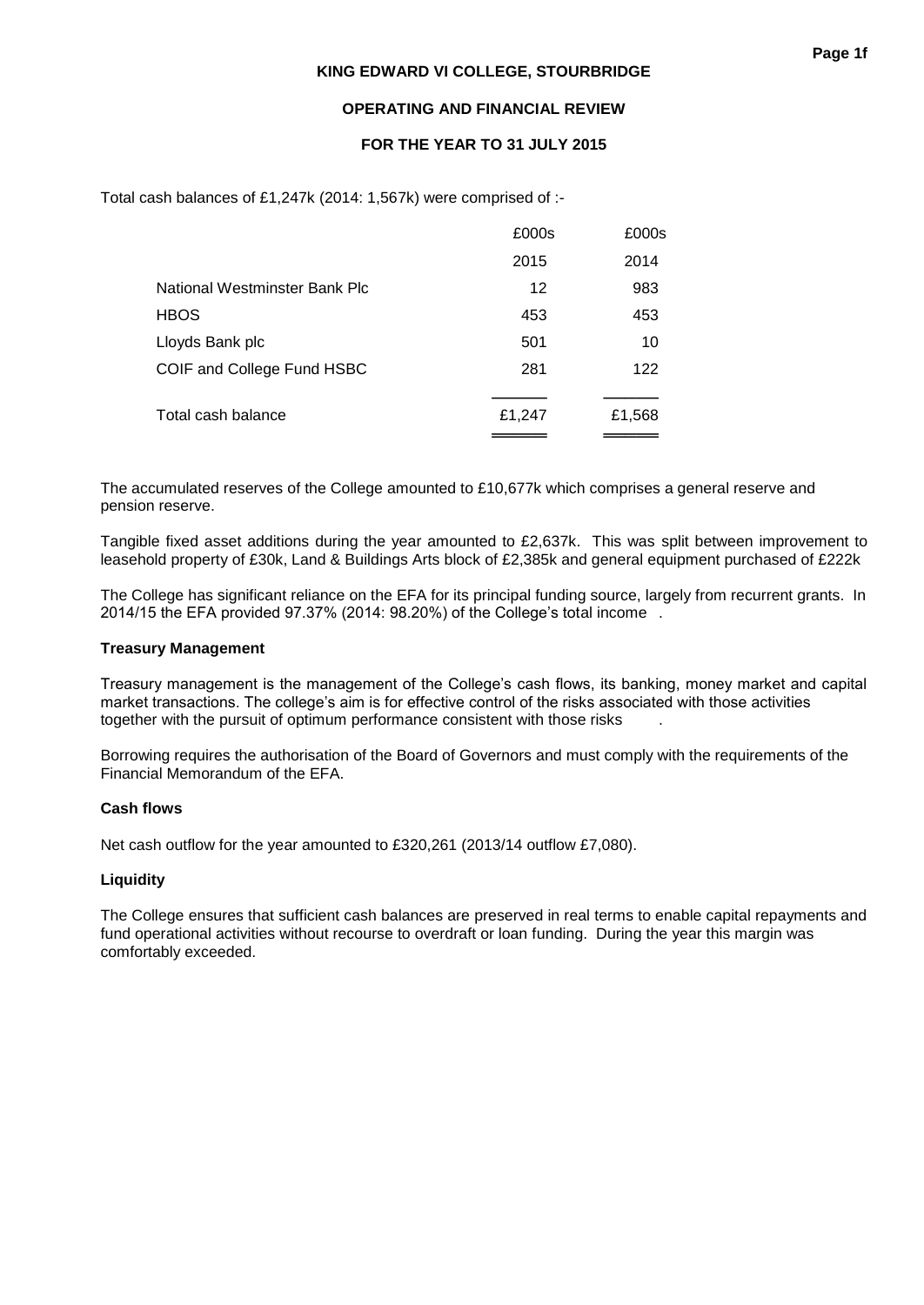### **OPERATING AND FINANCIAL REVIEW**

### **FOR THE YEAR TO 31 JULY 2015**

#### **CURRENT AND FUTURE DEVELOPMENT AND PERFORMANCE**

#### **Student numbers**

The College is funded according to the number of students, their learning programmes and their achievement. In 2014/15 the College received its EFA main allocation funding target of £7,900,307 (2013/14- £7,818,133) by maintaining a strong College roll with excellent retention rates, and by achieving excellent examination results.

In 2014/15 the College achieved its EFA target total of 1,860 students achieving 1,997 on roll on 1st October 2015. The College had a high in-year retention figure of 97% and an achievement profile of a 99.4% pass rate at A level and a 95.6 pass rate at AS level. The College exceeded its funding target by 7.3%. In addition to the above there was also a total of 13 overseas students on roll at 1st October 2015 .

#### **Payment performance**

The Late Payment of Commercial Debts (Interest) Act 1998, which came into force on 1 November 1998, requires colleges, in the absence of agreement to the contrary, to make payments to suppliers within 30 days of either the provision of goods or services or the date on which the invoice was received. The target set by the Treasury for payment to suppliers within 30 days is 95 per cent. During the accounting period 1 August 2014 to 31 July 2015, the College paid 94 per cent of its invoices within 30 days. The College incurred no interest charges in respect of late payment for this period.

#### **Post balance sheet events**

There were no post balance sheet events.

#### **Future developments**

The College remains a very popular destination for students and results continue to exceed national averages. Whilst it is recognised that funding is likely to be adversely affected over the next few years, finance and reserves remain robust. For the foreseeable future the College remains a going concern.

#### **Resources**

The College has various resources that it can deploy in pursuit of its strategic objectives.

Tangible resources held of £14.1m include the main college site in addition to £1.4m held in current assets.

#### **Financial**

The College has £10.7m of net assets (including £1.35m pension liability) and long term debt of £2.6m.

#### **People**

The College employs 158 (2013/14 - 156) people (expressed as full time equivalents), of whom 93 (2013/14 - 93) are teaching staff.

#### **Reputation**

The College has an excellent reputation both locally and nationally. Maintaining a quality brand is essential to the College's continued success at attracting students and external relationships.

#### **PRINCIPAL RISKS AND UNCERTAINTIES**

#### **(i) Funding**

Instability exists both nationally and at institutional level, as a result of reduction to entitlement funding (down to only 73% of the previous grant levels covering student enrichment, tutorial and careers) to the base unit of funding, down to just £4,000 per student.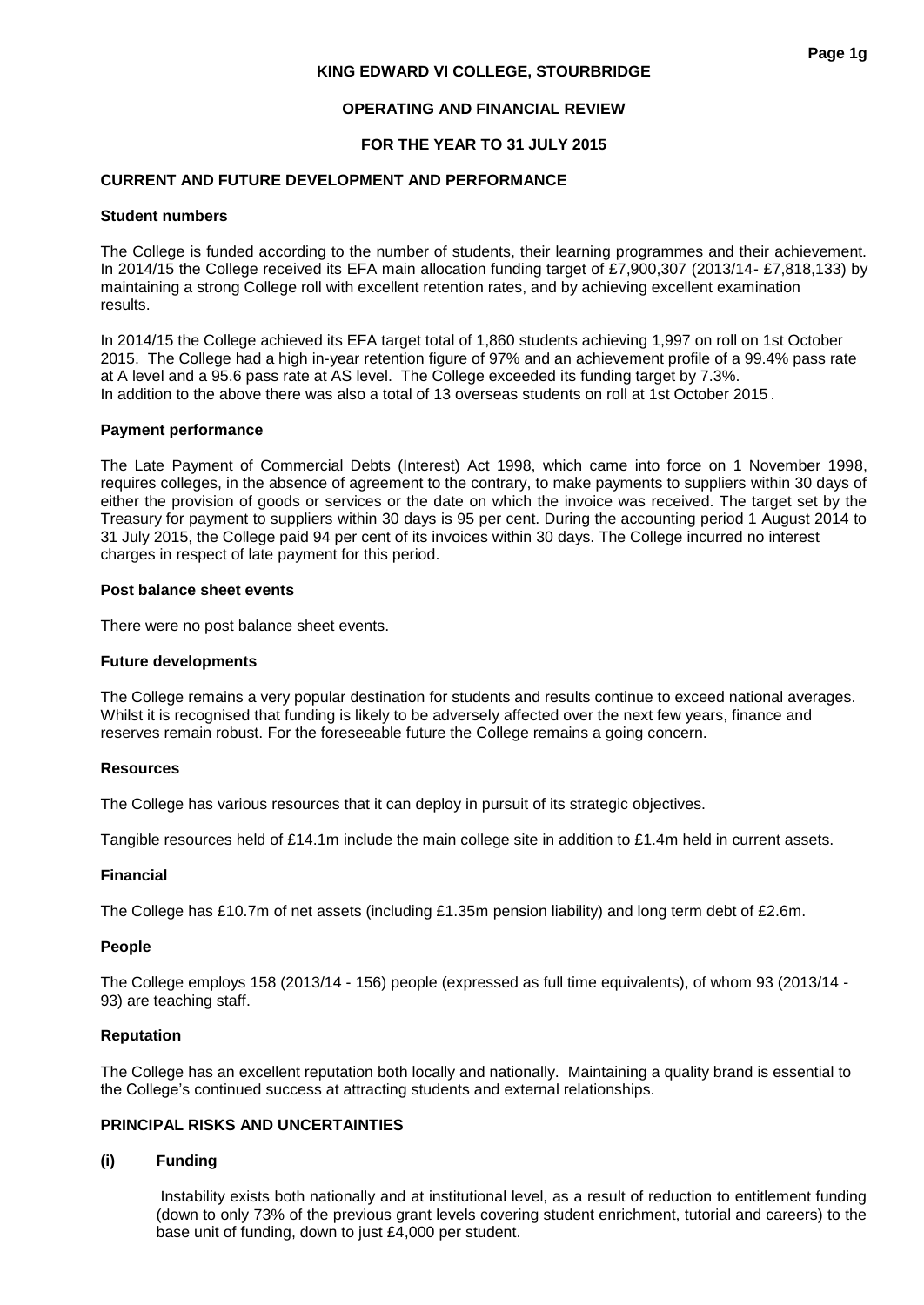#### **OPERATING AND FINANCIAL REVIEW**

#### **FOR THE YEAR TO 31 JULY 2015**

King Edward's has already faced a funding reduction of up to 17% per student over the past three years and will now lose some additional £745,000 when formula protection ends in 2015/16. The college plan to mitigate against the impact of this reduction within its principal income source by increasing its actual student numbers from 1,860 in the current year, to 1997 for 2015/16 and through to 2,100 in 2016/17.

The College also looks to reduce reliance on central government funding, in the light of this uncertainty and are looking toward the recruitment of additional overseas students and actively exploring other income opportunities.

The long term future of capital funding is unclear at this time, however as a sixth form college we are duly eligible and will be submitting a bid against the recently introduced Condition Improvement Fund [CIF] in 2015/16.

#### **(ii) Efficiency**

The College is now running at considerably greater efficiency levels than in previous years, albeit that we shall have to increase curriculum staffing by 2 for 2015/16 in order to staff the classes linked to the associated growth of our student population. The known existing change to funding methodology and threat of reduced funding per student from 2016/17 requires us to review all costing processes in order to better monitor and manage our programmes for the future and explore and develop even greater efficiencies within our curriculum.

#### **(iii) Other Local and national economic issues**

Budget cuts have hit DMBC and all other local institutions, meaning that the level of services on offer from careers to music tuition is now considerably reduced. The college has responded by employing a specialist careers advisor and in recruiting our own pool of peripatetic music teachers.

Increased competition from all institutions is now a major issue. Marketing from our competitors is becoming more aggressive and increased student enticements such as £500 bursaries, free tablets and free bus travel are becoming commonplace.

Many colleges now boast newer buildings and more modern accommodation and there is some evidence that some of the most able students are being drawn away from King Edward's, so it is important that we find alternative strategies to draw such students to the college. We have accordingly recently invested in our new buildings and increased our own marketing and publicity, introducing bursaries of our own and now looking to recruit further afield; at the same time as improving upon our student transport links.

#### **(iv) Accommodation needs**

College accommodation has been maintained and improved to allow for updating of technology and increases in capacity, with a new-build Maths teaching block opened in September 2013 as well as a new Arts block and JCR which opened in January 2015. Pressure on resources continues as our student numbers grow and we will continue to update the college site and infrastructure. We are pleased to present the image of a vibrant, modern learning environment whilst still maintaining attractive buildings complete with their historical tradition of excellence

#### **(v) Other activities**

The College continues to develop and embed its system of internal control, including financial, operational and risk management, in order to protect the College assets and reputation. The Risk Committee meet regularly to review the nature and extent of risks facing the college organisation.

The Risk Committee has governor representation each time it meets and there is an annual reporting mechanism in place to allow the Governors to review the effectiveness of its operation.

All risks are recorded into a risk register and identify the level of risk of each eventuality, the likelihood of those risks occurring, together with their potential impact on the College. Risks are ranked and prioritised using a consistent scoring system.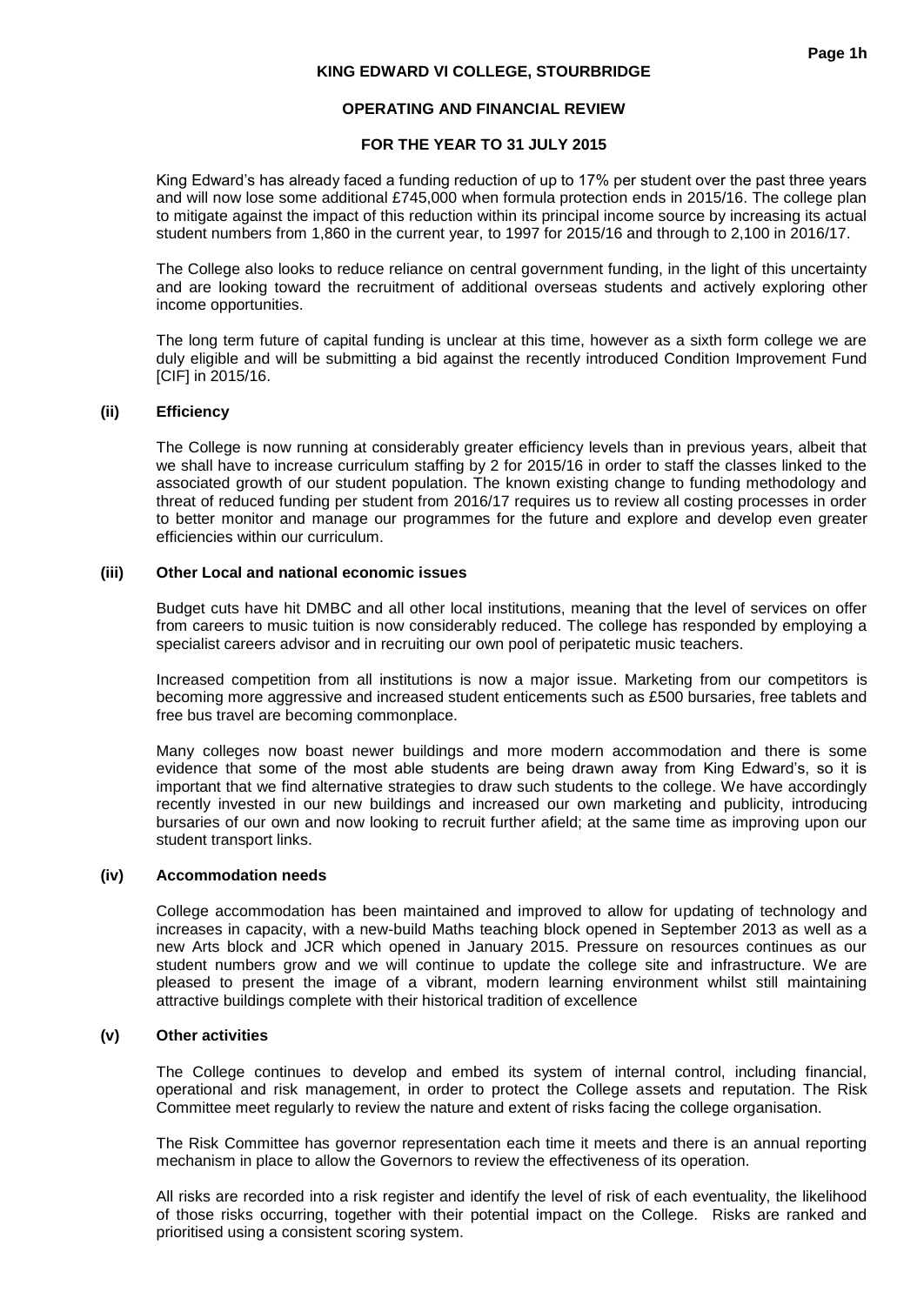### **OPERATING AND FINANCIAL REVIEW**

### **FOR THE YEAR TO 31 JULY 2015**

### **STAKEHOLDER RELATIONSHIPS**

In line with other colleges and with universities, King Edward VI College has many stakeholders. These include:

- **Students**
- Funding Councils
- **Staff**
- Sixth form providers and other FE institutions
- Local Authorities
- Government Offices/ Regional Development Agencies
- The local community
- Local schools
- Providers of work-based learning (local employers)
- Trade unions
- Professional bodies

The College recognises the importance of these relationships and engages in regular communication with them through the College internet site and by meetings.

### **Charitable and taxation status**

The College is an exempt charity for the purposes of The Charities Act 2011and is not liable to corporation tax.

### **Equality and Diversity**

King Edward's is committed to ensuring equality of opportunity for all who learn and work here. We respect and positively value differences in race, gender, sexual orientation, physical ability or disability and age. We strive vigorously to remove conditions which place people at a disadvantage and we will actively combat bigotry. This policy will be resourced, implemented and monitored on a planned basis. The College's Equality & Diversity Policy is published on the College website.

The College considers all applications for employment from disabled persons, bearing in mind the aptitudes of the individuals concerned. Where an existing employee becomes disabled every effort is made to ensure that employment with the College continues. The College's policy is to provide training, career development and opportunities for promotion which are, as far as possible, identical to those for other employees.

### **Disability statement**

The College seeks to achieve the objectives set down in the Equality Act 2010. This in turn reaffirms its already long-standing commitment to the needs of physically disabled people and those with learning difficulties. The College also seeks to make students, parents, teachers, and careers advisers alike, aware of the existing provision for study and support currently available at the College for the disabled and those with learning difficulties, and, thereby, to assist those with special educational needs to make well-informed choices about further education. King Edward's is committed to ensuring that disabled students or those with learning difficulties are not disadvantaged in any way or discriminated against, receive the same educational experience and pastoral care as their peers, and reach their full academic and social potential.

These commitments are evidenced in a number of different ways. These include:

- A dedicated additional learning support [ALS] team who provide a variety of support to students with learning differences and/or physical disabilities.
- The College has a range of specialist equipment available for use by disabled students and staff.
- The admissions policy for all students is referred to on the College website, together with its associated appeals procedure.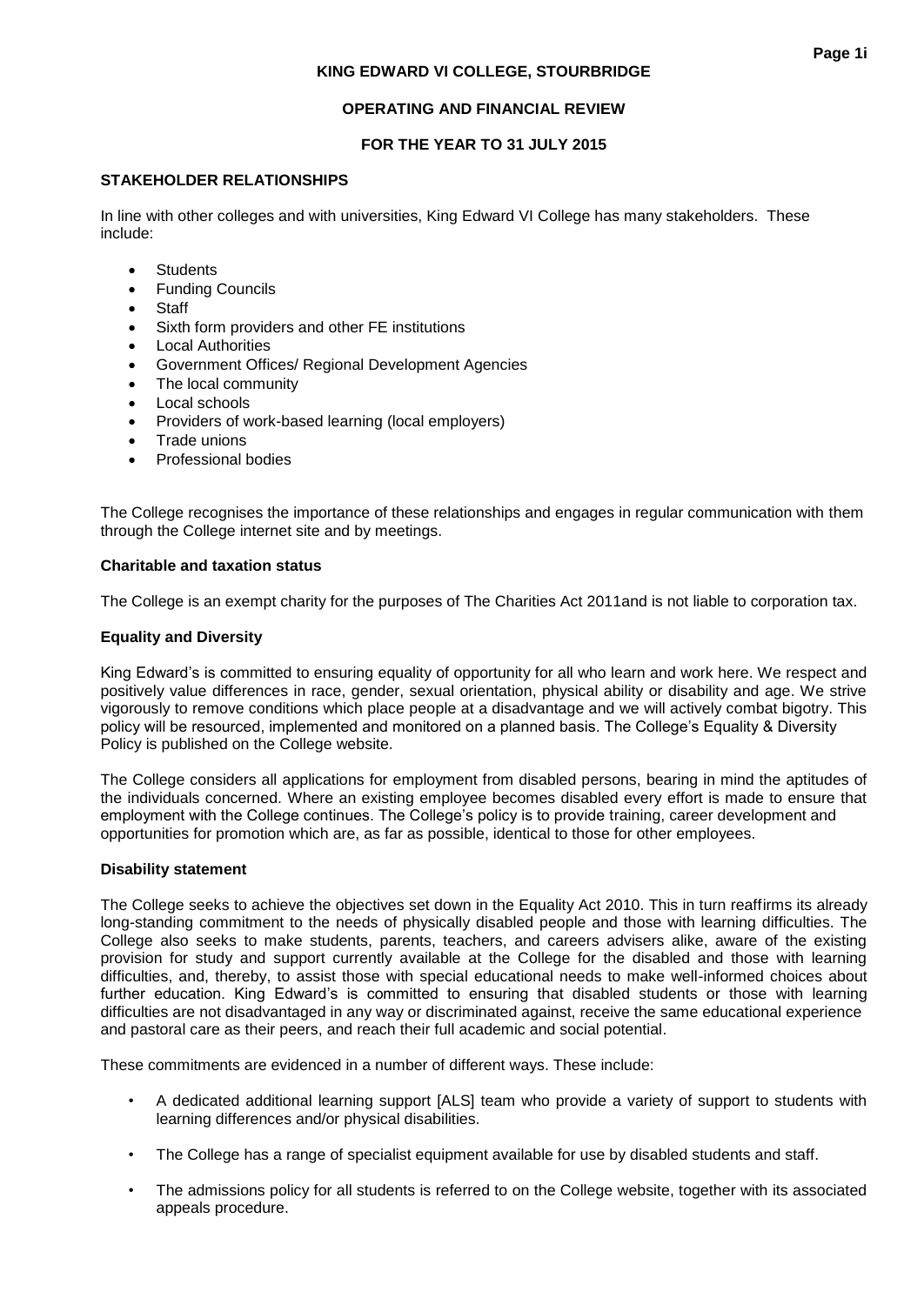### **OPERATING AND FINANCIAL REVIEW**

### **FOR THE YEAR TO 31 JULY 2015**

- An extensive programme of physical improvements to buildings, to assist both the physically disabled and the visually impaired, has been implemented by the Governors and access to most parts of the College is now possible for the physically disabled.
- A full audit of access for the disabled has been carried out by experts to enable the College to meet the requirements of DDA. The existing alterations were completed in 2014 and continue to be maintained through all of our new build developments.
- There is a continuing programme of staff development to ensure the provision of a high level of appropriate support for students who have learning difficulties and/or disabilities.
- 2 educational assessors are employed by the college who are able to assess and diagnose some learning difficulties.

#### **Disclosure of information to auditors**

The Governors who held office at the date of approval of this report confirm that, so far as they are each aware, there is no relevant audit information of which the College's auditors are unaware; and each Governor has taken all the steps that he or she ought to have taken to be aware of any relevant audit information and to establish that the College's auditors are aware of that information.

### **Approved by order of the Governors of the College on 09 December 2015 and signed on its behalf by:**

Professor Chris Painter Chairman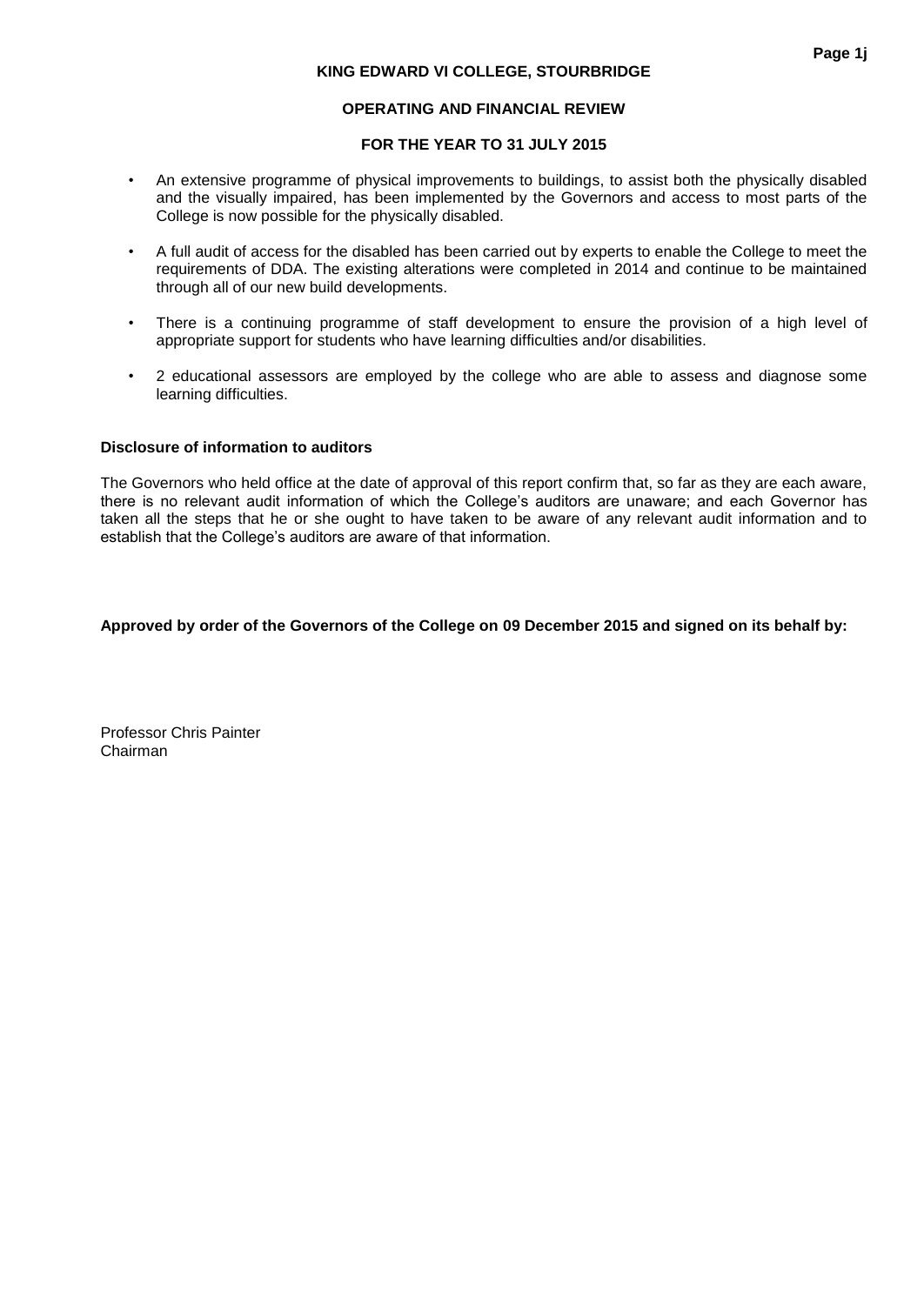### **OPERATING AND FINANCIAL REVIEW**

### **FOR THE YEAR TO 31 JULY 2015**

### **Professional advisers**

Financial statement and regularity auditors CK Audit

No.4 Castle Court 2 Castlegate Way Dudley West Midlands DY1 4RH

Bankers **Lloyds Bank Plc** 125 Colmore Row Birmingham West Midlands B3 3SF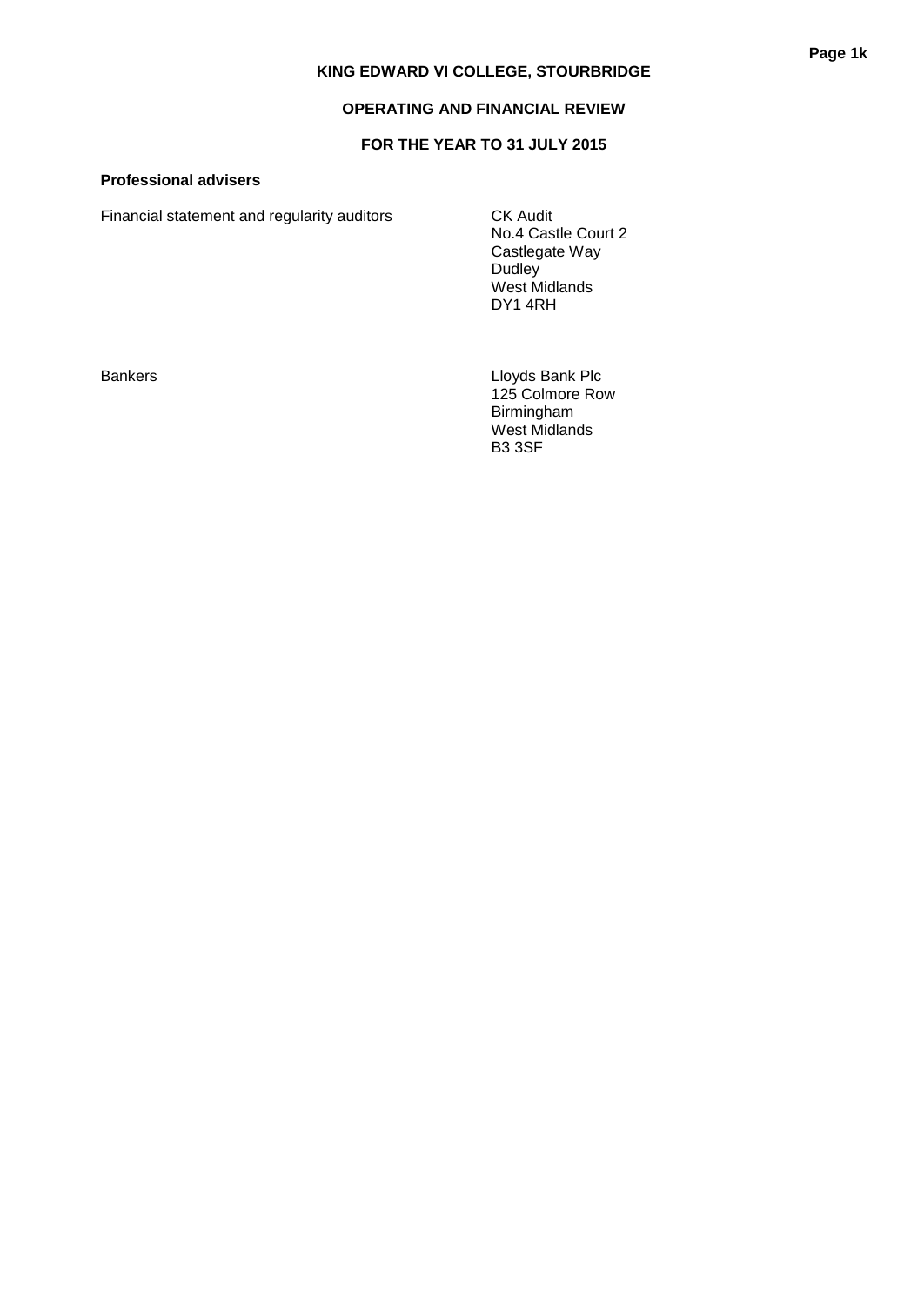### **FOR THE YEAR TO 31 JULY 2015**

The following statement is provided to enable readers of the annual report and accounts of the College to obtain a better understanding of its governance and legal structure. The College endeavours to conduct its business:

- i. in accordance with the seven principles identified by the Committee on Standards in Public Life (selflessness, integrity, objectivity, accountability, openness, honesty and leadership);
- ii. in full accordance with the guidance to colleges from the Association of Colleges in The English Colleges' Foundation Code of Governance ("the Foundation Code"); and
- iii. having due regard to the UK Corporate Governance Code ("the Code") insofar as it is applicable to the further education sector.

The College is committed to exhibiting best practice in all aspects of corporate governance and in particular the College Board has adopted and complied with the Foundation Code.

In the opinion of the Governors, the College complies with all the provisions of the Foundation Code, and it has complied throughout the year ended 31 July 2015. The Governing body recognises that, as a body entrusted with both public and private funds, it has particular duty to observe the highest standards of corporate governance at all times. In carrying out its responsibilities, it takes full account if The English Colleges' Foundation Code of Governance issued by the Association of Colleges in December 2011, which it formally adopted in March 2014 and the Audit and Accountability Annex to the Foundation Code that was issued in March 2013 and adopted by the College in June 2014.

The College is an exempt charity within the meaning of Part 3 of the Charities Act 2011. The Governors, who are also the Trustees for the purposes of the Charities Act 2011, confirm that they have had due regard for the Charity Commission's guidance on public benefit and that the required statements appear elsewhere in these financial statements.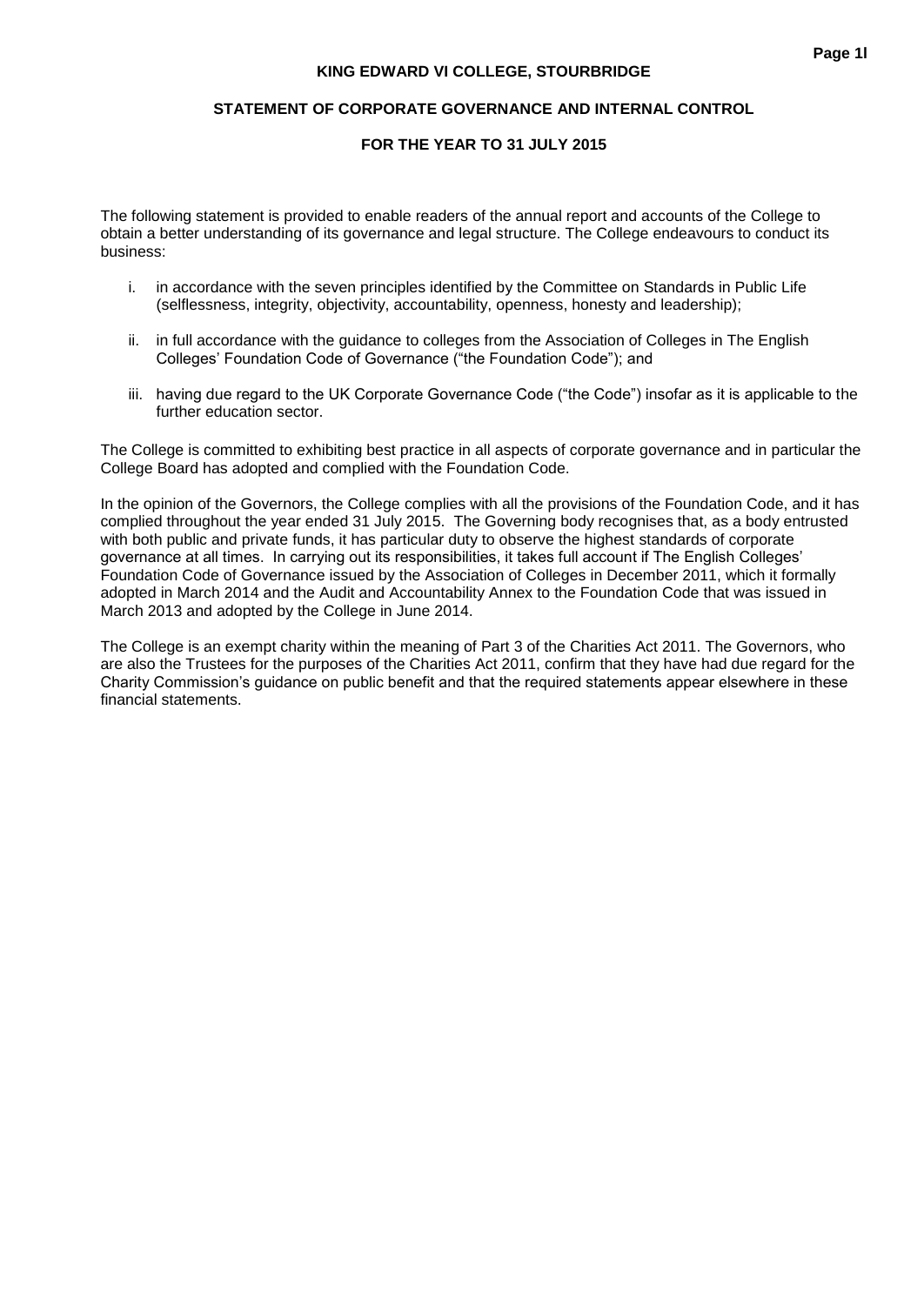### **STATEMENT OF CORPORATE GOVERNANCE AND INTERNAL CONTROL**

### **FOR THE YEAR TO 31 JULY 2015**

### **The Governing Body**

The Governors serving during the year and up to the date of signature of this report are listed in the following table

| <b>Name</b>             | Date of                    | Term of       | Date of            | <b>Status of</b>       | <b>Committees</b>                | <b>Attendance</b> |
|-------------------------|----------------------------|---------------|--------------------|------------------------|----------------------------------|-------------------|
|                         | appointment                | <b>Office</b> | <b>Resignation</b> | appointment            | served                           | in 2014/15        |
| Prof Chris              | (note 1)<br>1 Sept 2010    |               |                    | Foundation             | (note 2)<br>F&R Rem, S           | 23/23             |
| Painter                 | 1 Sept 2014                | 4 years       |                    | Governor               | Prof Chris                       |                   |
| (Chair)                 |                            |               |                    |                        | Painter is also                  |                   |
|                         |                            |               |                    |                        | a member of                      |                   |
|                         |                            |               |                    |                        | the Trustees                     |                   |
| <b>Mr Chris</b>         | 1 Sept 2010                | 4 years       |                    | Foundation             | F&R, Rem, AA                     | 17/17             |
| Fonteyn MBE             | 1 Sept 2014                |               |                    | Governor               | Mr Chris                         |                   |
| (Vice Chair)            |                            |               |                    |                        | Fonteyn is also<br>a member of   |                   |
|                         |                            |               |                    |                        | the Trustees                     |                   |
| Mrs Gloria              | 10 Oct 2012                | 4 years       | 31 August          |                        | Aud.                             | 9/12              |
| <b>Bates</b>            | 1 Sept 2014                |               | 2015               |                        |                                  |                   |
| Mr Ian Carey            | 1 Sept 2014                | 4 years       |                    |                        | F&R                              | 5/13              |
| Mrs Nicola              | 9 Dec 2015                 | 4 years       |                    | Foundation             | Aud                              | <b>NA</b>         |
| Chapman<br>Andrew       | 1 Feb 2009                 |               |                    | Governor<br>Foundation | $\overline{S}$ , QS (to          | 15/16             |
| Condlyffe               | 1 Sept 2012                | 4 years       |                    | Governor               | 14/10/2015) FR                   |                   |
|                         | 1 Sept 2015                |               |                    |                        | (from                            |                   |
|                         |                            |               |                    |                        | 14/10/2015)                      |                   |
|                         |                            |               |                    |                        | Mr Andrew                        |                   |
|                         |                            |               |                    |                        | Condlyffe is                     |                   |
|                         |                            |               |                    |                        | also a member<br>of the Trustees |                   |
| John                    | 10 Oct 2012                | 31 August     |                    | Foundation             | Aud. Rem                         | 14/14             |
| Cunningham              |                            | 2016          |                    | Governor               |                                  |                   |
|                         |                            |               |                    | (nominated             |                                  |                   |
|                         |                            |               |                    | by Dudley<br>MBC)      |                                  |                   |
| Mr Alan                 | 12 July 1995               | 4 years       |                    | Foundation             | Aud, S                           | 15/16             |
| Cutler                  | 1 Sept 1997                |               |                    | Governor               | Mr Alan Cutler                   |                   |
|                         | 1 Sept 2001                |               |                    |                        | is also a                        |                   |
|                         | 1 Sept 2005                |               |                    |                        | member of the                    |                   |
|                         | 1 Sept 2009                |               |                    |                        | <b>Trustees</b>                  |                   |
|                         | 1 Sept 2013                |               |                    |                        |                                  |                   |
| Dr Peter<br>Hancox      | 12 Oct 2005                | 4 years       |                    | Foundation<br>Governor | Aud. AA, S                       | 8/14              |
|                         | 1 Sept 2009<br>1 Sept 2013 |               |                    | (nominated             | (April 2015 to<br>October 2015   |                   |
|                         |                            |               |                    | by                     |                                  |                   |
|                         |                            |               |                    | Birmingham             |                                  |                   |
|                         |                            |               |                    | University             |                                  |                   |
| Mr Andrew               | 8 July 2015                | To 31 Aug     |                    | Foundation             | F&R                              | N/A               |
| Hollies<br>Mrs Kathleen | 1 Jan 2011                 | 2018          |                    | Governor<br>Parent     |                                  | 14/14             |
| Jackson                 |                            | 4 years       |                    | Governor               |                                  |                   |
|                         |                            |               |                    |                        |                                  |                   |
|                         | 1 Jan 2015                 | 4 years       |                    | Foundation             |                                  |                   |
|                         |                            |               |                    | Governor               |                                  |                   |
|                         |                            |               |                    |                        |                                  |                   |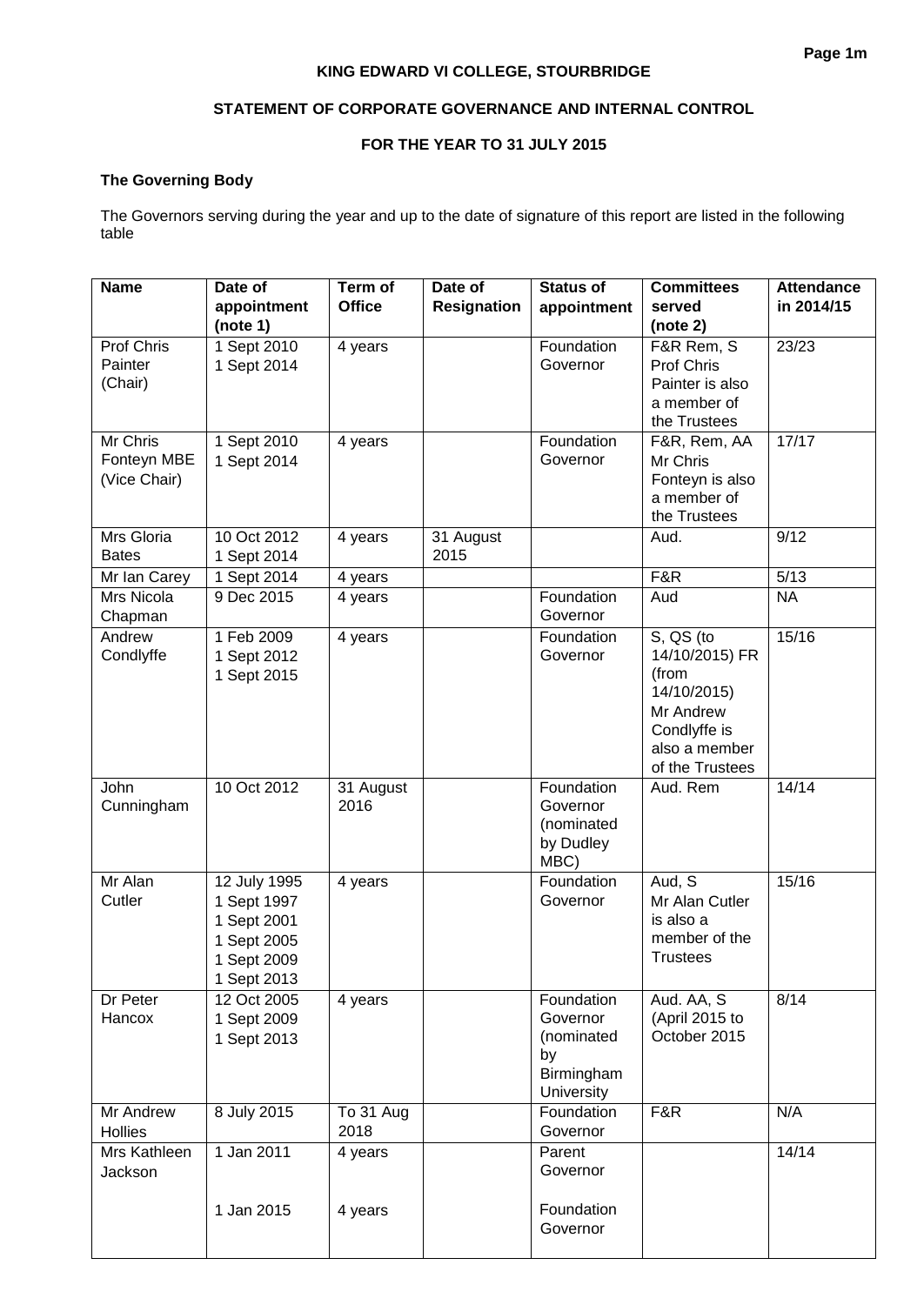### **STATEMENT OF CORPORATE GOVERNANCE AND INTERNAL CONTROL**

| <b>Name</b>       | Date of                                                                   | Term of       | Date of            | <b>Status of</b> | <b>Committees</b> | <b>Attendance</b> |
|-------------------|---------------------------------------------------------------------------|---------------|--------------------|------------------|-------------------|-------------------|
|                   | appointment                                                               | <b>Office</b> | <b>Resignation</b> | appointment      | served            | in 2014/15        |
|                   | (note 1)                                                                  |               |                    |                  | (note 2)          |                   |
| Mrs Ruth          | 13 May 2015                                                               | To 31 April   |                    | Parent           | S                 | 1/1               |
| Waterhouse        |                                                                           | 2017          |                    | Governor         |                   |                   |
| Mr Jeff           | 1 February                                                                | 4 years       |                    | <b>Staff</b>     |                   | 5/5               |
| Caseley           | 2015                                                                      |               |                    | Governor         |                   |                   |
| Mrs Diane         | 1 Jan 2011                                                                | 4 years       | 31                 | <b>Staff</b>     | S                 | 4/4               |
| Edwards           |                                                                           |               | December           | Governor         |                   |                   |
|                   |                                                                           |               | 2014               |                  |                   |                   |
| Ms Bethan         | 27 March 2013                                                             | Up to         |                    | <b>Staff</b>     | QS                | 9/11              |
| Weston-           |                                                                           | 31/12/201     |                    | Governor         |                   |                   |
| Smith             |                                                                           | 6             |                    |                  |                   |                   |
| <b>Miss Alice</b> | 14 May 2014                                                               |               | 30 April           | <b>Student</b>   | QS                | 4/7               |
| Parker            |                                                                           |               | 2015               | Governor         |                   |                   |
| Ms Stacey         | 14 May 2014                                                               |               | 30 April           | <b>Student</b>   |                   | 3/5               |
| Atim Uma          |                                                                           |               | 2015               | Governor         |                   |                   |
| Mr Cameron        | 13 May 2015                                                               | 30 April      |                    | <b>Student</b>   | QS (to 14 Oct     | 2/3               |
| Di Leo            |                                                                           | 2016          |                    | Governor         | 2015)             |                   |
| Ms Nadia          | 13 May 2015                                                               | 30 April      |                    | <b>Student</b>   | QS (from 14       | 2/2               |
| Hathway           |                                                                           | 2016          |                    | Governor         | Oct 2015)         |                   |
| Mr David          | Co opted member of the Audit Committee from 1 August 2008 to 31 July 2012 |               |                    |                  |                   | 3/3               |
| <b>Burrows</b>    | Co opted member of the Audit Committee from 12 December 2012 to 31        |               |                    |                  |                   |                   |
|                   | August 2016                                                               |               |                    |                  |                   |                   |
|                   | Mr David Burrows is also a member of the Trustees                         |               |                    |                  |                   |                   |
| Mrs Elizabeth     | Clerk to the Governors from 1 April 2014                                  |               |                    |                  |                   |                   |
| Ball              |                                                                           |               |                    |                  |                   |                   |

### **FOR THE YEAR TO 31 JULY 2015**

### **Note 1:**

Date of first appointment is given with subsequent re-appointment dates

### **Note 2:**

AA Academic Appeals Committee Aud = Audit Committee FR = Finance and Resources Committee S = Search Committee QS = Quality and Standards Committee Rem = Remuneration Committee SA = Staffing Appeals Committee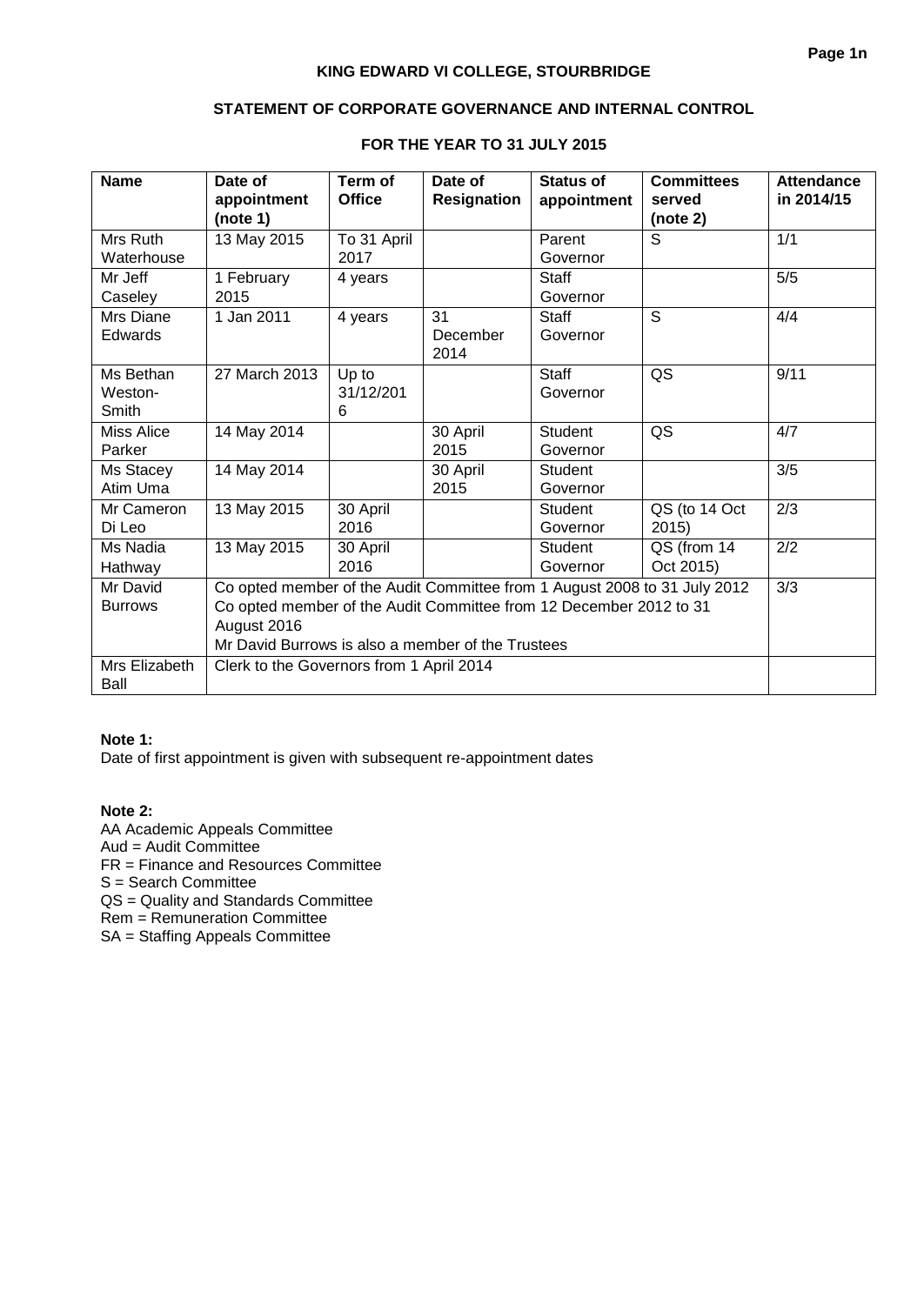#### **STATEMENT OF CORPORATE GOVERNANCE AND INTERNAL CONTROL**

### **FOR THE YEAR TO 31 JULY 2015**

#### **The Governing Body (continued)**

It is the responsibility of the Governing Body to bring independent judgement to bear on issues of strategy, performance, resources and standards of conduct.

The Governors are provided with regular and timely information on the overall financial performance of the College together with other information such as performance against funding targets, proposed capital expenditure, quality matters and personnel related matters such as health and safety and environmental issues. The Governing Body meets seven times per year.

The Governing Body conducts its business through a number of committees. Each committee has terms of reference which are approved annually by Governors. These committees are: Audit, Finance and Resources, Search, Quality and Standards, Remuneration and Staffing Appeals. Minutes of all meetings except those deemed by the Governing Body to be confidential are available from the Clerk to the Governors at King Edward VI College, Stourbridge, West Midlands, DY8 1TD.

The Clerk to the Governors maintains a register of financial and personal interests of the Governors. The register is available for inspection at the above address.

All Governors are able to take independent professional advice in furtherance of their duties at the College's expense and have access to the Clerk to the Governors who is responsible to the Board for ensuring that all applicable procedures and regulations are complied with. The appointment, appraisal and removal of the Clerk are matters for the Governing Body as a whole.

Formal agendas, papers and reports are supplied to Governors in a timely manner prior to Board meetings. Briefings are also provided on an ad hoc basis.

The Governing Body has a strong and independent non-executive element and no individual or group dominates its decision making process. The Governing Body considers that each of its non-executive members is independent of management and free from any business or other relationship which could materially interfere with the exercise of their independent judgement.

There is a clear division of responsibility in that the roles of the Chairman and Principal are separate.

#### **Appointments to the Governing Body**

Any new appointments to the Governing Body are a matter for consideration of the Governing Body as a whole. The Governing Body has a Search Committee which comprises four Governors as set out in the Table of Governors above. This Committee is responsible for the selection and nomination of any new member for consideration by the Governing Body other than the Parent, Staff and Student Governors who are elected. The Governing Body is responsible for ensuring that appropriate training is provided as required.

The Governors are appointed for a term of office not exceeding four years.

#### **Remuneration Committee**

Throughout the year ending 31 July 2015 the College's Remuneration Committee comprised four Governors as set out in the Table of Governors above. The Committee's responsibilities are to make recommendations to the Board on the remuneration and benefits of the Principal, other senior post holders and the Clerk to the Governors.

Details of remuneration for the year ended 31 July 2015 are set out in notes 5 and 6 to the financial statements.

#### **Audit Committee**

The Audit Committee comprises four Governors (excluding the Principal and the Chairman) and one or more co-opted Governor as set out in the Table of Governors above. The Committee operates in accordance with written terms of reference approved annually by the Governing Body.

The Audit Committee meets at least on a termly basis and provides a forum for reporting by the College's financial statements auditors who also have access to the Committee for independent discussion without the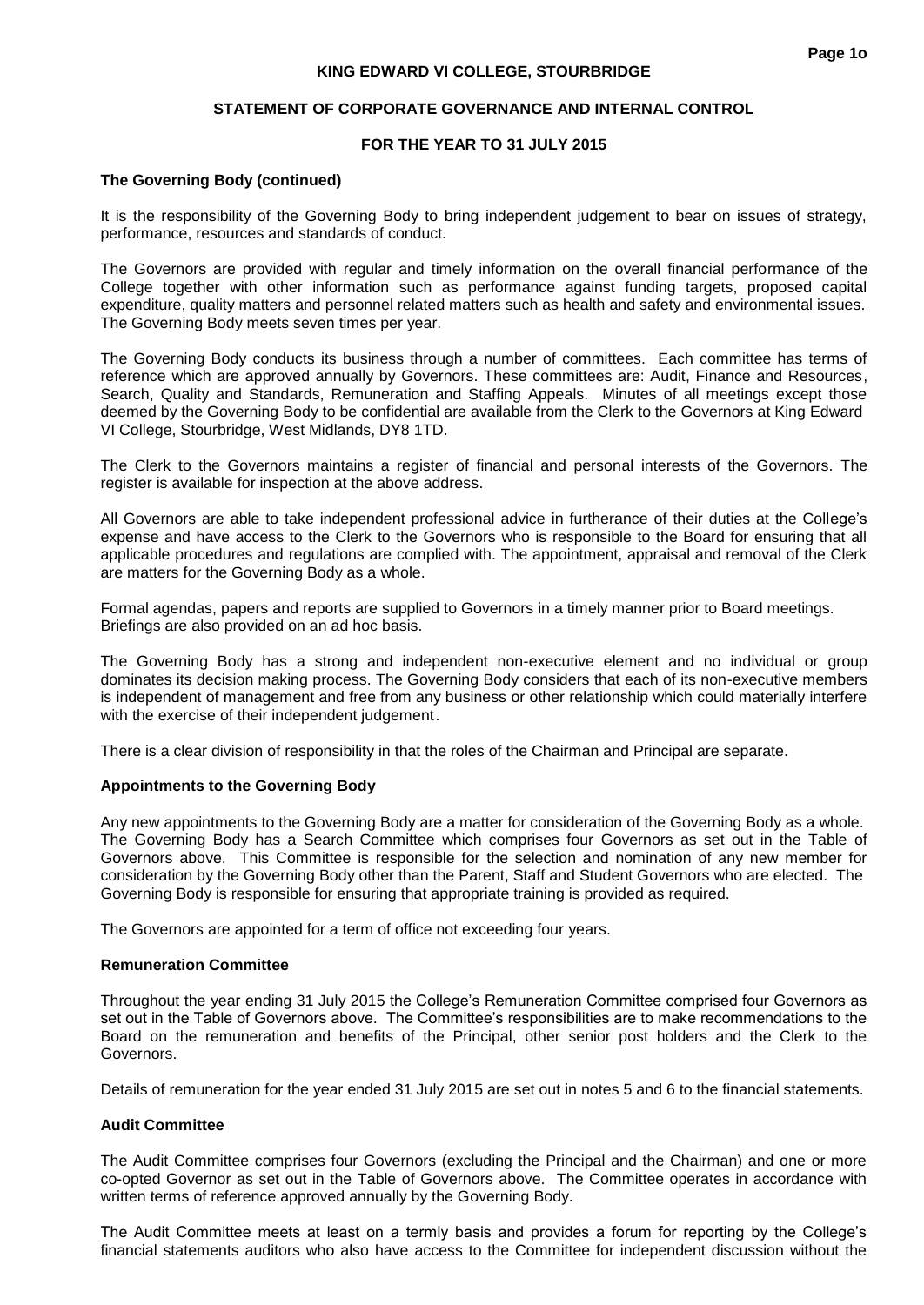#### **STATEMENT OF CORPORATE GOVERNANCE AND INTERNAL CONTROL**

#### **FOR THE YEAR TO 31 JULY 2015**

presence of College management. The Committee receives and considers reports from external bodies, including those planned as part of the independent evaluation programme, as they affect the College's business.

The College has evolved its own system of internal control, risk management controls and governance processes in accordance with an agreed plan of input and reports its findings to management and the Audit Committee.

Management is responsible for the implementation of agreed audit recommendations and reports back as and when such recommendations have been implemented.

The Audit Committee also advises the Governing Body on the appointment financial statements auditors and their remuneration for both audit and non-audit work.

#### **Internal Control**

#### *Scope of Responsibility*

The Governing Body is ultimately responsible for the College's system of internal control and for reviewing its effectiveness. However, such a system is designed to manage rather than eliminate the risk of failure to achieve business objectives and can provide only reasonable and not absolute assurance against material misstatement or loss.

The Governors have delegated the day-to-day responsibility to the Principal, as Accounting Officer, for maintaining a sound system of internal financial control that supports the achievement of the College's policies, aims and objectives, whilst safeguarding the public funds and assets for which the Principal is responsible, in accordance with the responsibilities assigned to the Principal in the Financial Memorandum between King Edward VI College and the Education Funding Agency. The Principal is also responsible for reporting to the Governing Body any material weaknesses or breakdowns in internal financial control.

#### *The purpose of the system of internal control*

The system of internal control is designed to manage risk to a reasonable level rather than to eliminate all risk of failure to achieve policies, aims and objectives. It can therefore only provide reasonable and not absolute assurance of effectiveness. The system of internal control is based on an on-going process designed to identify and prioritise the risks to the achievement of College policies, aims and objectives, to evaluate the likelihood of those risks being realised and the impact should they be realised, and to manage them efficiently, effectively and economically. The system of internal control has been in place in King Edward VI College for the year ended 31 July 2015 and up to the date of the approval of the annual report and accounts.

#### *Capacity to handle risk*

The Governing Body has reviewed the key risks to which the College is exposed together with the operating, financial and compliance controls that have been implemented to mitigate those risks. The Governing Body is of the view that there is a formal on-going process for identifying, evaluating and managing the College's significant risks that has been in place for the period ending 31 July 2015 and up to the date of the approval of the annual report and accounts. This process is regularly reviewed by the Governing Body.

#### *The risk and control framework*

The system of internal control is based on a framework of regular management information, administrative procedures including the segregation of duties, and a system of delegation and accountability. In particular it includes:

- comprehensive budgeting systems with an annual budget which is reviewed and agreed by the Governing Body;
- regular reviews by the Governing Body of periodic and annual financial reports which indicate financial performance against forecasts;
- setting targets to measure financial and other performance;
- clearly defined capital investment control guidelines; and
- the adoption of formal project management disciplines where appropriate.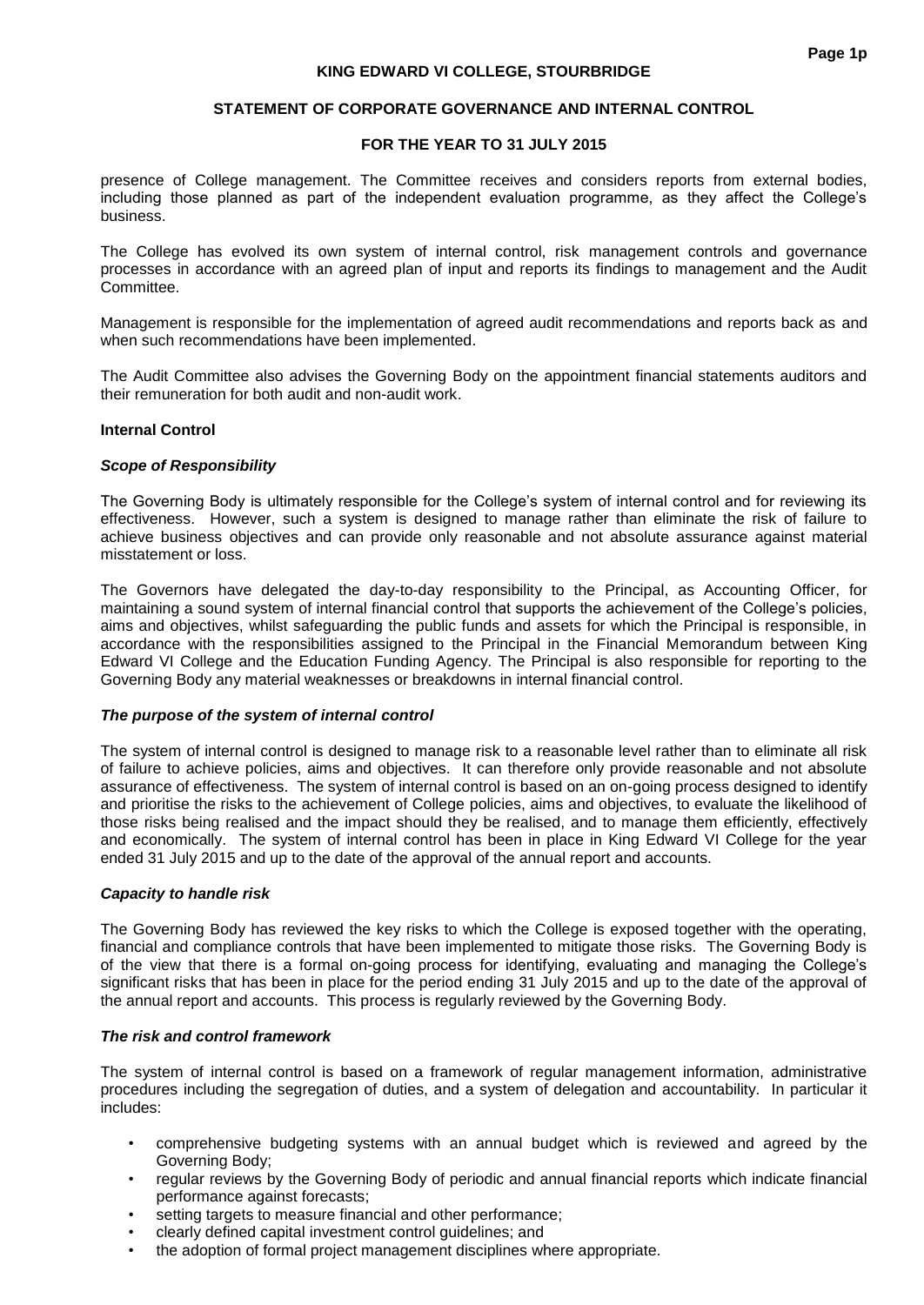#### **STATEMENT OF CORPORATE GOVERNANCE AND INTERNAL CONTROL**

### **FOR THE YEAR TO 31 JULY 2015**

King Edward VI College has an external evaluation function which has replaced the previous internal audit service and which operates in accordance with the requirements of the Audit Code of Practice. The work of the external evaluation function is informed by an analysis of a broad spectrum of the risks to which the College is exposed and by the college's self assessment report. External evaluation activities are based on this analysis. The analysis of risks and the external evaluation activities are endorsed by the Governing Body on the recommendation of the Audit Committee. At least annually the Principal provides the Governing Body with a report on the external evaluation activity undertaken for the College.

#### *Review of effectiveness*

As Accounting Officer, the Principal has responsibility for reviewing the effectiveness of the system of internal control. The Principal's review of the effectiveness of the system of internal control is informed by:

- the work carried out by the external evaluation commissions;
- the work of the executive managers within the College who have responsibility for the development and maintenance of the internal control framework; and
- comments made by the College's financial statements auditors and the regularity auditors in their management letters and other reports;

The Principal has been advised on the implications of the result of the review of the effectiveness systems of internal control by the Audit Committee, which oversees the work of the Risk Management Group. A plan is in place to address weaknesses and ensure continuous improvement of the systems .

The senior management team receives reports setting out key performance and risk indicators and considers possible control issues brought to their attention by early warning mechanisms which are embedded within departments and reinforced by risk awareness training. The Audit Committee's role in this area is confined to a high-level review of the arrangements for internal control. The Governing Body's agenda includes a regular item for consideration of risk and control and receives reports from the senior management team and the Audit Committee. The emphasis is on obtaining the relevant degree of assurance and not merely reporting by exception. At its October 2014 meeting the Governing Body carried out the annual assessment for the year ended 31 July 2015 by considering documentation from the senior management team and the independent evaluation programme and taking account of events since 31 July 2015.

Based on the advice of the Audit Committee and the Accounting Officer, the Corporation is of the opinion that the College has an adequate and effective framework for governance, risk management and control, and has fulfilled its statutory responsibility for "the effective and efficient use of resources, the solvency of the institution and the body and the safeguarding of their assets".

### **Going Concern**

After making appropriate enquiries the Governors consider that the College has adequate resources to continue in operational existence for the foreseeable future. For this reason they continue to adopt the going concern basis in preparing the financial statements.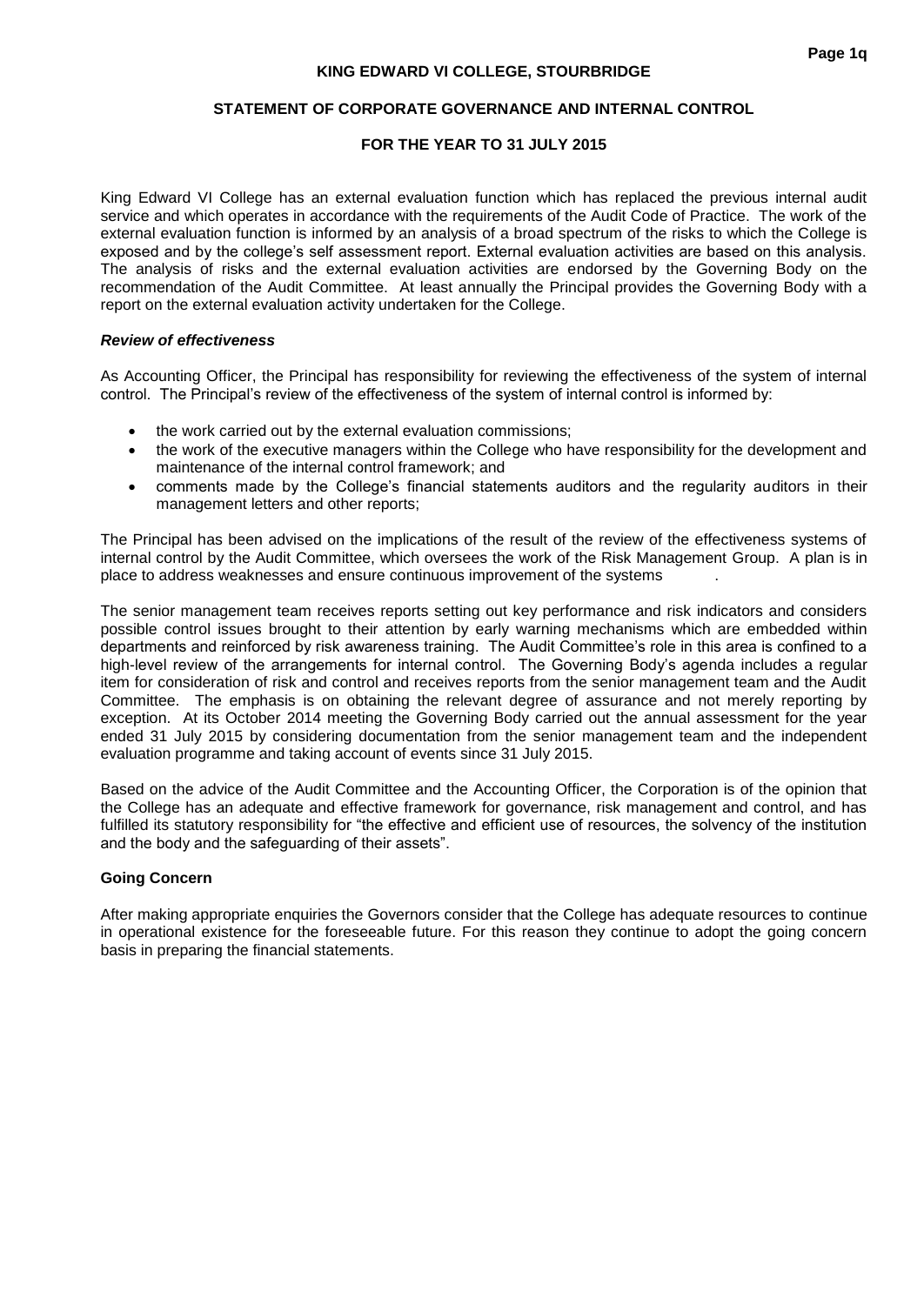#### **STATEMENT OF CORPORATE GOVERNANCE AND INTERNAL CONTROL**

#### **FOR THE YEAR TO 31 JULY 2015**

The King Edward VI College, in Stourbridge, is a non-denominational sixth form College designated under section 30 of the Further and Higher Education Act 1992; which is within the further education sector established by that Act. Unlike the majority of sixth form and further education Colleges, incorporation of the College was not possible for King Edward's at that time because of its long establishment as a charitable trust dating back to its foundation in 1552. However, the Learning and Skills Act 2000, provided for the incorporation of the Governing Bodies of designated Colleges and, for King Edward's, this took place on 1 April 2001.

King Edward VI College is an exempt charity under the Part 3 of the Charities Act 2011 and from 1st September 2013, is regulated by the Secretary of State for Business, Innovation and skills as Principal Regulator for all FE Corporations.

Any members of the Governing Body, who are also trustees of the charity, are highlighted on page 1m. The Trustees are required under the terms of the Trust deed to provide accommodation to the Governors for educational purposes. A Memorandum of Understanding between the Foundation Trustees and the Governors has been signed by both Boards to facilitate this arrangement. The Governors have the oversight of the ongoing strategic educational and resource requirements of the College, while day-to-day management is the responsibility of the Principal and Senior Management Team. The staff members of the College are employed by the Board of Governors.

#### **Governing Body's statement on the College's regularity, propriety and compliance with Funding body terms and conditions of funding**

The Corporation has considered its responsibility to notify the Education Funding Agency of material irregularity, impropriety and non-compliance with Education Funding Agency terms and conditions of funding, under the financial memorandum in place between the College and the Education Funding Agency. As part of its consideration the Corporation has had due regard to the requirements of the financial memorandum.

We confirm, on behalf of the Corporation, that to the best of its knowledge, the Corporation believes it is able to identify any material irregular or improper use of funds by the College, or material non-compliance with the Education Funding Agency's terms and conditions of funding under the College's financial memorandum/funding agreement. We further confirm that any instances of material irregularity, impropriety or funding non-compliance discovered to date have been notified to the Education Funding Agency

We confirm that no instances of material irregularity, impropriety or non-compliance have been discovered to date. If any instances are identified after the date of this statement, these will be notified to the Education Funding Agency.

Approved by order of the Board of Governors on 09 December 2015 and signed on its behalf by:

Signed: Signed: Signed: Signed: Signed: Signed: Signed: Signed: Signed: Signed: Signed: Signed: Signed: Signed: Signed: Signed: Signed: Signed: Signed: Signed: Signed: Signed: Signed: Signed: Signed: Signed: Signed: Signed

Professor Chris Painter Music Christener Music Professor Christener Music Professor Christener Music Professor Chairman **Principal** 

**\_\_\_\_\_\_\_\_\_\_\_\_\_\_\_\_\_\_\_\_\_\_\_\_\_\_\_ \_\_\_\_\_\_\_\_\_\_\_\_\_\_\_\_\_\_\_\_\_\_\_\_\_\_\_**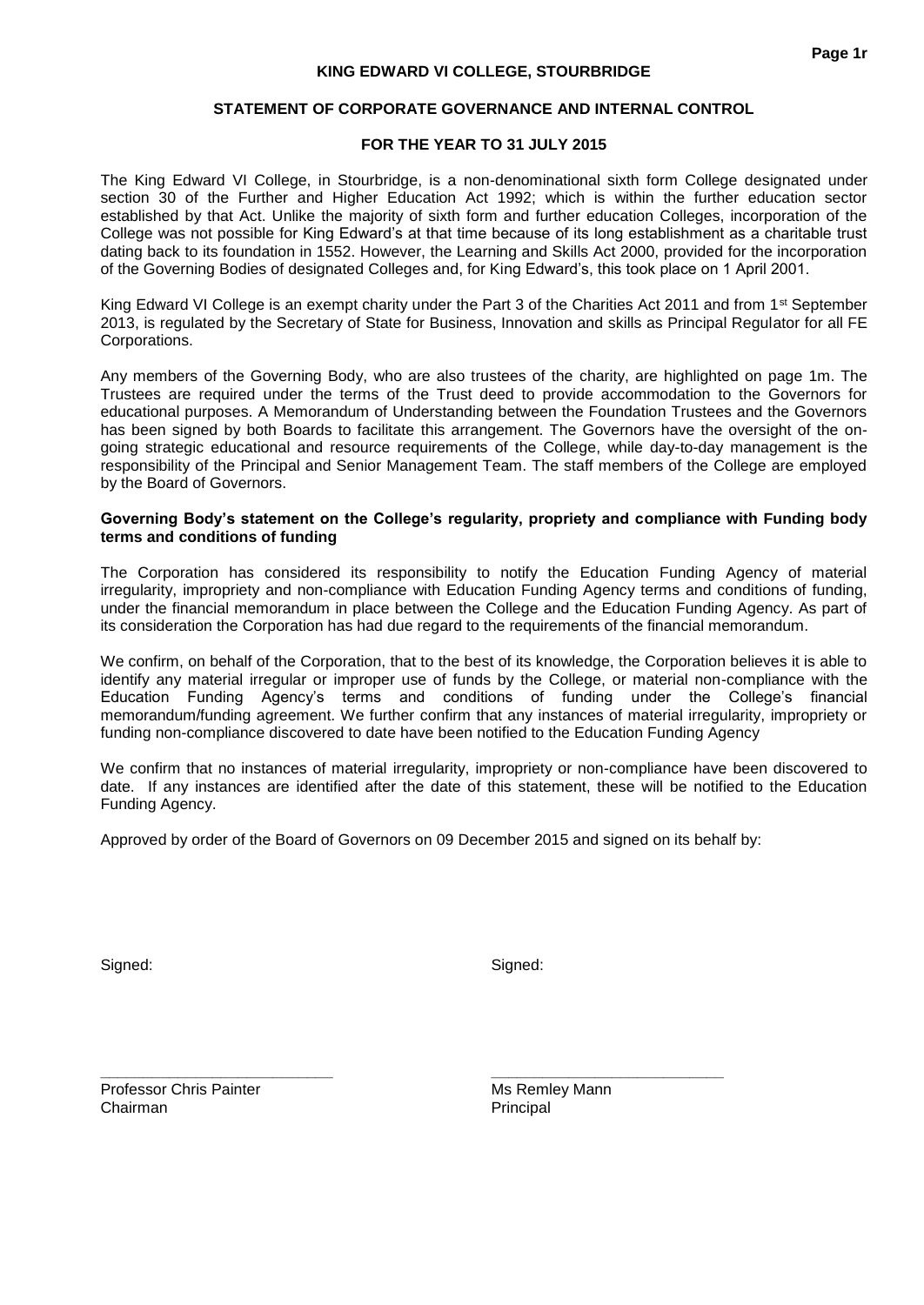#### **STATEMENT OF RESPONSIBILITIES OF THE BOARD OF GOVERNORS**

#### **FOR THE YEAR TO 31 JULY 2015**

The Governors of the College are required to present audited financial statements for each financial year.

Within the terms and conditions of the Financial Memorandum agreed between the Education Funding Agency (EFA) and the Board of Governors of the College, the Board of Governors, through its Principal, is required to prepare financial statements for each financial year in accordance with the 2007 *Statement of Recommended Practice – Accounting for Further and Higher Education Institutions* and with the Accounts Direction for 2013-14 financial statements issued jointly by the Skills Funding Agency and the EFA, and which give a true and fair view of the state of affairs of the College and the result for that year.

In preparing the financial statements the Board of Governors is required to:

- select suitable accounting policies and then apply them consistently;
- make judgements and estimates that are reasonable and prudent;
- state whether applicable accounting standards have been followed, subject to any material departures disclosed and explained in the financial statements; and
- prepare financial statements on the going concern basis unless it is inappropriate to assume that the College will continue in operation.

The Board of Governors is also required to prepare a Board of Governors Report which describes what it is trying to do and how it is going about it, including the legal and administrative status of the College.

The Board of Governors is responsible for keeping proper accounting records which disclose with reasonable accuracy at any time the financial position of the College and which enable it to ensure that the financial statements are prepared in accordance with relevant legislation and other relevant accounting standards. It is responsible for taking such steps that are reasonably open to it to safeguard assets of the College and to prevent and detect fraud and other irregularities.

The maintenance and integrity of the College website is the responsibility of the Board of Governors of the College. The work carried out by auditors does not involve consideration of these matters and accordingly the auditors accept no responsibility for any changes that may have occurred to the financial statements since they were initially presented on the website. Legislation in the United Kingdom governing the preparation and dissemination of financial statements may differ from legislation in other jurisdictions.

Governors of the College are responsible for ensuring that expenditure and income are applied for the purposes intended by Parliament and that the financial transactions conform to the authorities that govern them. In addition they are responsible for ensuring that funds from the Council are used only in accordance with the Financial Memorandum with the Council and any other conditions which the Council may from time to time prescribe. The Governors must ensure that there are appropriate financial and management controls in place sufficient to safeguard public funds and other funds and ensure they are used properly. In addition, the Board of Governors are responsible for securing the economical, efficient and effective management of the College's resources and expenditure, so that the benefits that should be derived from the application of public funds by the Council are not put at risk.

Approved by order of the Board of Governors on 09 December 2015 and signed on its behalf by:

Professor Chris Painter Chairman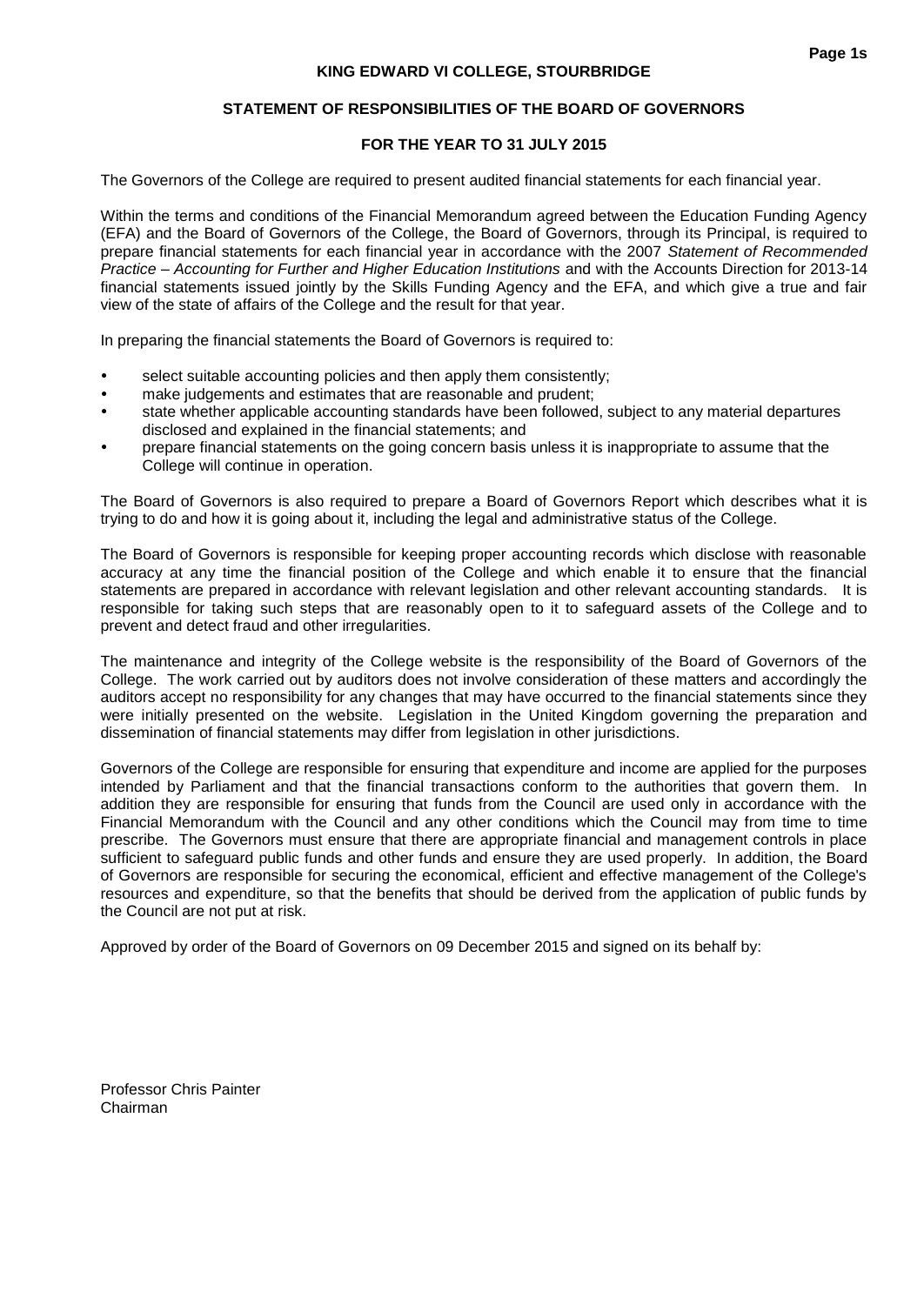### **FOR THE YEAR TO 31 JULY 2015**

We have audited the financial statements of King Edward VI College, Stourbridge for the year ended 31 July 2015, which comprise the income and expenditure account, the balance sheet, the cash flow statement, the statement of recognised gains and losses and the related notes. The financial reporting framework that has been applied in their preparation is applicable law and UK accounting standards (UK Generally Accepted Accounting Practice).

This report is made solely to the Board of Governors, as a body, in accordance with statutory requirements. Our audit work has been undertaken so that we might state to the Board of Governors, as a body, those matters we are required to state to them in an auditor's report and for no other purpose. To the fullest extent permitted by law, we do not accept or assume responsibility to anyone other than the Board of Governors, as a body, for our audit work, for this report, or for the opinions we have formed.

#### **Respective Responsibilities of the Board of Governors and Auditors**

As explained more fully in the Statement of Responsibilities of the Board of Governors on page 1s, the College's Board of Governors is responsible for the preparation of financial statements which give a true and fair view.

Our responsibility is to audit, and express an opinion on, the financial statements in accordance with applicable law and International Standards on Auditing (UK and Ireland). Those standards require us to comply with the Auditing Practices Board's (APB's) Ethical Standards for Auditors.

#### **Scope of the audit of the financial statements**

An audit involves obtaining evidence about the amounts and disclosures in the financial statements sufficient to give reasonable assurance that the financial statements are free from material misstatement, whether caused by fraud or error. This includes an assessment of: whether the accounting policies are appropriate to the College's circumstances and have been consistently applied and adequately disclosed; the reasonableness of significant accounting estimates made by the Board of Governors; and the overall presentation of the financial statements. In addition we read all the financial and non-financial information in the Annual Report to identify material inconsistencies with the audited financial statements. If we become aware of any apparent material misstatements or inconsistencies, we consider the implications for our report.

#### **Opinion on financial statements**

In our opinion:

- the financial statements give a true and fair view, in accordance with UK Generally Accepted Accounting Practice, of the state of affairs of the College as at 31 July 2015 and of the surplus of income over expenditure for the year then ended;
- the financial statements have been properly prepared in accordance with the 2007 Statement of Recommended Practice – Accounting for Further and Higher Education.
- proper accounting records have been kept; and
- the financial statements are in agreement with the accounting records.

**Wendy Davies (Senior Statutory Auditor) 09 December 2015 for and on behalf of CK Audit** 

**Chartered Accountants Castlegate Way Statutory Auditor Dudley Dudley <b>Contract Contract Contract Contract Contract Contract Contract Dudley <b>Dudley** 

No 4 Castle Court 2 West Midlands DY1 4RH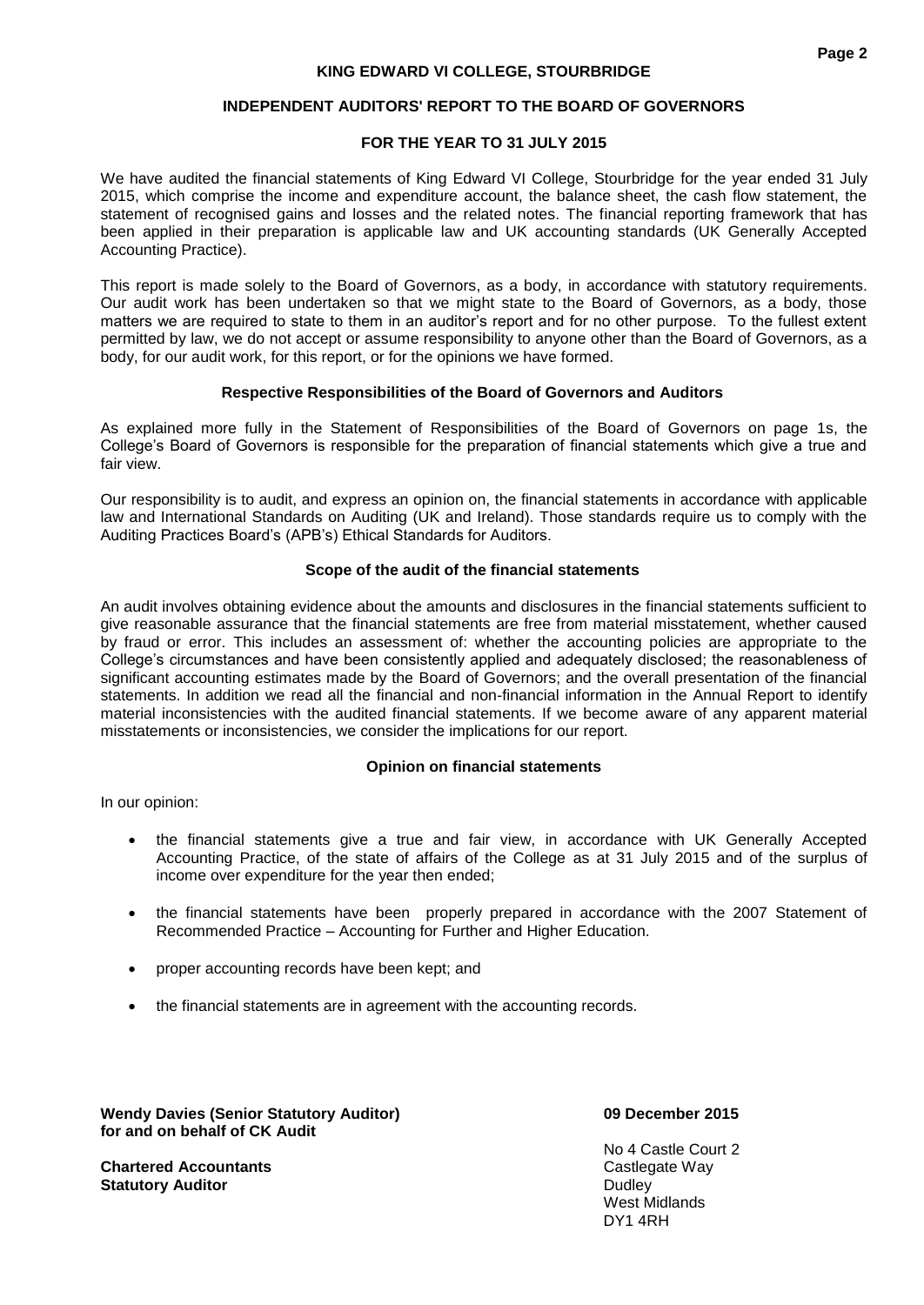### **INCOME AND EXPENDITURE ACCOUNT**

### **FOR THE YEAR TO 31 JULY 2015**

|                                                                                                                                 | <b>Note</b>      | 2015<br>£ | 2014<br>£ |
|---------------------------------------------------------------------------------------------------------------------------------|------------------|-----------|-----------|
| <b>INCOME</b>                                                                                                                   |                  |           |           |
| Funding Body Income                                                                                                             | $\mathbf 2$      | 8,315,198 | 8,190,524 |
| Other operating income                                                                                                          | 3                | 216,345   | 137,779   |
| Investment income                                                                                                               | 4                | 7,945     | 10,058    |
| <b>Total income</b>                                                                                                             |                  | 8,539,488 | 8,338,361 |
| <b>EXPENDITURE</b>                                                                                                              |                  |           |           |
| Staff costs                                                                                                                     | 5                | 6,494,249 | 6,250,104 |
| Other operating expenses                                                                                                        | 7                | 1,521,434 | 1,613,287 |
| Depreciation                                                                                                                    | 10               | 475,646   | 415,866   |
| Interest payable                                                                                                                | $\boldsymbol{9}$ | 71,966    | 42,358    |
| <b>Total expenditure</b>                                                                                                        |                  | 8,563,295 | 8,321,615 |
| (Deficit)/Surplus on continuing operations after<br>depreciation of assets at valuation<br>and exceptional items but before tax |                  | (23, 807) | 16,746    |
| Donation from College Fund                                                                                                      |                  |           |           |
| Profit on disposal of assets                                                                                                    |                  |           | 900       |
| <b>Taxation</b>                                                                                                                 | 8                |           |           |
| (Deficit)/Surplus on continuing operations<br>after depreciation of assets at valuation,<br>exceptional items and tax           | 19               | (23, 807) | 17,646    |

The income and expenditure account is in respect of continuing activities.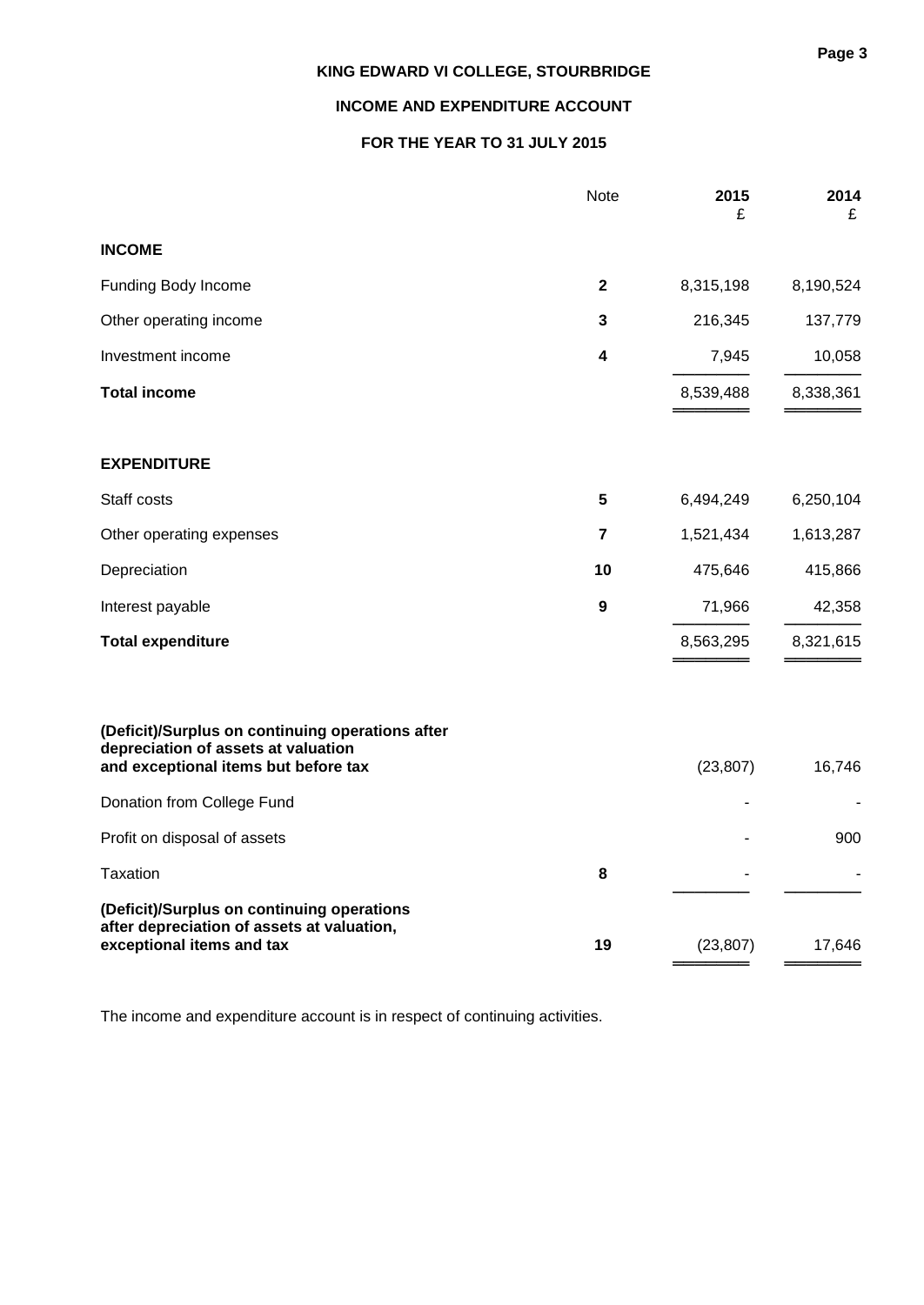### **STATEMENT OF TOTAL RECOGNISED GAINS AND LOSSES**

### **FOR THE YEAR TO 31 JULY 2015**

|                                                                                                                       | 2015<br>£  | 2014<br>£ |
|-----------------------------------------------------------------------------------------------------------------------|------------|-----------|
| (Deficit)/Surplus on continuing operations<br>after depreciation of assets at valuation,<br>exceptional items and tax | (23, 807)  | 17,646    |
| Actuarial gain in respect of pension scheme                                                                           | (200,000)  | 61,000    |
| Total recognised (losses)/gains relating to the year                                                                  | (223, 807) | 78,646    |
|                                                                                                                       |            |           |
| <b>Reconciliation</b>                                                                                                 |            |           |
| <b>Opening reserves</b>                                                                                               | 919,607    | 840,961   |
| Total recognised (losses)/gains for the year                                                                          | (223, 807) | 78,646    |
| <b>Closing reserves</b>                                                                                               | 695,800    | 919,607   |
|                                                                                                                       |            |           |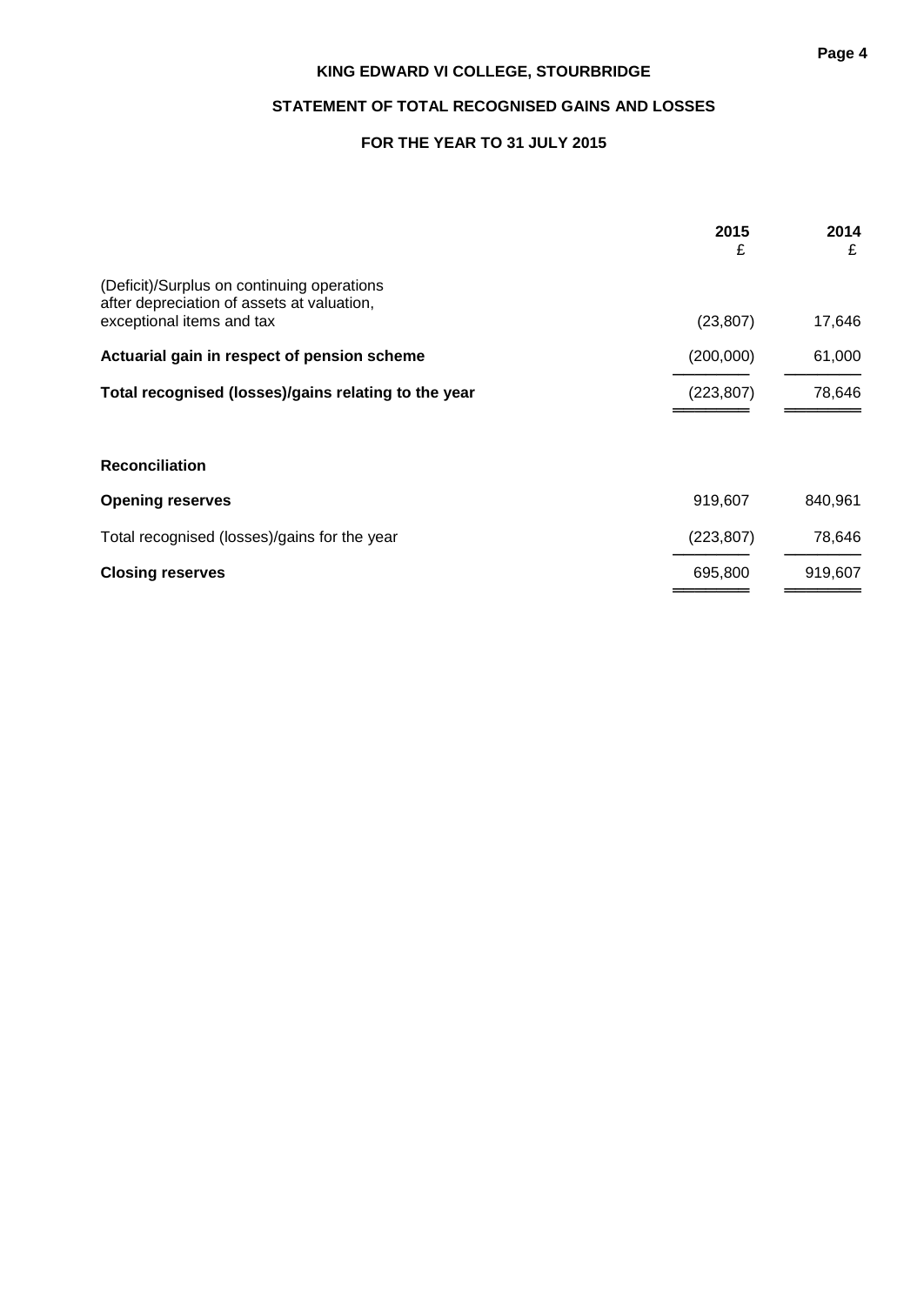### **BALANCE SHEET**

### **AT 31 JULY 2015**

| <b>Fixed assets</b>                                                                                                                     | <b>Note</b> | 2015<br>£                             | 2014<br>£                               |
|-----------------------------------------------------------------------------------------------------------------------------------------|-------------|---------------------------------------|-----------------------------------------|
| Tangible assets<br>Investments                                                                                                          | 10<br>12    | 14,080,560                            | 11,919,056                              |
|                                                                                                                                         |             | 14,080,560                            | 11,919,056                              |
| <b>Current assets</b><br><b>Stock</b><br><b>Debtors</b>                                                                                 | 13          | 2,270<br>81,696                       | 3,034<br>299,462                        |
| Investments<br>Cash at bank and in hand                                                                                                 | 14          | 86,250<br>1,246,669                   | 86,250<br>1,566,930                     |
| Total current assets<br>Creditors: amounts falling due within one year                                                                  | 15          | 1,416,885<br>(1,012,659)              | 1,955,676<br>(1,028,630)                |
| Net current (liabilities)/assets                                                                                                        |             | 404,226                               | 927,046                                 |
| <b>Total assets less current liabilities</b><br>Creditors: amounts falling due after one year<br>Provisions for liabilities and charges | 16<br>18    | 14,484,786<br>(2,442,762)<br>(11,687) | 12,846,102<br>(1, 336, 907)<br>(13,706) |
| Net assets excluding pension scheme liability<br><b>Net Pension Scheme liability</b>                                                    | 25          | 12,030,337<br>(1,353,617)             | 11,495,489<br>(1,079,617)               |
| Net assets including pension scheme liability                                                                                           |             | 10,676,720                            | 10,415,872                              |
| <b>Reserves and grants</b><br><b>Deferred capital grants</b>                                                                            | 17          | 9,980,920                             | 9,496,265                               |
| <b>Reserves</b>                                                                                                                         |             |                                       |                                         |
| General reserve excluding pension reserve<br>Pension reserve                                                                            |             | 2,049,417<br>(1,353,617)              | 1,999,224<br>(1,079,617)                |
| General reserve including pension reserve                                                                                               | 19          | 695,800                               | 919,607                                 |
| <b>Total reserves</b>                                                                                                                   |             | 695,800                               | 919,607                                 |
| <b>TOTAL</b>                                                                                                                            |             | 10,676,720                            | 10,415,872                              |

The financial statements on pages 3 to 23 were approved by the Board of Governors on 09 December 2015 and signed on behalf of the Board by the Chairman and by the Principal on behalf of the College.

Professor Chris Painter Music Chris Painter Music Chairman<br>
Chairman<br>
Principal Chairman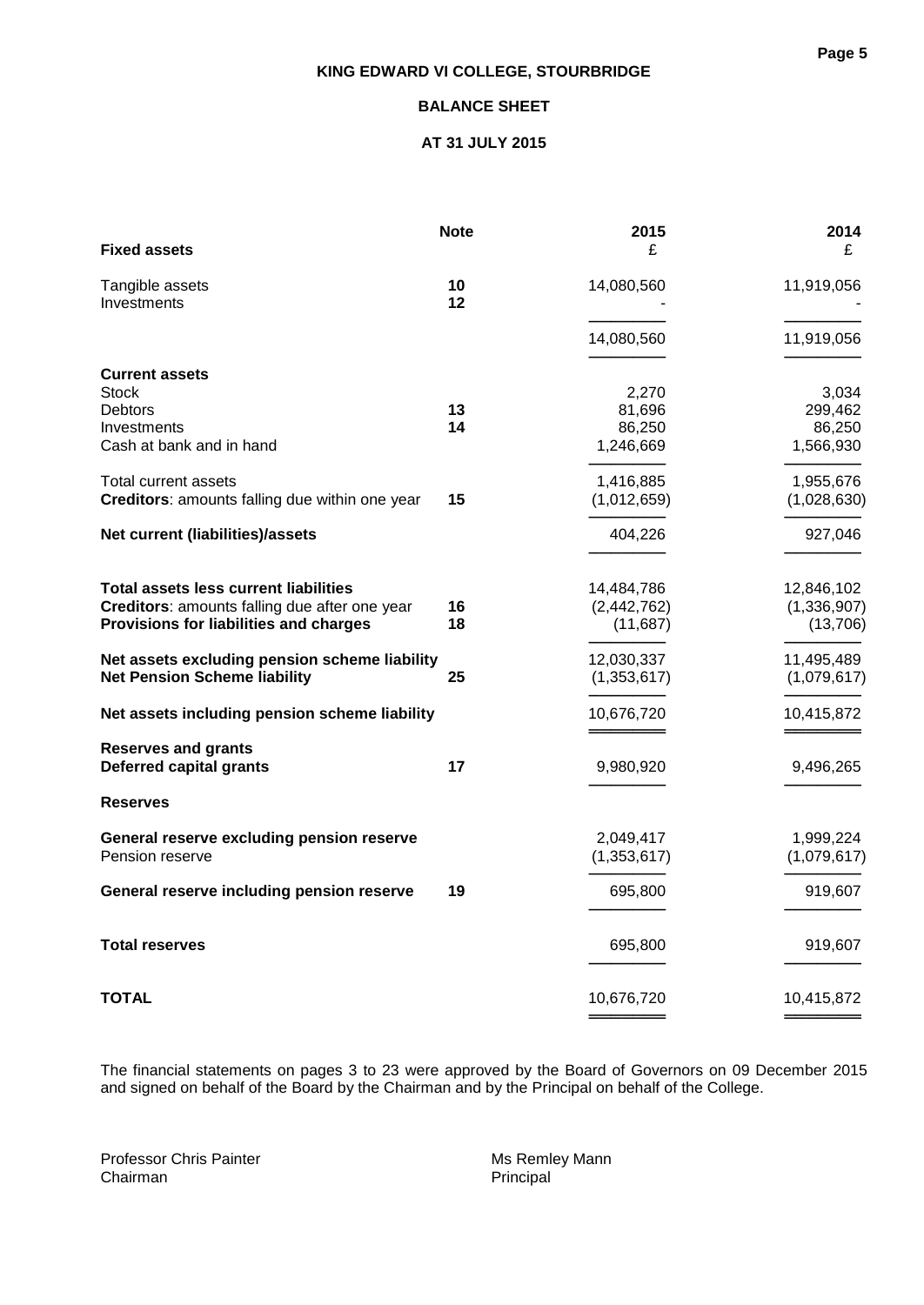### **CASH FLOW STATEMENT**

### **FOR THE YEAR TO 31 JULY 2015**

|                                                            | <b>Note</b> | 2015<br>£     | 2014<br>£  |
|------------------------------------------------------------|-------------|---------------|------------|
| <b>Cash flow statement</b>                                 |             |               |            |
| Net cash (outflow)/inflow from operating activities        | 20          | 368,121       | (390, 736) |
| Returns on investments and servicing of finance            | 21          | (66, 021)     | (22, 300)  |
| Capital expenditure and financial investment               | 22          | (1,817,793)   | (291, 628) |
| Financing                                                  | 23          | 1,195,432     | 697,584    |
| (Decrease)/Increase in cash                                | 24          | (320, 261)    | (7,080)    |
| Reconciliation of net cash flow to movement<br>in net debt |             |               |            |
| (Decrease)/Increase in cash in the period                  |             | (320, 261)    | (7,080)    |
| Loan increase net of repayments                            |             | (1, 195, 432) | (697, 584) |
| Change in net funds                                        |             | (1,515,693)   | (704, 664) |
| Net funds at 31 July 2014                                  |             | 253,587       | 958,251    |
| Net funds at 31 July 2015                                  | 24          | (1,262,106)   | 253,587    |

══════════<br>═══════════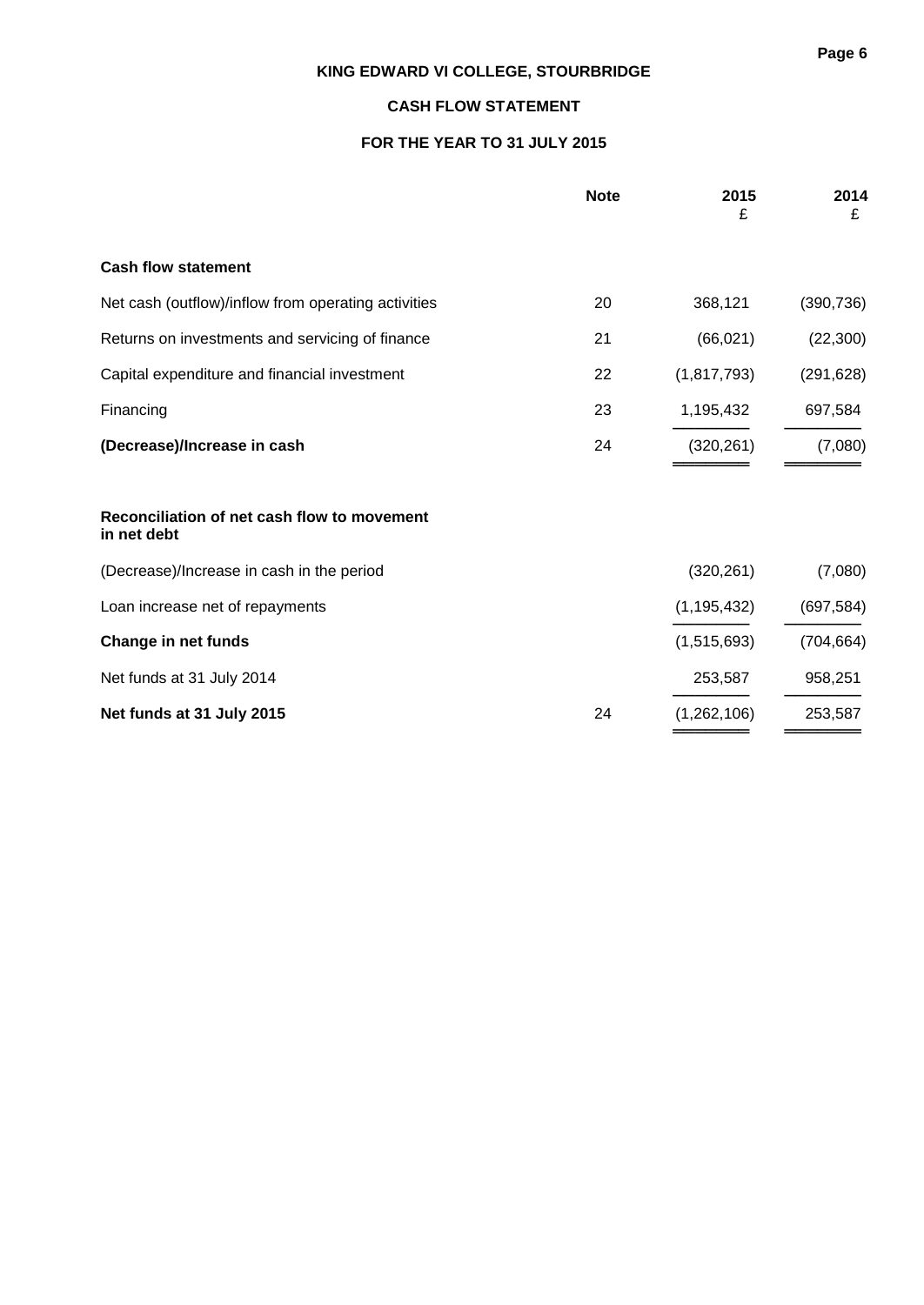#### **NOTES TO THE GOVERNORS' FINANCIAL STATEMENTS**

#### **FOR THE YEAR TO 31 JULY 2015**

#### **1 Accounting policies**

#### **Statement of accounting policies**

The following accounting policies have been applied consistently in dealing with items which are considered material in relation to the financial statements.

#### **Basis of preparation**

These financial statements have been prepared in accordance with the Statement of Recommended Practice: Accounting in Further and Higher Education 2007 (the SORP) and in accordance with applicable Accounting Standards. They conform to guidance published by the Education Funding Agency (EFA), in the Accounts Direction Handbook.

#### **Basis of accounting**

The financial statements are prepared in accordance with the historical cost convention modified by the revaluation of certain fixed assets and in accordance with applicable United Kingdom Accounting Standards.

#### **Going concern**

The activities of the College, together with the factors likely to affect its future development and performance are set out in the Operating and Financial Review. The financial position of the College, its cashflow, liquidity and borrowings are described in the Financial Statements and accompanying notes.

#### **Recognition of income**

Income from research grants, contracts and other services rendered is included to the extent of the completion of the contract or service concerned. All income from short-term deposits is credited to the income and expenditure account in the year in which it is earned. The annual recurrent allocation from the EFA, which is intended to meet recurrent costs, is credited direct to the income and expenditure account.

The recurrent grants from the EFA represent the funding allocations attributable to the current financial year and are credited direct to the income and expenditure account. Recurrent grants are recognised in line with planned activity. Any under achievement against this planned activity is adjusted in the year and reflected in the level of recurrent grant recognised in the income and expenditure account.

Non recurrent grants from the EFA or other bodies received in respect of the acquisition or construction of fixed assets are treated as deferred capital grants and amortised in line with depreciation over the lives of the assets.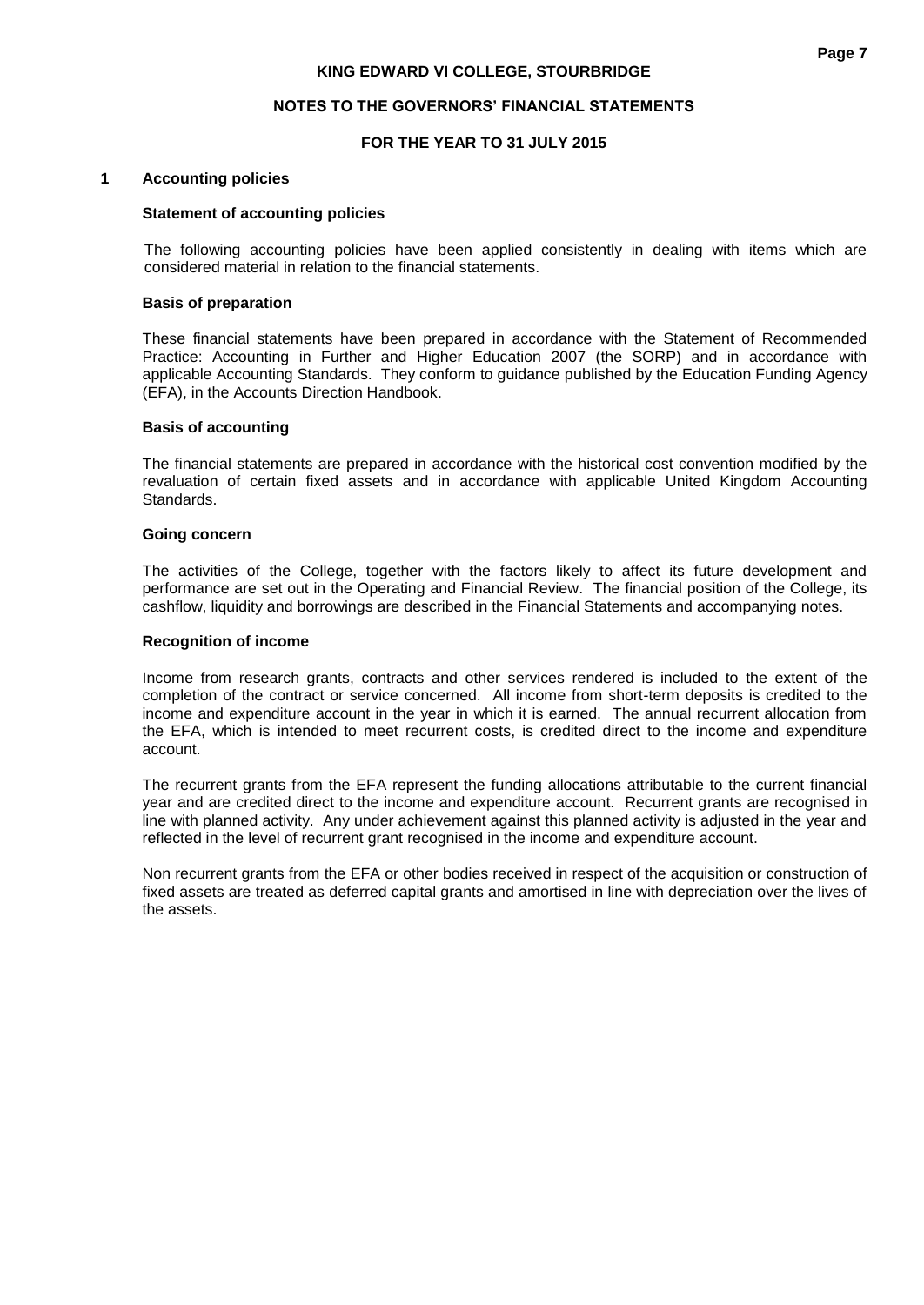#### **NOTES TO THE GOVERNORS' FINANCIAL STATEMENTS**

#### **FOR THE YEAR TO 31 JULY 2015**

#### **1 Accounting policies (continued)**

#### **Post retirement benefits**

Retirement benefits to employees of the College are provided by the Teachers' Pension Scheme (TPS) and the Local Government Pension Scheme (LGPS). These are defined benefit schemes which are externally funded and contracted out of the State Earnings Related Pension Scheme (SERPS).

Contributions to the TPS are charged to the income and expenditure account so as to spread the cost of pensions over employees' working lives with the College in such a way that the pension cost is a substantially level percentage of current and future pensionable payrolls. The contributions are determined by qualified actuaries on the basis of quinquennial valuations using a prospective benefit method. The TPS is a multi employer scheme and the College is unable to identify its share of the underlying assets and liabilities of the scheme on a consistent and reasonable basis. The TPS is therefore treated as a defined contribution scheme and the contributions recognised as they are paid each year.

The assets of the LGPS are measured using closing market values. LGPS liabilities are measured using the projected unit method and discounted at the current rate of return on a high quality corporate bond of equivalent term and currency to the liability. The increase in the present value of the liabilities of the scheme expected to arise from employee service in the period is charged to the operating surplus. The expected return on the scheme's assets and the increase during the period in the present value of the scheme's liabilities, arising from the passage of time, are included in pension finance costs. Actuarial gains and losses are recognised in the statement of total recognised gains and losses.

#### **Enhanced Pensions**

The actual cost of any enhanced ongoing pension to a former member of staff is paid by a college annually. An estimate of the expected future cost of any enhancement to the ongoing pension of a former member of staff is charged in full to the college's income and expenditure account in the year that the member of staff retires. In subsequent years a charge is made to provisions in the balance sheet using the enhanced pensions spreadsheet provided by the AOC on behalf of the EFA.

#### **Tangible fixed assets**

#### **a Land and buildings**

Freehold land and buildings are owned by the Foundation Trustees and are used by the College under a Memorandum of Understanding.

Minor Improvements and alterations to freehold buildings are written off to the income and expenditure account in the year they are carried out. Major improvements, alterations and extensions to freehold buildings are capitalised at cost. Where they are acquired with the aid of specific grants, the related grants are credited to a deferred capital grant account. The deferred capitals are written off over the expected useful life of the asset.

Improvements to leasehold property are written off straight line over a period of ten years commencing with the date of first usage.

Freehold buildings are depreciated over their expected useful life of 50 years. This represents a change in accounting policy.

#### **b Buildings owned by third parties**

Where buildings are used, but the legal rights are held by a third party, they are capitalised if the College has rights or access to ongoing future economic benefit. These buildings are depreciated over 50 years. This represents a change in accounting policy (see prior year adjustment note above).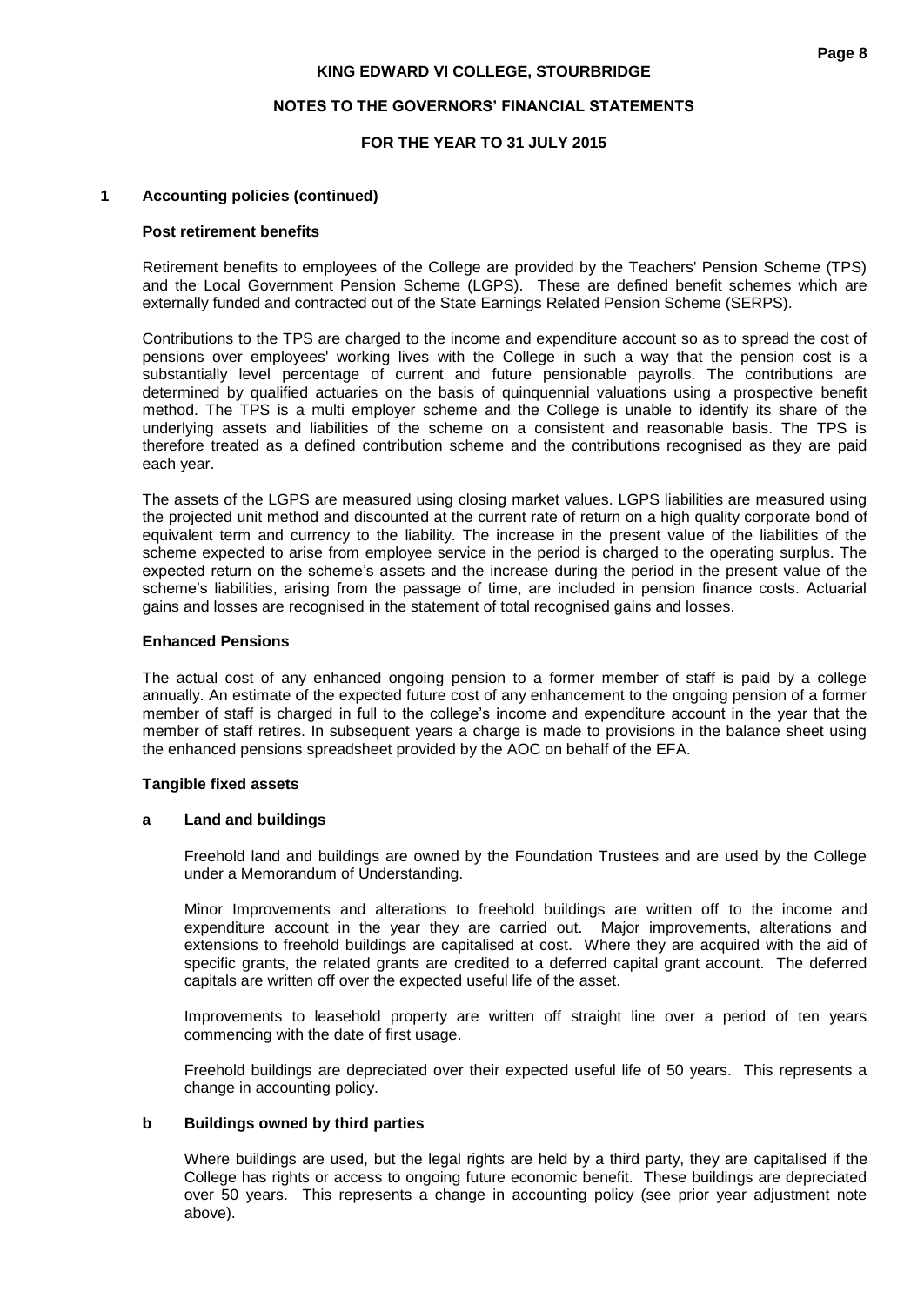### **FOR THE YEAR TO 31 JULY 2015**

#### **1 Accounting policies (continued)**

#### **c Equipment**

Inherited equipment is depreciated on a straight line basis over its remaining useful economic life to the College of 3 years.

All equipment is depreciated over its useful economic life as follows:

| General equipment   | :- between $3 \& 10$ years on a straight-line basis                 |
|---------------------|---------------------------------------------------------------------|
| Technical equipment | $\therefore$ up to 10 years as prescribed by the board of governors |
| Motor vehicles      | :- 20% straight line                                                |

Where equipment is acquired with the aid of specific grants it is capitalised and depreciated in accordance with the above policy, with the related grant being credited to a deferred capital grant account and released to the income and expenditure account over the expected useful economic life of the related equipment.

#### **Leased assets**

Costs in respect of operating leases are charged on a straight line basis over the lease term.

#### **Investments**

Current asset investments are included in the balance sheet at the lower of their original cost and net realisable value.

### **Maintenance of premises**

The cost of routine corrective maintenance is charged to the income and expenditure account in the year it is incurred.

#### **Taxation**

The College is an exempt charity within the scope Charities Act 2011 and as such is a charity within the meaning of section 506(1) of the Income and Corporation Taxes Act 1988 (ICTA 1988). Accordingly, the College is potentially exempt from taxation in respect of income or capital gains received within categories covered by section 505 of ICTA 1988 or section 256 of the Taxation of Chargeable Gains Act 1992, to the extent that such income or gains are applied to exclusively charitable purposes.

The College receives no similar exemption in respect of value added tax. For this reason the College is generally unable to recover input VAT it suffers on goods and services purchased. Non-pay expenditure is therefore shown inclusive of VAT.

### **Provisions**

Provisions are recognised when the College has a present legal or constructive obligation as a result of a past event, it is probable that a transfer of economic benefit will be required to settle the obligation and a reliable estimate can be made of the amount of the obligation.

#### **Agency arrangements**

The College acts as an agent in the collection and payment of Learner Support Funds. Related payments received from the EFA and subsequent disbursements to students are excluded from the income and expenditure account and are shown separately in Note 35, except for the 5% of the grant received which is available to the College to cover the administration of Learner Support Fund applications and payments.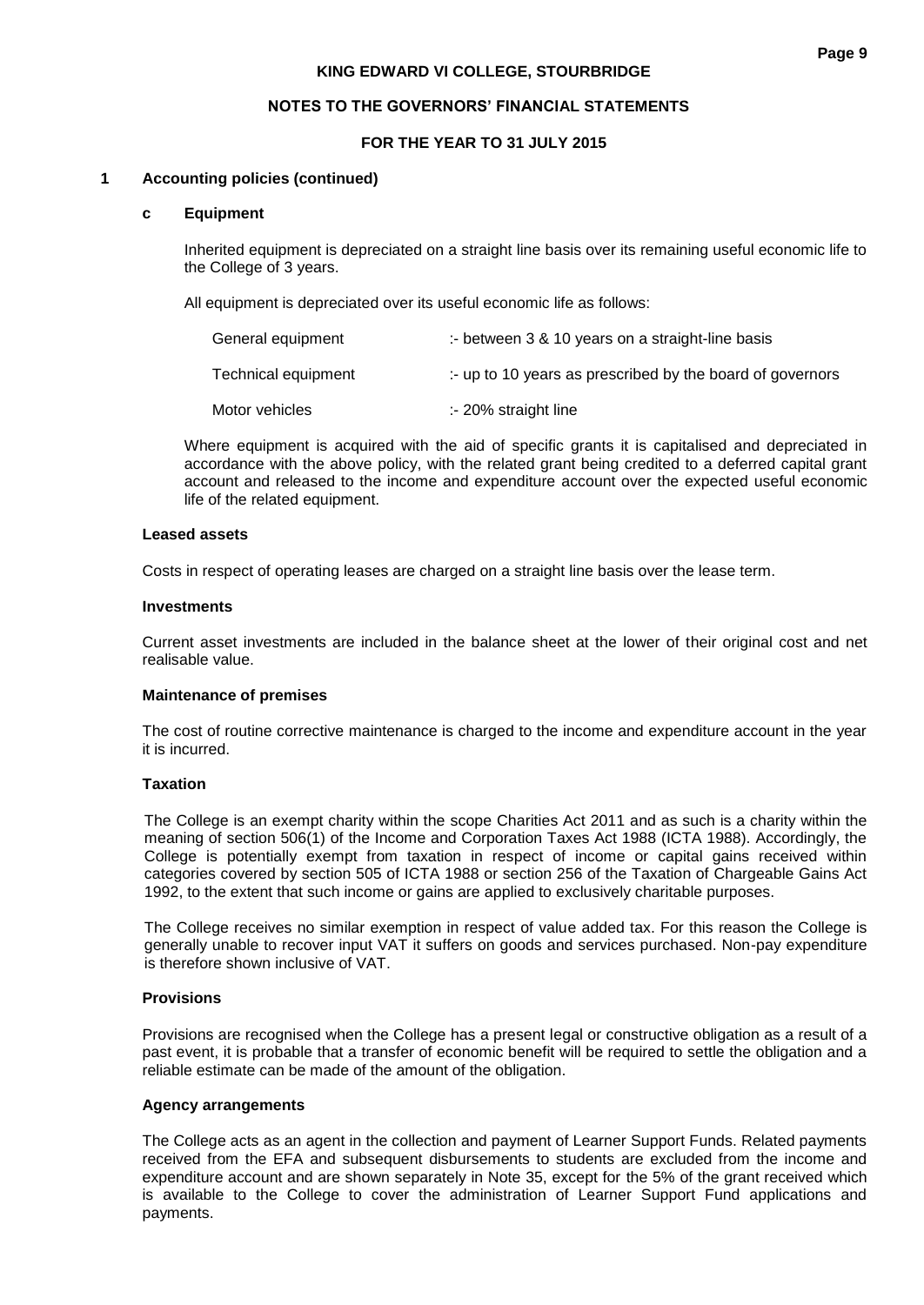══════════<br>═══════════

## **KING EDWARD VI COLLEGE, STOURBRIDGE**

### **NOTES TO THE GOVERNORS' FINANCIAL STATEMENTS**

### **FOR THE YEAR TO 31 JULY 2015**

### **2 Education Funding Agency Grants**

|                                             | 2015<br>£ | 2014<br>£ |
|---------------------------------------------|-----------|-----------|
| Recurrent grant                             | 7,980,494 | 7,955,055 |
| Release of deferred capital grant (note 17) | 334,704   | 235,469   |
|                                             | 8,315,198 | 8,190,524 |

## **3 Other operating income**

|                                                     | 2015<br>£ | 2014<br>£ |
|-----------------------------------------------------|-----------|-----------|
| Recharges                                           | 8,290     | 6,166     |
| Seconded staff                                      | 35,852    | 12,581    |
| Overseas students                                   | 45,708    | 19,600    |
| Library fines                                       | 1,469     | 406       |
| Stationery, equipment, books and photocopying sales | 1,046     | 809       |
| <b>Transport Contribution</b>                       | 1,511     | 1,667     |
| <b>Examination fees</b>                             | 51,081    | 40,781    |
| Telephone calls                                     | 20        | 49        |
| Music lessons                                       | 21,426    | 24,209    |
| Other income                                        | 15,316    | 19,549    |
| Catering                                            |           |           |
| Project income                                      | 28,714    |           |
| Donations                                           | 5,912     | 11,962    |
|                                                     | 216,345   | 137,779   |
|                                                     |           |           |

#### **4 Investment income**

|                                    | 2015           | 2014<br>£      |
|------------------------------------|----------------|----------------|
| Income from investments            | 4.336<br>3.609 | 3,957<br>6.101 |
| Bank and building society interest | 7.945          | 10,058         |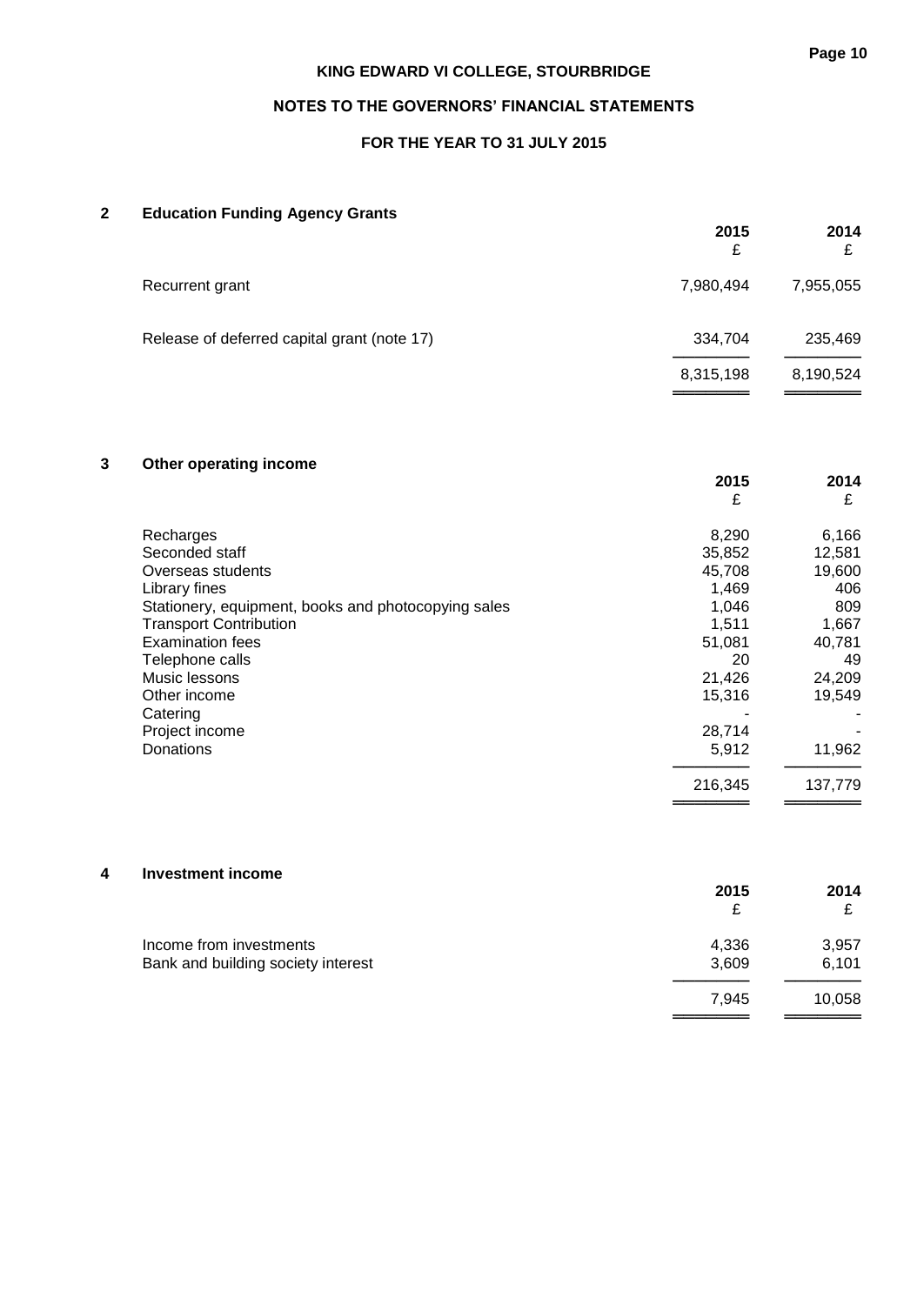### **NOTES TO THE GOVERNORS' FINANCIAL STATEMENTS**

### **FOR THE YEAR TO 31 JULY 2015**

#### **5 Staff costs**

The average weekly number of persons (including senior post-holders) employed by the College during the period, expressed as full-time equivalents was:

|                                                                                                   | 2015<br><b>Number</b> | 2014<br><b>Number</b> |
|---------------------------------------------------------------------------------------------------|-----------------------|-----------------------|
| Teaching departments - teaching staff                                                             | 93                    | 93                    |
| Teaching departments - other staff                                                                | 21                    | 14                    |
| Administration and central services                                                               | 31                    | 37                    |
| Premises                                                                                          | 13                    | 12                    |
|                                                                                                   | 158                   | 156                   |
| Staff costs for the above persons:                                                                | 2015                  | 2014                  |
|                                                                                                   | £                     | £                     |
| Teaching departments - teaching staff                                                             | 4,400,724             | 4,255,387             |
| Teaching departments - other staff                                                                | 566,941               | 353,860               |
| Administration and central services                                                               | 1,214,100             | 1,351,077             |
| Premises                                                                                          | 236,484               | 233,780               |
| FRS 17 Adjustment                                                                                 | 76,000                | 56,000                |
|                                                                                                   | 6,494,249             | 6,250,104             |
|                                                                                                   | £                     | £                     |
| Wages and salaries                                                                                | 5,295,935             | 5,131,661             |
| Social security costs                                                                             | 376,080               | 369,437               |
| Other pension costs                                                                               | 746,234               | 693,006               |
| FRS 17 Adjustment                                                                                 | 76,000                | 56,000                |
|                                                                                                   | 6,494,249             | 6,250,104             |
|                                                                                                   | £                     | £                     |
| Employment costs for staff on permanent contracts<br>Employment costs for staff on short term and | 6,178,899             | 5,947,088             |
| temporary contracts                                                                               | 66,350                | 82,016                |
| FRS 17 retirement benefit charge                                                                  | 249,000               | 221,000               |
|                                                                                                   | 6,494,249             | 6,250,104             |
|                                                                                                   |                       |                       |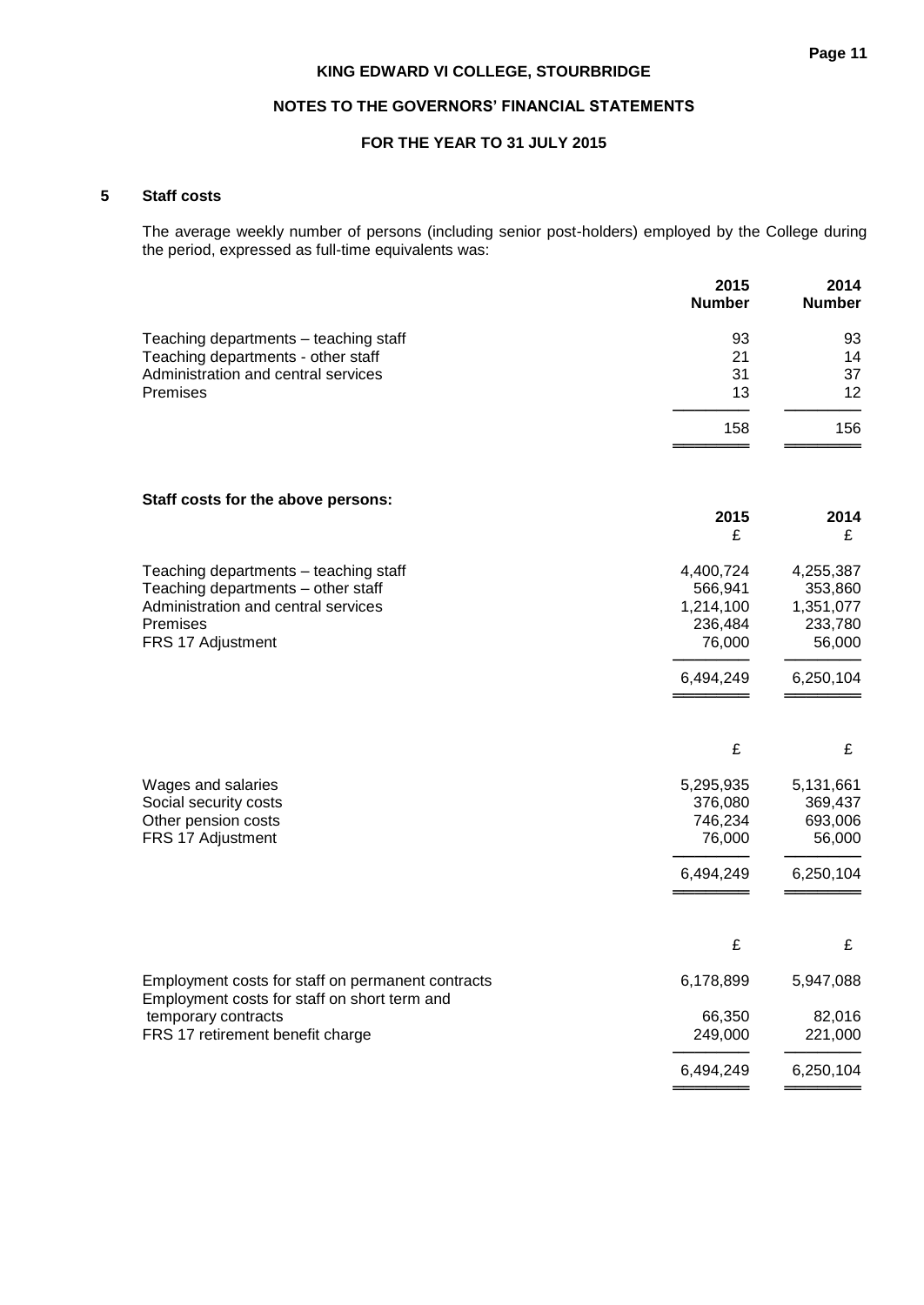#### **NOTES TO THE GOVERNORS' FINANCIAL STATEMENTS**

### **FOR THE YEAR TO 31 JULY 2015**

#### **5 Staff costs (continued)**

The number of staff, including senior post-holders and the Principal, who received emoluments in the following ranges was:

|                      | 2015<br>Number of<br><b>Senior</b><br>post-holders | 2014<br><b>Number of</b><br><b>Senior</b><br>post-holders | 2015<br><b>Number of</b><br><b>Other</b><br>staff | 2014<br>Number of<br><b>Other</b><br>staff |
|----------------------|----------------------------------------------------|-----------------------------------------------------------|---------------------------------------------------|--------------------------------------------|
| £30,001 to £40,000   |                                                    |                                                           |                                                   |                                            |
| £60,001 to £70,000   |                                                    |                                                           | 3                                                 | 1                                          |
| £70,001 to £80,000   | 2                                                  |                                                           |                                                   | 1                                          |
| £80,001 to £90,000   |                                                    |                                                           |                                                   |                                            |
| £101,000 to £110,000 |                                                    |                                                           |                                                   | 1                                          |
|                      | 4                                                  |                                                           |                                                   | 3                                          |
|                      |                                                    |                                                           |                                                   |                                            |
|                      |                                                    |                                                           |                                                   |                                            |

A 1% general pay award was made for the year.

#### **6 Senior post-holders' emoluments**

Senior post-holders are defined as the Principal and holders of the other senior posts whom the board have selected for the purposes of the articles of government of the College relating to the appointment and promotion of staff who are appointed by the board of governors.

|                                                                   | 2015<br><b>Number</b> | 2014<br><b>Number</b> |
|-------------------------------------------------------------------|-----------------------|-----------------------|
| The number of senior post-holders including the<br>Principal was: | 4                     | 4                     |
| Senior post-holders' emoluments are made up as follows:           |                       |                       |
|                                                                   | 2015                  | 2014                  |
|                                                                   | £                     | £                     |
| <b>Salaries</b>                                                   | 266,382               | 245,225               |
| Pension contributions                                             | 38,266                | 34,730                |
| <b>Total emoluments</b>                                           | 304,648               | 279,955               |
|                                                                   |                       |                       |

The above emoluments include amounts payable to the Principal (who is also the highest paid senior post-holder) of:

|                         |         | ⌒       |
|-------------------------|---------|---------|
| Salary                  | 99,144  | 95,344  |
| Pension contributions   | 13.979  | 13,444  |
| <b>Total emoluments</b> | 113,123 | 108,788 |
|                         |         |         |

The Governors, other than the staff members do not receive any payment from the College other than the reimbursement of travel and subsistence expenses incurred in the course of their duties. In the year to 31 July 2015 the amounts paid to Governors for these expenses was £nil (2014 £300).

Senior post-holders, including the Principal, received 1% pay award. This was approved by the Governing Body.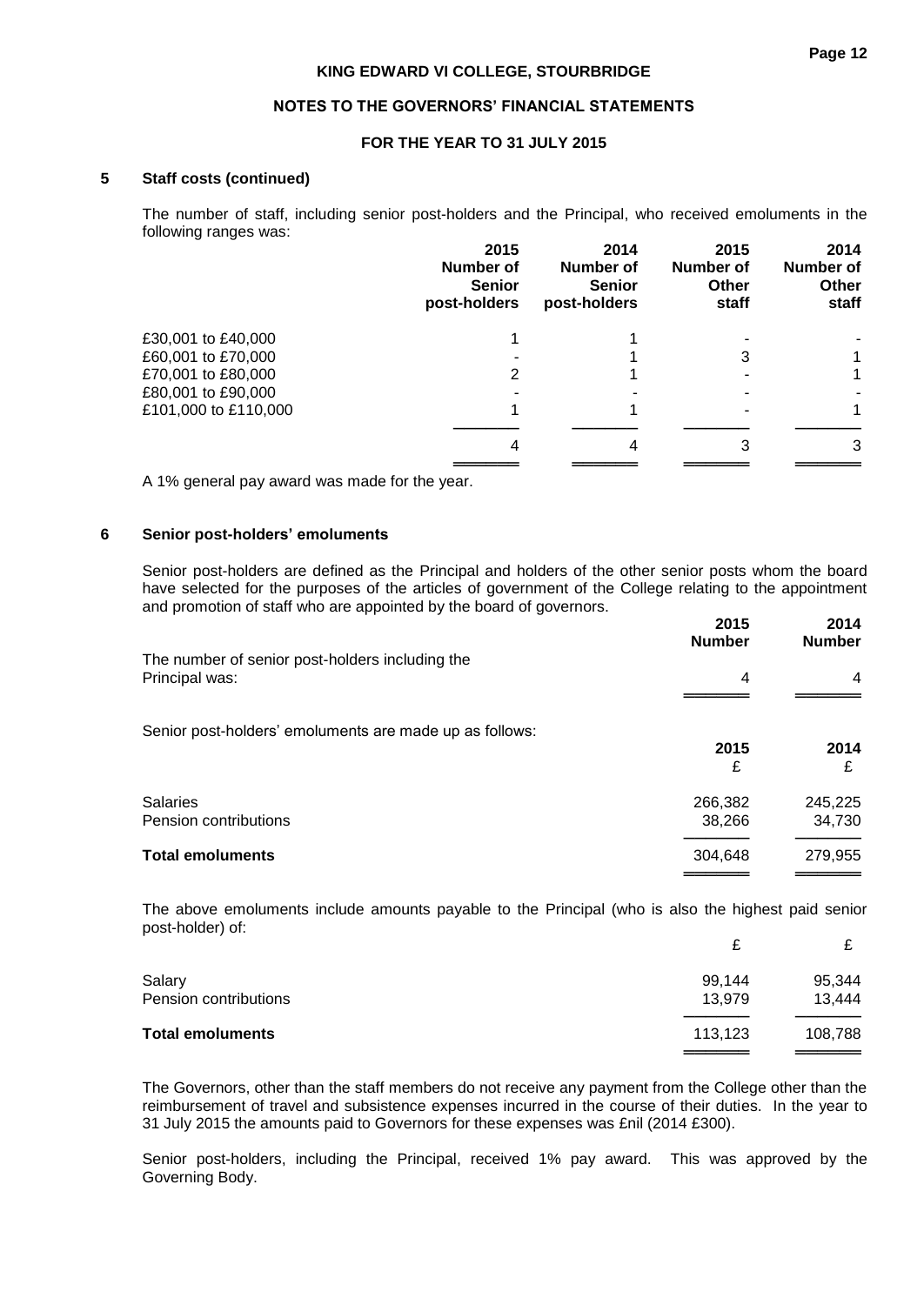### **NOTES TO THE GOVERNORS' FINANCIAL STATEMENTS**

### **FOR THE YEAR TO 31 JULY 2015**

### **7 Other operating expenses**

|                                                                   | 2015<br>£ | 2014<br>£ |
|-------------------------------------------------------------------|-----------|-----------|
|                                                                   |           |           |
| Teaching departments                                              | 169,568   | 210,936   |
| Teaching support services                                         | 34,543    | 22,218    |
| Other support services                                            | 67,444    | 88,532    |
| Administration and central services                               | 442,026   | 479,098   |
| General education                                                 | 457,523   | 434,837   |
| Premises costs                                                    | 339,473   | 360,118   |
| Planned maintenance                                               | 6,114     | 11,250    |
| Catering equipment and maintenance                                | 4,743     | 6,298     |
|                                                                   | 1,521,434 | 1,613,287 |
| Other operating expenses include:                                 |           |           |
| Auditors' remuneration                                            | £         | £         |
| - internal audit                                                  |           |           |
| - external audit                                                  | 8,160     | 7,920     |
| - other services provided either by external or internal auditors | 3,254     | 1,560     |
| Operating leases - Land and buildings                             | 83,582    | 106,913   |
| – Other                                                           | 79,943    | 83,609    |
|                                                                   |           |           |

### **8 Taxation**

The College is a Charity for the purposes of The Charities Act 2011 and is not liable to corporation tax.

#### **9 Interest and other finance costs**

|                                                                     | 2015<br>£         | 2014             |
|---------------------------------------------------------------------|-------------------|------------------|
| On bank loans repayable wholly or partly                            |                   |                  |
| in more than five years<br>Pension finance income/(costs) (note 25) | 73,966<br>(2,000) | 32,358<br>10,000 |
|                                                                     | 71,966            | 42,358           |
|                                                                     |                   |                  |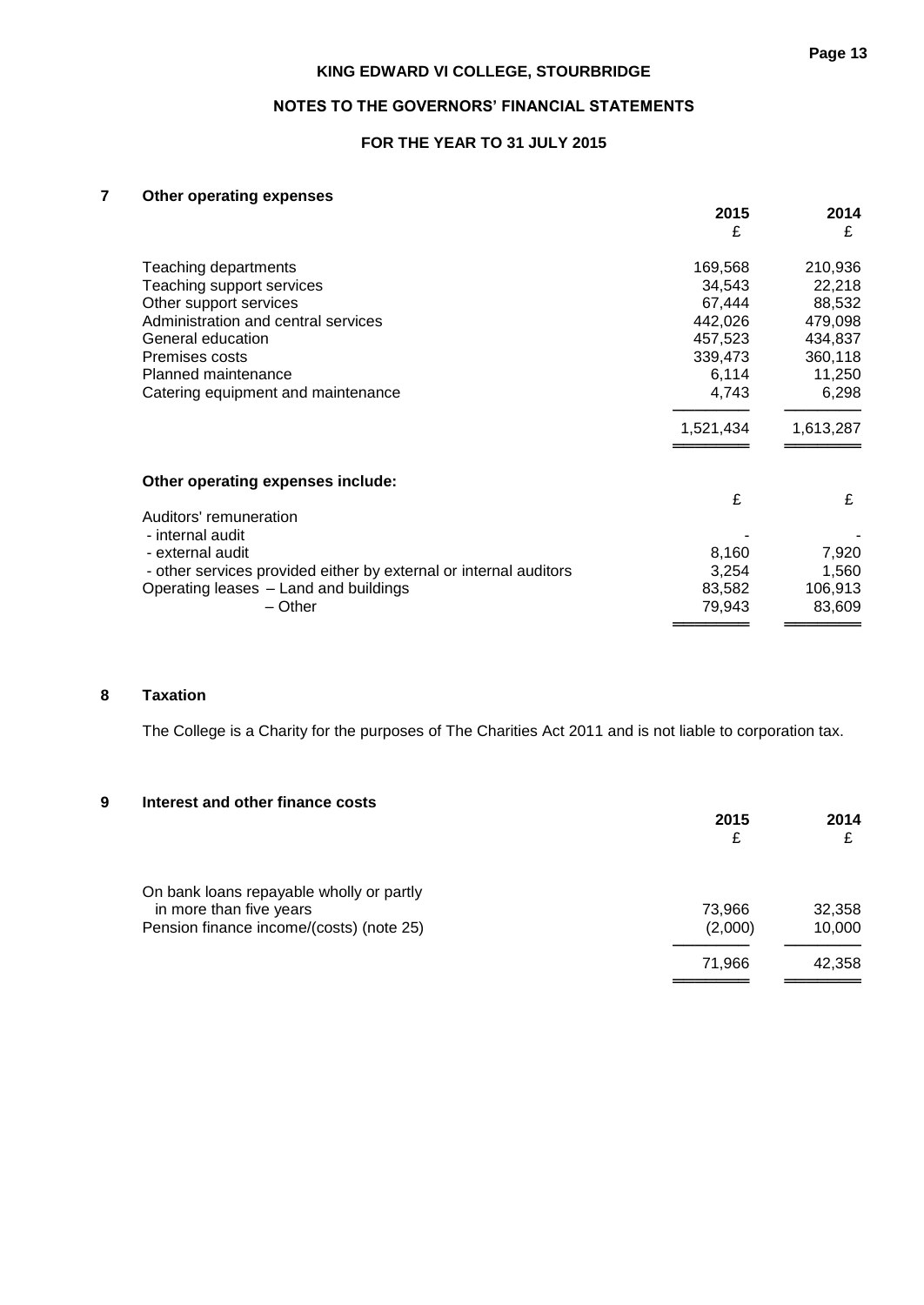#### **NOTES TO THE GOVERNORS' FINANCIAL STATEMENTS**

### **FOR THE YEAR TO 31 JULY 2015**

#### **10 Tangible fixed assets**

|                                         | <b>Non</b><br><b>Beneficial</b><br>Interest in<br>property | <b>Improvements</b><br>to<br>leasehold<br>property | land and          | Freehold Asset in the<br><b>Course of</b><br>buildings Construction items | <b>Inherited</b><br>capital | General<br>equipment vehicles | <b>Motor</b> | <b>Total</b>                                   |
|-----------------------------------------|------------------------------------------------------------|----------------------------------------------------|-------------------|---------------------------------------------------------------------------|-----------------------------|-------------------------------|--------------|------------------------------------------------|
| <b>Cost or valuation</b>                | £                                                          | £                                                  | £                 | £                                                                         | £                           | £                             | £            | £                                              |
| At 1 August                             |                                                            |                                                    |                   |                                                                           |                             |                               |              |                                                |
| 2014<br><b>Additions</b>                | 6,025,237                                                  |                                                    | 30,099 2,385,543  | 157,297 4,822,069 1,843,870                                               |                             | 221,510                       |              | 140,945 970,704 84,572 14,044,694<br>2,637,152 |
| <b>Disposals</b><br>Transfer            |                                                            |                                                    |                   | $-1,749,955$ $(1,843,870)$                                                |                             | 93,915                        |              |                                                |
| At 31 July<br>2015                      | 6,025,237                                                  |                                                    | 187,396 8,957,567 |                                                                           |                             |                               |              | 140,945 1,286,129 84,572 16,681,846            |
|                                         |                                                            |                                                    |                   |                                                                           |                             |                               |              |                                                |
| <b>Depreciation</b>                     |                                                            |                                                    |                   |                                                                           |                             |                               |              |                                                |
| At 1 August<br>2014                     | 602,530                                                    | 135,078                                            | 519,887           |                                                                           |                             | 140,945 676,750               | 50,450       | 2,125,640                                      |
| On disposals<br>Charge for year 120,505 |                                                            | 22,423                                             | 212,266           |                                                                           |                             | 110,686                       | 9,766        | 475,646                                        |
| At 31 July<br>2015                      | 723,035                                                    | 157,501                                            | 732,153           | $\blacksquare$                                                            |                             |                               |              | 140,945 787,436 60,216 2,601,286               |
| Net book value                          |                                                            |                                                    |                   |                                                                           |                             |                               |              |                                                |
| At 31 July<br>2015                      | 5,302,202                                                  |                                                    | 29,895 8,225,414  |                                                                           |                             |                               |              | - 498,693 24,356 14,080,560                    |
| At 31 July                              |                                                            |                                                    |                   |                                                                           |                             |                               |              |                                                |
| 2014                                    | 5,422,707                                                  |                                                    |                   | 22,219 4,302,182 1,843,870                                                |                             | - 293,954 34,122 11,919,054   |              |                                                |

Tangible fixed assets inherited from the Local Education Authority at the vesting day have been valued by the Board of Governors on a depreciated replacement cost basis with the assistance of independent professional advice.

#### **11 Freehold land and buildings**

The non beneficial interest in freehold property represents a value which has been attributed to land and buildings owned and funded by the Trustees. The College has the right to occupy the property for its educational purposes and this right is established by a Charitable Scheme and is amplified in a (Memorandum of Understanding between the Trustees and the Board of Governors. The value attributed to these buildings is based on a notional rent value. The corresponding credit has been transferred to deferred capital grants.

This change in accounting policy was approved by the Governors at a full board meeting in July 2009.

Freehold land and buildings have been funded by the College but are owned by the Trustees.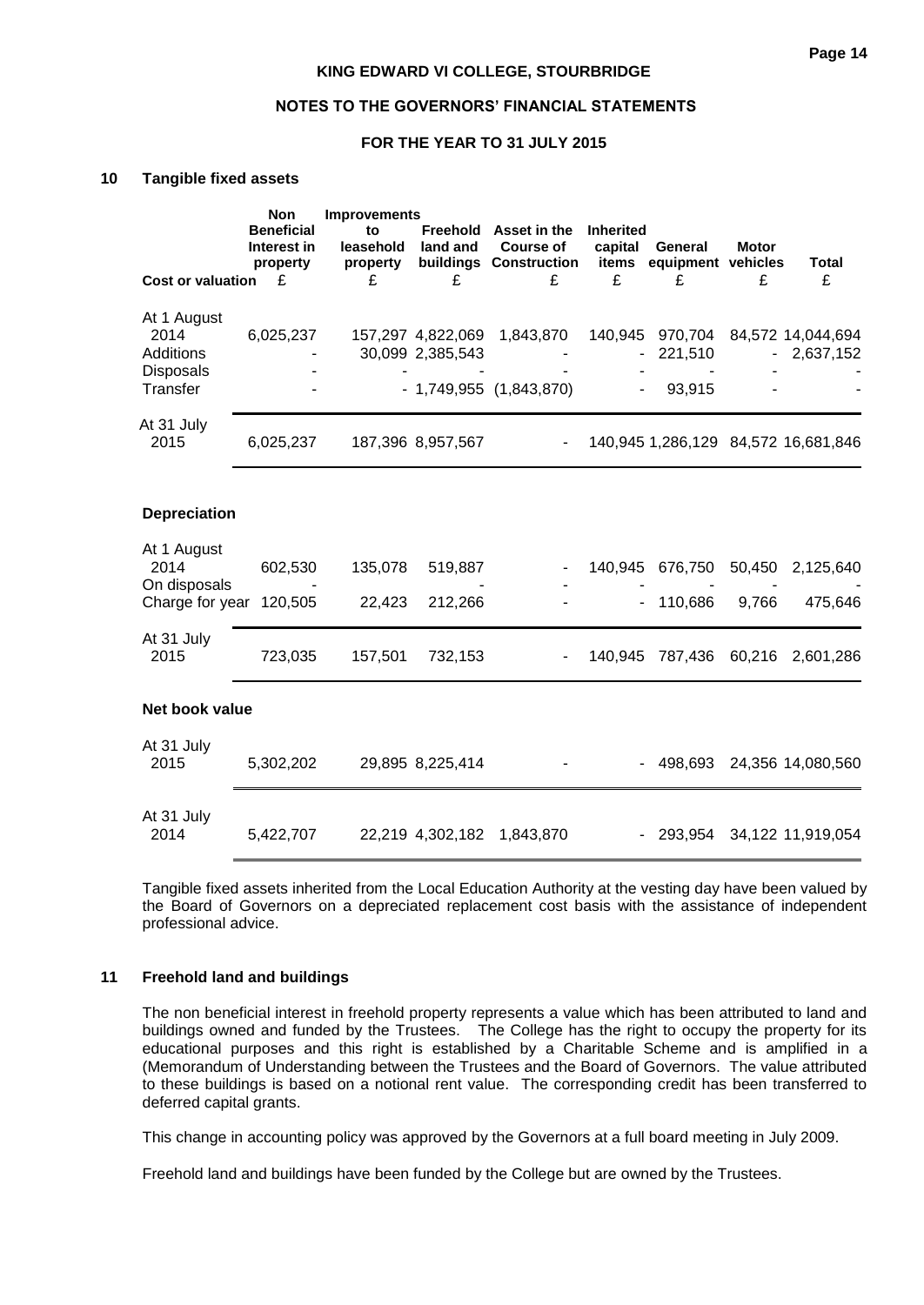### **NOTES TO THE GOVERNORS' FINANCIAL STATEMENTS**

### **FOR THE YEAR TO 31 JULY 2015**

#### **12 Fixed asset investment**

The college previously owned 100% of the share capital of KEVIC Limited, a company incorporated in England and Wales. This company has since been wound up, the official date of strike off was 30 August 2012. As all balances with the College were repaid in February 2012 no investment has been shown in the accounts.

### **13 Debtors**

| Amounts falling due within one year: | 2015   | 2014    |
|--------------------------------------|--------|---------|
| Grants and charges receivable        |        |         |
| Prepayments and accrued income       | 45.413 | 70.266  |
| Other debtors                        | 36,283 | 229,196 |
| Amounts due from group companies     |        |         |
|                                      | 81.696 | 299.462 |
|                                      |        |         |

#### **14 Investments**

|                                                | 2015   | 2014   |
|------------------------------------------------|--------|--------|
| COIF charities fixed interest and deposit fund | 86.250 | 86,250 |

Market value at 31 July 2015 - COIF fixed interest and deposit fund £95,950 (2014 £92,286).

### **15 Creditors: amounts falling due within one year**

|                              | 2015      | 2014      |
|------------------------------|-----------|-----------|
|                              | £         |           |
| Trade creditors              | 547,309   | 549,072   |
| Accruals and deferred income | 294,522   | 397,506   |
| Bank loan                    | 152,262   | 62,685    |
| <b>Other Creditor</b>        | 18,566    | 19,367    |
|                              | 1,012,659 | 1,028,630 |
|                              |           |           |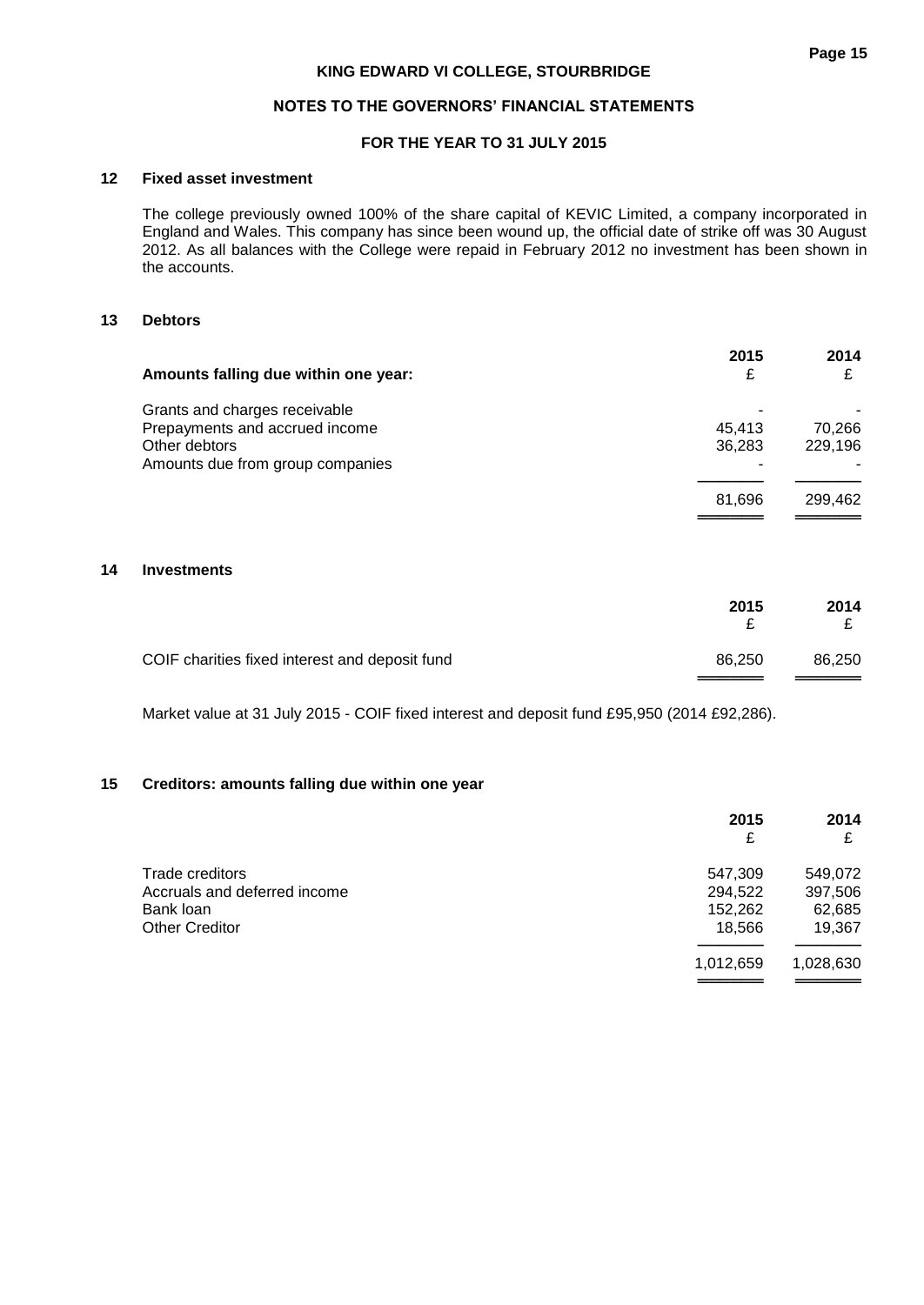### **NOTES TO THE GOVERNORS' FINANCIAL STATEMENTS**

### **FOR THE YEAR TO 31 JULY 2015**

#### **16 Creditors:** amounts falling due after one year

|           | 2015<br>£           | 2014<br>£ |
|-----------|---------------------|-----------|
| Bank loan | 2,442,762 1,336,907 |           |

The Governors have arranged for a loan from Lloyds TSB plc totalling £1 million, to be repaid over 20 years, to assist with the financing of the development of C Block and the DDA building works. The full amount of this loan had been drawn down by 31 July 2009. An additional loan totalling £2million has been drawn by 31 July 2015. The loan is unsecured, but the Trustees have issued, at the request of the Governors, a letter of negative pledge in respect of the college buildings which was one of the conditions stipulated by the bank for the issue of the loan.

### **Analysis of loans**

| Not wholly repayable within five years by instalments:                                                                             | 2015<br>£                       | 2014<br>£                     |
|------------------------------------------------------------------------------------------------------------------------------------|---------------------------------|-------------------------------|
| Bank loan<br>Included in current liabilities                                                                                       | 2,595,024<br>(152, 262)         | 1,399,592<br>(62, 685)        |
|                                                                                                                                    | 2,442,762                       | 1,336,907                     |
| Instalments not due within five years                                                                                              | 1,808,355                       | 670,482                       |
| Loan maturity analysis                                                                                                             | £                               | £                             |
| In more than one year but not more than two years<br>In more than two year but not more than five years<br>In more than five years | 155.283<br>479,124<br>1,808,355 | 536,505<br>129,920<br>670,482 |

### **17 Deferred Capital Grant**

|                                                                                                                                   | <b>LSC</b><br><b>Grants</b><br>£ | Other<br><b>Grants</b><br>£ | <b>Total</b><br>£     |
|-----------------------------------------------------------------------------------------------------------------------------------|----------------------------------|-----------------------------|-----------------------|
| At 1 August 2014                                                                                                                  | 699.422                          | 8,796,843                   | 9,496,265             |
| Received from EFA 2012-13 capital building project<br><b>Received from Trustees</b><br>Released to income and expenditure account | ٠<br>(15, 543)                   | 819.359<br>(319, 161)       | 819.359<br>(334, 704) |
| At 31 July 2015                                                                                                                   | 683.879                          | 9,297,041                   | 9,980,920             |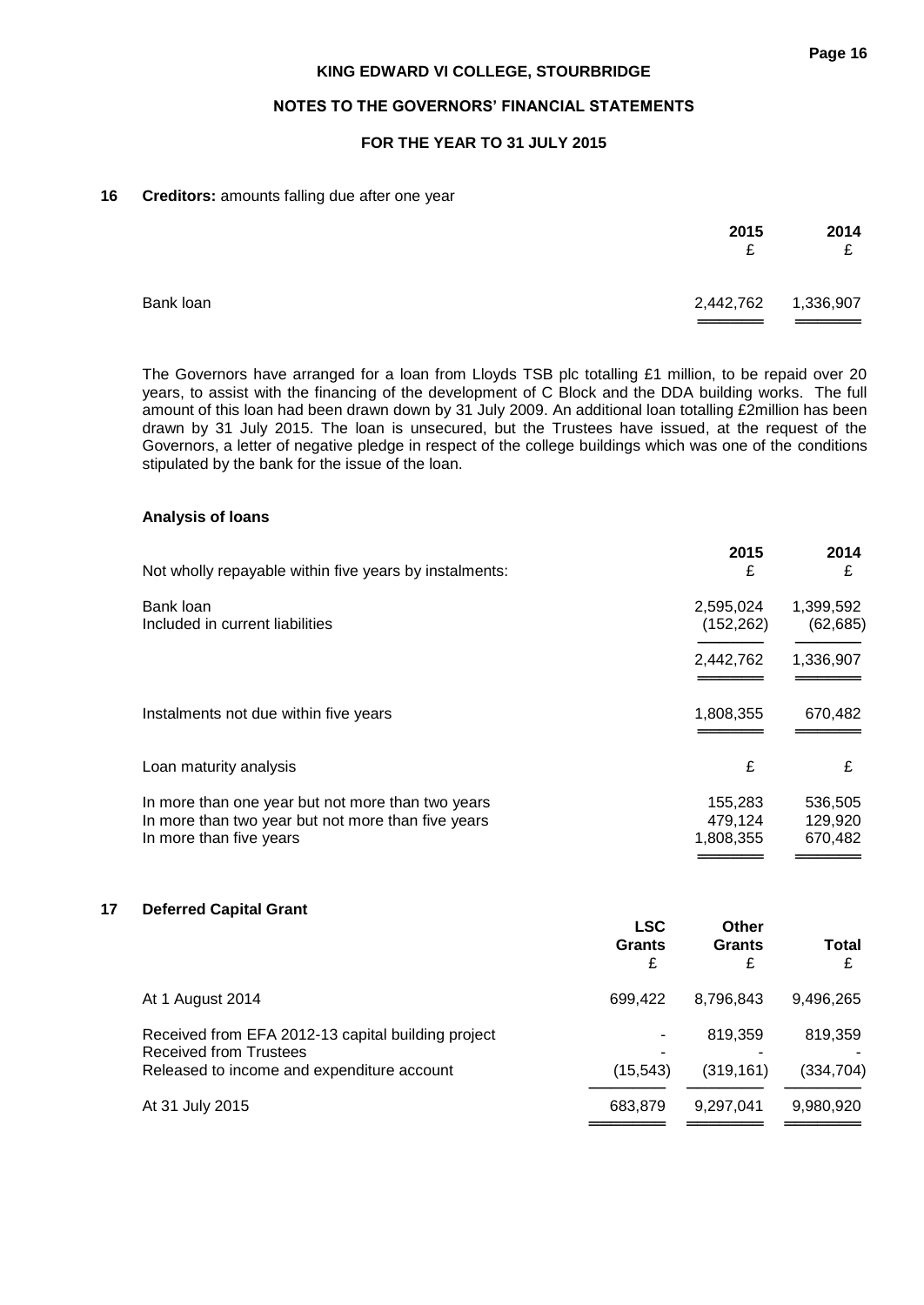### **NOTES TO THE GOVERNORS' FINANCIAL STATEMENTS**

### **FOR THE YEAR TO 31 JULY 2015**

### **18 Provisions for liabilities and charges**

| At 1 August 2014<br>Expenditure in the year<br>Transferred from income and expenditure account | 13,706<br>(907)<br>(1, 112) |
|------------------------------------------------------------------------------------------------|-----------------------------|
| At 31 July 2015                                                                                | 11.687                      |

| 19 | Movement on general reserve                                      |             |             |
|----|------------------------------------------------------------------|-------------|-------------|
|    |                                                                  | 2015        | 2014        |
|    |                                                                  | £           | £           |
|    | Income and expenditure account reserve                           |             |             |
|    | At 1 August                                                      | 919,607     | 840,961     |
|    | (Deficit)/Surplus for the year                                   | (23, 807)   | 17,646      |
|    | Actuarial (loss)/gain in respect of pension scheme               | (200,000)   | 61,000      |
|    | At 31 July                                                       | 695,800     | 919,607     |
|    |                                                                  |             |             |
|    | Balance represented by:                                          | £           | £           |
|    | Pension reserve                                                  | (1,353,617) | (1,079,617) |
|    | Income and expenditure account reserve excluding pension reserve | 2,049,417   | 1,999,224   |
|    | At 31 July                                                       | 695,800     | 919,607     |
|    |                                                                  |             |             |
| 20 | Reconciliation of consolidated operating surplus/(deficit)       |             |             |
|    | to net cash inflow from operating activities                     |             |             |
|    |                                                                  | 2015        | 2014        |
|    |                                                                  | £           | £           |
|    | Surplus on continuing operations after                           | (23, 807)   | 17,646      |
|    | depreciation of assets at valuation                              |             |             |
|    | Depreciation (notes 1 and 10)                                    | 475,646     | 415,872     |
|    | Release of capital grant (note 2 and 17)                         | (334, 704)  | (235, 469)  |
|    | Interest payable (note 9)                                        | 73,966      | 32,358      |
|    | Pension cost less contributions payable (note 25)                |             |             |
|    | (FRS17 adjustment)                                               | 74,000      | 66,000      |
|    | (Increase)/decrease in stock                                     | 764         | 1,464       |
|    | (Increase)/decrease in debtors                                   | 217,766     | (165, 160)  |
|    | Increase/(decrease) in creditors                                 | (105, 549)  | (513, 468)  |
|    | Increase/(decrease) in provisions                                | (2,019)     | 85          |
|    | Interest receivable (note 4)                                     | (7, 945)    | (10, 058)   |
|    | Miscellaneous roundings                                          | 3           | (6)         |
|    | Loss on sale of fixed assets                                     |             |             |
|    | Net cash inflow/(outflow) from operating activities              | 368,121     | (390, 736)  |

**═══════ ═══════**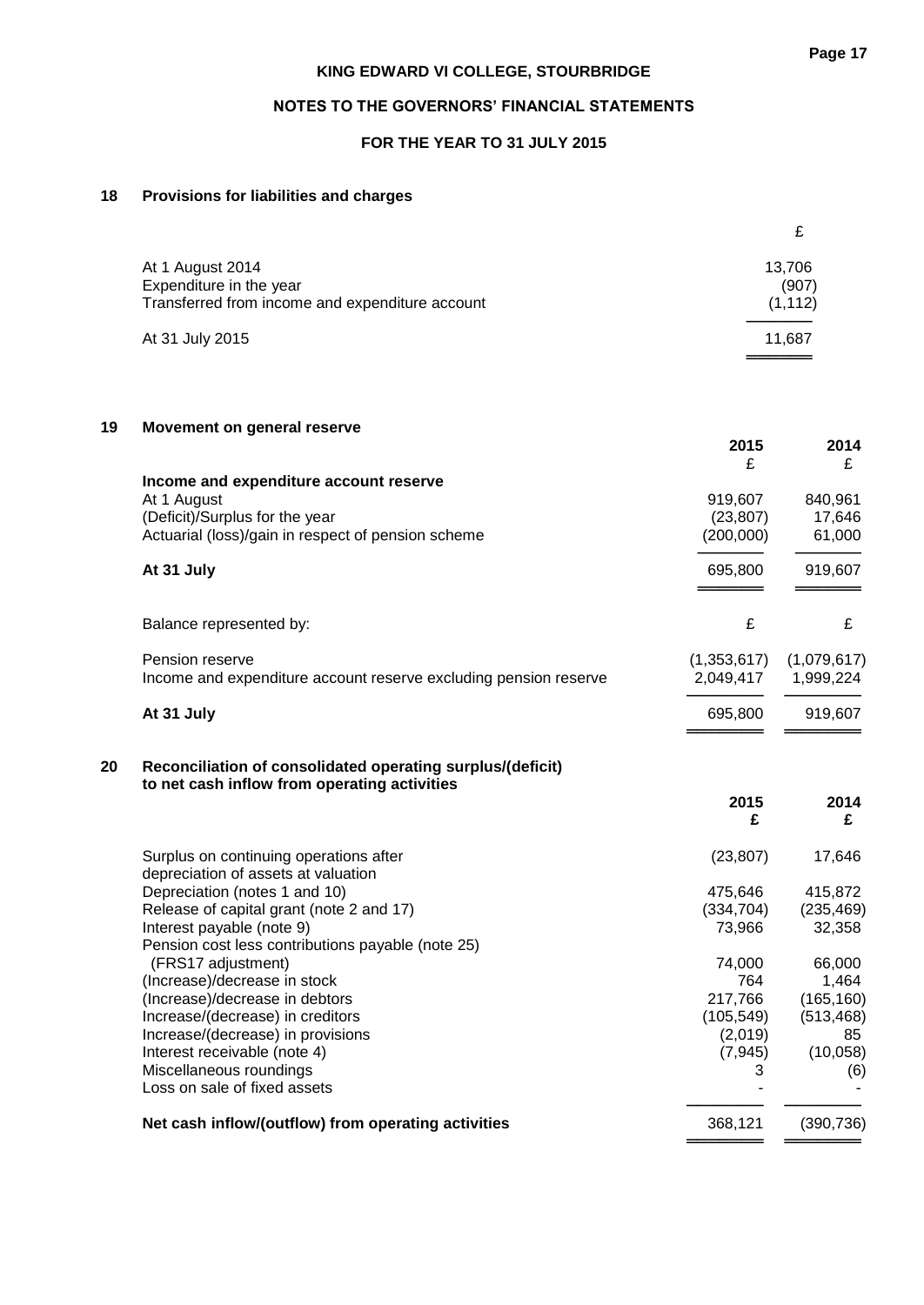### **NOTES TO THE GOVERNORS' FINANCIAL STATEMENTS**

### **FOR THE YEAR TO 31 JULY 2015**

#### **21 Returns on investments and servicing of finance**

|    |                                                                                                        |                          |                    | 2015<br>£                  | 2014<br>£                   |
|----|--------------------------------------------------------------------------------------------------------|--------------------------|--------------------|----------------------------|-----------------------------|
|    | Income from investments<br>Bank and building society interest<br>Interest paid                         |                          |                    | 4,336<br>3,609<br>(73,966) | 3,957<br>6,101<br>(32, 358) |
|    | Net cash outflow from returns on investment and<br>servicing of finance                                |                          |                    | (66, 021)                  | (22, 300)                   |
| 22 | <b>Capital expenditure and financial investment</b>                                                    |                          |                    | 2015<br>£                  | 2014<br>£                   |
|    | Purchase of tangible fixed assets<br>Deferred capital grants received<br>Sale of tangible fixed assets |                          |                    | (2,637,152)<br>819,359     | (1,686,657)<br>1,395,029    |
|    | Net cash outflow from capital expenditure<br>and financial investment                                  |                          |                    | (1, 817, 793)              | (291, 628)                  |
| 23 | <b>Financing</b>                                                                                       |                          |                    | 2015<br>£                  | 2014<br>£                   |
|    | Debt due beyond a year:                                                                                |                          |                    |                            |                             |
|    | Advance of loan/(Repayment of amounts borrowed)                                                        |                          |                    | 1,195,432                  | 697,584                     |
|    | Net cash inflow/(outflow) from financing                                                               |                          |                    | 1,195,432                  | 697,584                     |
| 24 | Analysis of changes in net funds                                                                       | At 1 August<br>2014<br>£ | Cash<br>flows<br>£ | Other<br>changes<br>£      | At 31 July<br>2015<br>£     |
|    | Cash in hand, and at bank<br><b>Current asset investments</b>                                          | 1,566,929<br>86,250      | (320, 261)         |                            | 1,246,668<br>86,250         |

<del>─────</del>─────────────<del>─</del> 1,653,179 (320,261) - 1,332,918

(62,685) (89,579) - (152,264)<br>(1,336,907) (1,105,853) - (2,442,760) ──────────────────────<del>───</del>──<sup>─</sup>──<del>─</del>

═══════ ═══════ ═══════ ═══════

| Debt due within one year | (62, 685) | (89,579)                    | (152, 264)     |
|--------------------------|-----------|-----------------------------|----------------|
| Debt due after one year  |           | $(1,336,907)$ $(1,105,853)$ | $ (2,442,760)$ |

**Total** 253,587 (1,515,693) - (1,262,106)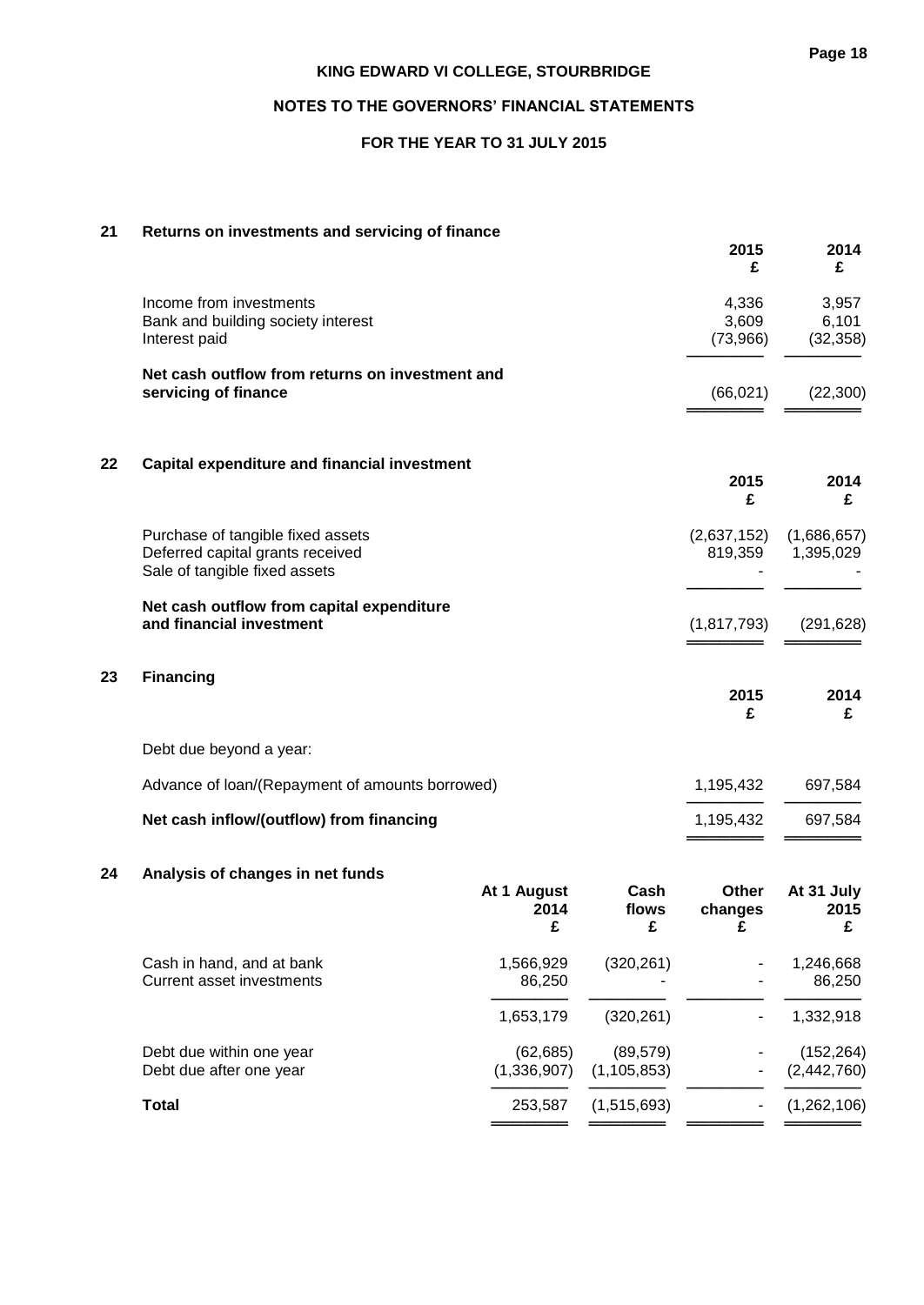#### **NOTES TO THE GOVERNORS' FINANCIAL STATEMENTS**

### **FOR THE YEAR TO 31 JULY 2015**

#### **25 Pension and similar obligations**

The College's employees belong to two principal pension schemes: the Teachers' Pension Scheme England and Wales (TPS) for academic and related staff; and the Local Government Pension Scheme (LGPS) for non-teaching staff, which is managed by West Midlands Pension Fund. Both are definedbenefit schemes.

| Total pension cost for the year                                                        | 2015<br>£ | 2014<br>£ |
|----------------------------------------------------------------------------------------|-----------|-----------|
| Teachers Pension Scheme: contributions paid<br><b>Local Government Pension Scheme:</b> | 571,612   | 526.643   |
| Charge to the Income and Expenditure Account (staff costs)                             | 249,000   | 221,000   |
| Enhanced pension charge to Income and Expenditure Account (staff costs)                | (1,378)   | 1.363     |
| <b>Total Pension cost for year</b>                                                     | 819.234   | 749,006   |
|                                                                                        |           |           |

The pension costs are assessed in accordance with the advice of independent qualified actuaries. The latest actuarial valuations of the TPS was 31 March 2004 and the LGPS 31 March 2013.

There were no outstanding or prepaid contributions at either the beginning or the end of the financial year.

#### **Teachers' Pension Scheme**

The TPS is an unfunded defined benefit scheme. Contributions on a "pay-as-you-go" basis are credited to the Exchequer under arrangements governed by the Superannuation Act 1972. A notional asset value is ascribed to the scheme for the purpose of determining contribution rates. The last valuation was undertaken in March 2013

Proportion of members' accrued benefits covered by the notional value of the assets 98 per cent

Following the implementation of Teacher's Pension (Employers' Supplementary Contributions) Regulations 2000, the Government Actuary review on the level of employer contributions resulted in the employer contribution rate of 14.1% for the period from 1 August 2004 to 31 July 2014. An appropriate provision in respect of unfunded pensioners' benefits is included in provisions.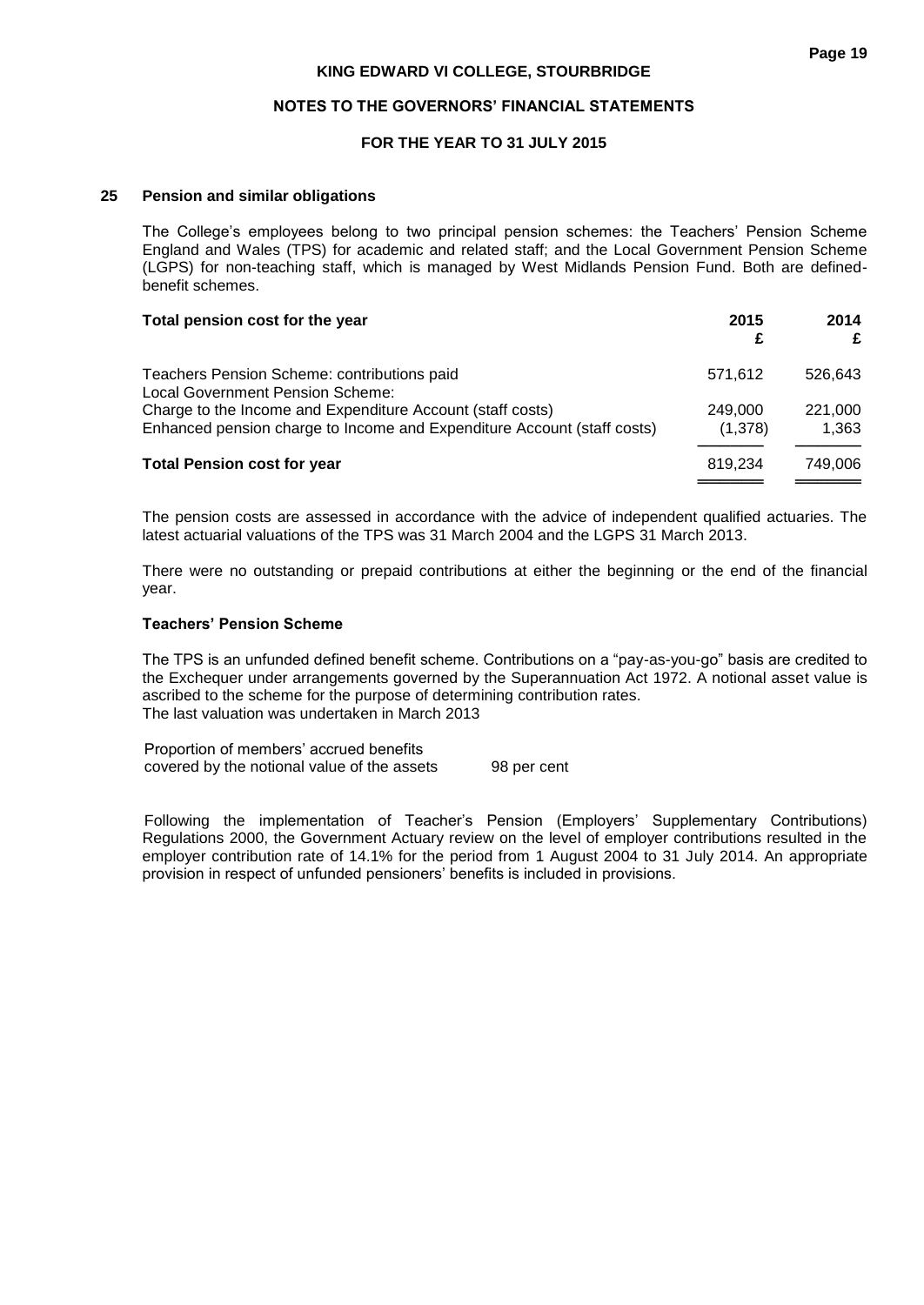#### **NOTES TO THE GOVERNORS' FINANCIAL STATEMENTS**

#### **FOR THE YEAR TO 31 JULY 2015**

#### **25 Pension and similar obligations (continued)**

#### **Teachers' Pension Scheme**

#### **FRS 17**

Under the definitions set out in Financial Reporting Standard (FRS 17) Retirement Benefits, the TPS is a multi-employer pension scheme. The College is unable to identify its share of the underlying assets and liabilities of the scheme.

Accordingly, the College has taken advantage of the exemption in FRS17 and has accounted for its contributions to the scheme as if it were a defined-contribution scheme. The College has set out above the information available on the scheme and the implications for the College in terms of the anticipated contribution rates.

#### **Local Government Pension Scheme**

The LGPS is a funded defined-benefit scheme, with the assets held in separate trustee-administered funds. The total contribution made for the year ended 31 July 2015 was £245,855 of which employer's contributions totalled £173,000 and employees' contributions totalled £72,747. The agreed contribution rates for future years are 16.2% per cent for employers and from April 2014 there are variable rates for employees according to salary within a range of 5.50% to 8.30%.

#### **FRS 17**

The following information is based upon a full actuarial valuation of the fund at 31 March 2007 updated to 31 July 2015 by a qualified independent actuary.

|                                                    | At 31 July | At 31 July | At 31 July |
|----------------------------------------------------|------------|------------|------------|
|                                                    | 2015       | 2014       | 2013       |
| Rate of increase in salaries                       | 3.95%      | 4.05%      | 4.15%      |
| Rate of increase for pensions in payment/inflation | 2.20%      | 2.30%      | 2.40%      |
| Discount rate for scheme liabilities               | 3.70%      | 4.20%      | 4.50%      |
| Inflation assumption                               | 2.20%      | 2.30%      | 2.40%      |

The current mortality assumptions include sufficient allowance for future improvements in mortality rates. The assumed life expectations on retirement age 65 are:

|                       | At 31 July<br>2014 | At 31 July<br>2014 |
|-----------------------|--------------------|--------------------|
| <b>Retiring today</b> |                    |                    |
| Males                 | 23.0               | 22.9               |
| Females               | 25.6               | 25.5               |
| Retiring in 20 years  |                    |                    |
| Males                 | 25.2               | 25.1               |
| Females               | 28.0               | 27.8               |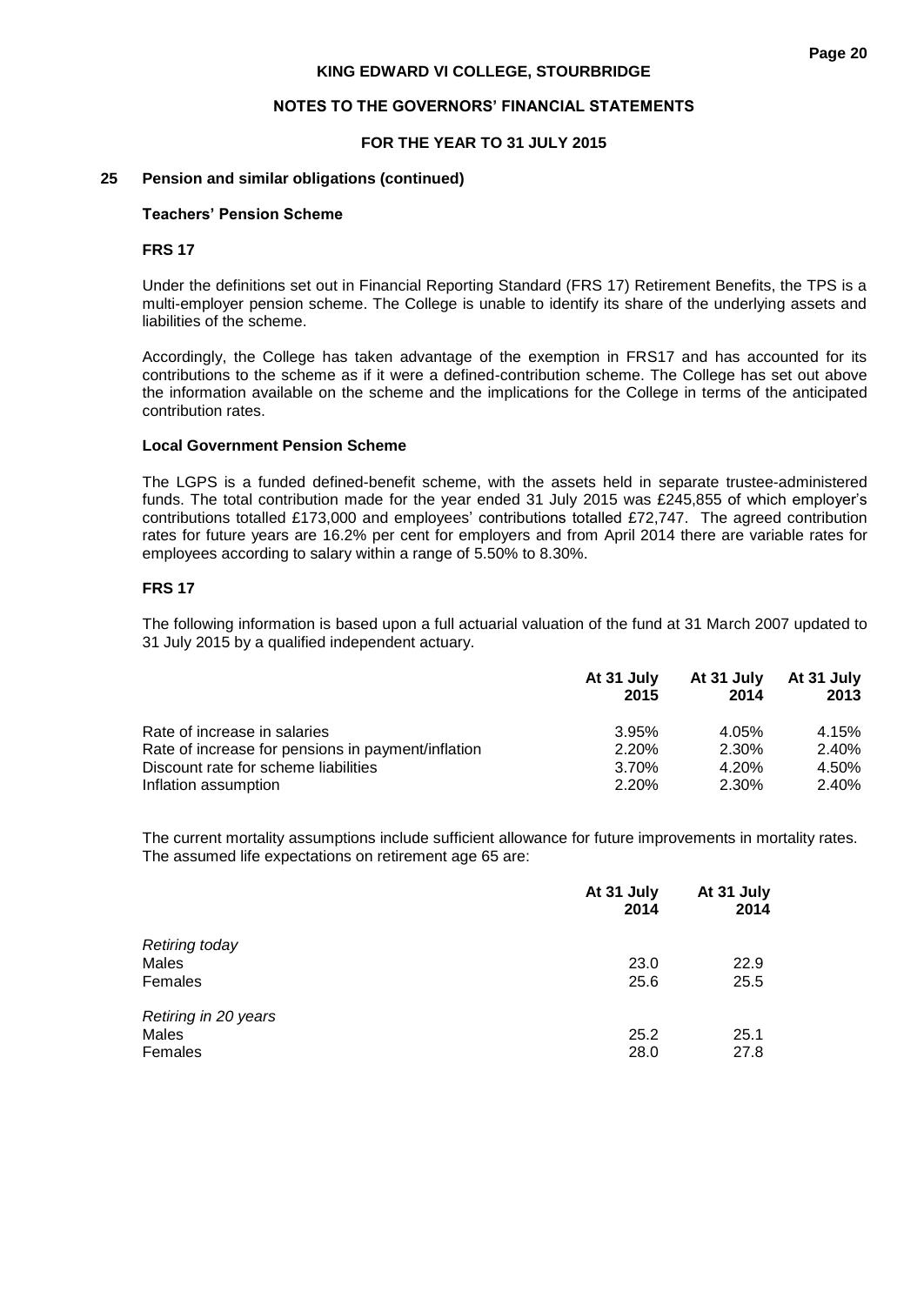### **NOTES TO THE GOVERNORS' FINANCIAL STATEMENTS**

### **FOR THE YEAR TO 31 JULY 2015**

### **25 Pension and similar obligations (continued)**

The assets and liabilities in the scheme and the expected rates of return were:

|                                                                                    | Long-term<br>rate of<br>return<br>expected at | Value at<br>31 July | Long-term<br>rate of<br>return<br>expected at | Value at<br>31 July | Long-term<br>rate of<br>return<br>expected at | Value at<br>31 July |
|------------------------------------------------------------------------------------|-----------------------------------------------|---------------------|-----------------------------------------------|---------------------|-----------------------------------------------|---------------------|
|                                                                                    | 31 July 2015                                  | 2015<br>£'000       | 31 July 2013                                  | 2014<br>£'000       | 31 July 2013                                  | 2013<br>£'000       |
| Equities                                                                           | 6.50%                                         | 2,023               | 7.00%                                         | 1,326               | 7.00%                                         | 1,205               |
| <b>Bonds</b>                                                                       | 2.50%                                         | 260                 | 3.20%                                         | 237                 | 2.50%                                         | 239                 |
| Other bonds                                                                        | 3.60%                                         | 356                 | 4.10%                                         | 306                 | 3.40%                                         | 319                 |
| Property<br>Cash                                                                   | 6.10%<br>0.50%                                | 287<br>164          | 6.20%<br>0.50%                                | 255<br>134          | 6.00%<br>0.50%                                | 247<br>117          |
| Other                                                                              | 6.50%                                         | 332                 | 7.00%                                         | 709                 | 7.00%                                         | 717                 |
| <b>Total market value</b><br>of assets                                             |                                               | 3,422               |                                               | 2,967               |                                               | 2,844               |
| Present value of                                                                   |                                               |                     |                                               |                     |                                               |                     |
| scheme liabilities<br>Related deferred tax liability                               |                                               | (4,776)             |                                               | (4,047)             |                                               | (3,919)             |
| Deficit in the scheme                                                              |                                               | (1, 354)            |                                               | (1,080)             |                                               | (1,075)             |
| Analysis of the amount charged to<br>income and expenditure account                |                                               |                     |                                               |                     | £'000                                         | £'000               |
| Employer service cost                                                              |                                               |                     |                                               |                     |                                               |                     |
| (net of employee contributions)<br>Past service cost                               |                                               |                     |                                               |                     | 247                                           | 221                 |
| <b>Total operating charge</b>                                                      |                                               |                     |                                               |                     | 247                                           | 221                 |
| Analysis of pension finance income/(costs)                                         |                                               |                     |                                               |                     | £'000                                         | £'000               |
| Expected return on pension scheme assets                                           |                                               |                     |                                               |                     | 177                                           | 171                 |
| Interest on pension liabilities                                                    |                                               |                     |                                               |                     | (175)                                         | (181)               |
| <b>Pension finance costs</b>                                                       |                                               |                     |                                               |                     | 2                                             | (10)                |
|                                                                                    |                                               |                     |                                               |                     | £'000                                         | £'000               |
| Amount recognised in the statement of total<br>recognised gains and losses (STRGL) |                                               |                     |                                               |                     |                                               |                     |
| Actual return less expected return on                                              |                                               |                     |                                               |                     |                                               |                     |
| pension scheme assets                                                              |                                               |                     |                                               |                     | 131                                           | (198)               |
| Experience gains and losses arising on                                             |                                               |                     |                                               |                     |                                               |                     |
| the scheme liabilities<br>Change in financial and demographic                      |                                               |                     |                                               |                     |                                               |                     |
| assumptions underlying the scheme liabilities                                      |                                               |                     |                                               |                     | (331)                                         | 259                 |
| Actuarial (loss)/gain/ recognised in STRGL                                         |                                               |                     |                                               |                     | (200)                                         | 61                  |

═══════════════════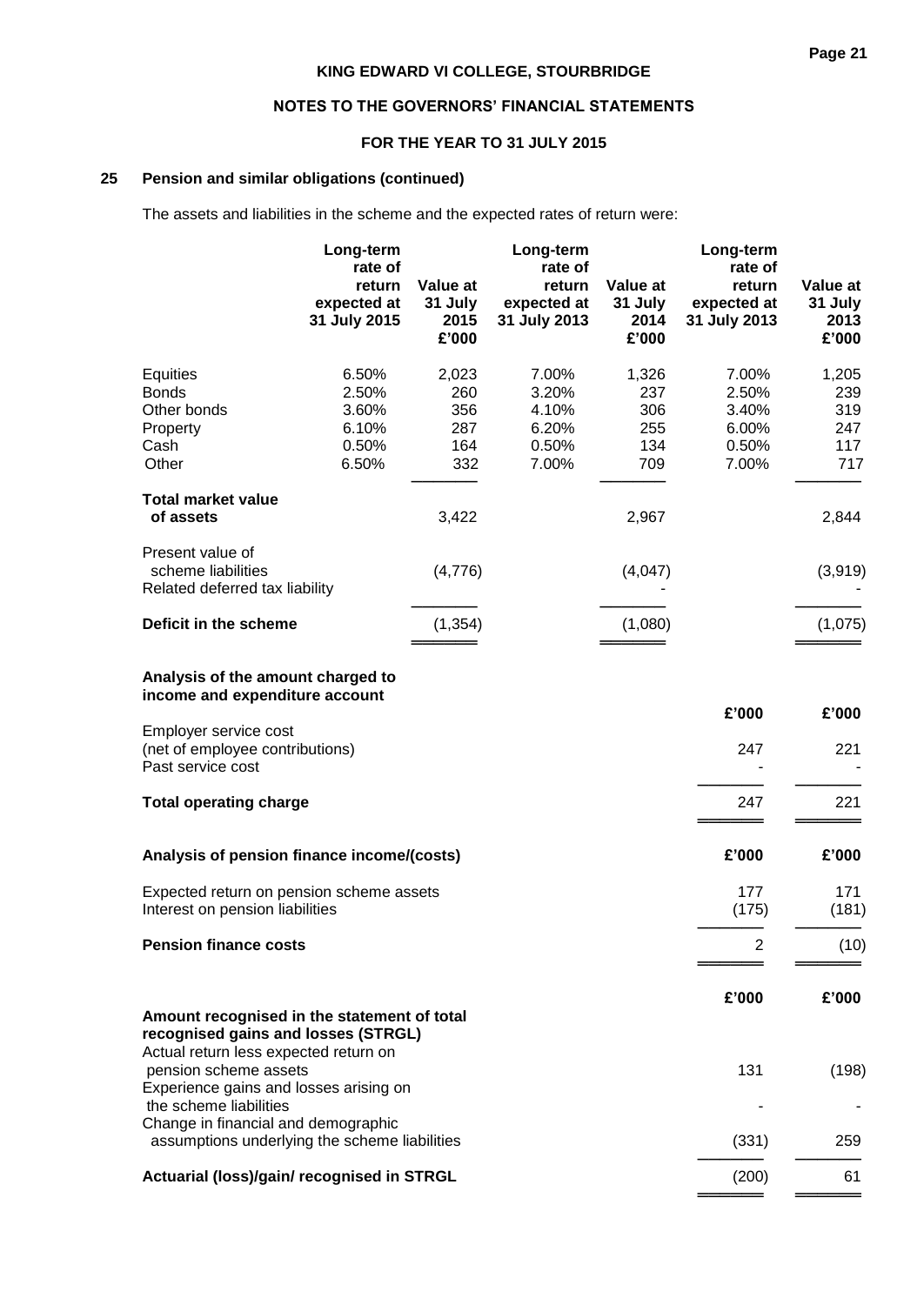### **FOR THE YEAR TO 31 JULY 2015**

### **25 Pension and similar obligations (continued)**

| Movement in surplus during year                                                                             |               |               |             | 2015<br>£'000 | 2014<br>£'000 |
|-------------------------------------------------------------------------------------------------------------|---------------|---------------|-------------|---------------|---------------|
| Deficit in scheme at 1 August<br>Movement in year:                                                          |               |               |             | (1,080)       | (1,074)       |
| Employer service cost (net of employee contributions)<br><b>Employer contributions</b><br>Past service cost |               |               |             | (175)<br>173  | (181)<br>165  |
| Net interest/return on assets<br>Actuarial gain or loss<br><b>Curtailments</b>                              |               |               |             | (72)<br>(200) | (50)<br>60    |
| Deficit in scheme at 31 July                                                                                |               |               |             | (1, 354)      | (1,080)       |
| History of experience gains and losses                                                                      |               |               |             |               |               |
| Difference between the expected and<br>actual return on assets:                                             | 2015          | 2014          | 2013        | 2012          | 2011          |
| Amount £'000<br>Percentage of scheme assets                                                                 | (131)<br>3.8% | (198)<br>6.7% | 208<br>7.3% | (82)<br>3.4%  | 69<br>3.1%    |
| Experience gains and losses on scheme liabilities:<br>Amount £'000                                          |               | 319           |             |               | 56            |
| Percentage of scheme liabilities                                                                            | 0.0%          | 7.9%          | 0.0%        | 0.0%          | 1.7%          |
| Total amount recognised in STRGL:<br>Amount £'000                                                           | 200           | (61)          | 141         | (183)         | 145           |
| Percentage of scheme liabilities                                                                            | 4.2%          | $-1.5%$       | $-3.6%$     | 5.1%          | 4.6%          |
| <b>Asset and Liability Reconciliation</b>                                                                   |               |               |             | 2014<br>£'000 | 2014<br>£'000 |
| <b>Reconciliation of Liabilities</b>                                                                        |               |               |             |               |               |
| Liabilities at start of period<br>Service cost                                                              |               |               |             | 4,047<br>249  | 3,919<br>221  |
| Interest cost                                                                                               |               |               |             | 175           | 181           |
| Employee contributions<br>Experience gains and losses on scheme liabilities                                 |               |               |             | 65            | 60            |
| Actuarial (gain)/loss                                                                                       |               |               |             | 331           | (259)         |
| Benefits paid<br>Past Service cost                                                                          |               |               |             | (91)          | (75)          |
| <b>Curtailments and settlements</b>                                                                         |               |               |             |               |               |
| Liabilities at end of period                                                                                |               |               |             | 4,776         | 4,047         |
| <b>Reconciliation of Assets</b>                                                                             |               |               |             |               |               |
| Assets at start of period                                                                                   |               |               |             | 2,967         | 2,844         |
| Expected return on assets<br>Actuarial gain/(loss)                                                          |               |               |             | 177<br>131    | 171<br>(198)  |
| <b>Employer contributions</b>                                                                               |               |               |             | 173           | 165           |
| Employee contributions                                                                                      |               |               |             | 65            | 60            |
| Benefits paid                                                                                               |               |               |             | (91)          | (75)          |
| Assets at end of period                                                                                     |               |               |             | 3,422         | 2,967         |
|                                                                                                             |               |               |             |               |               |

The estimated value of employer contributions for the year ended 31 July 2016 is £204,000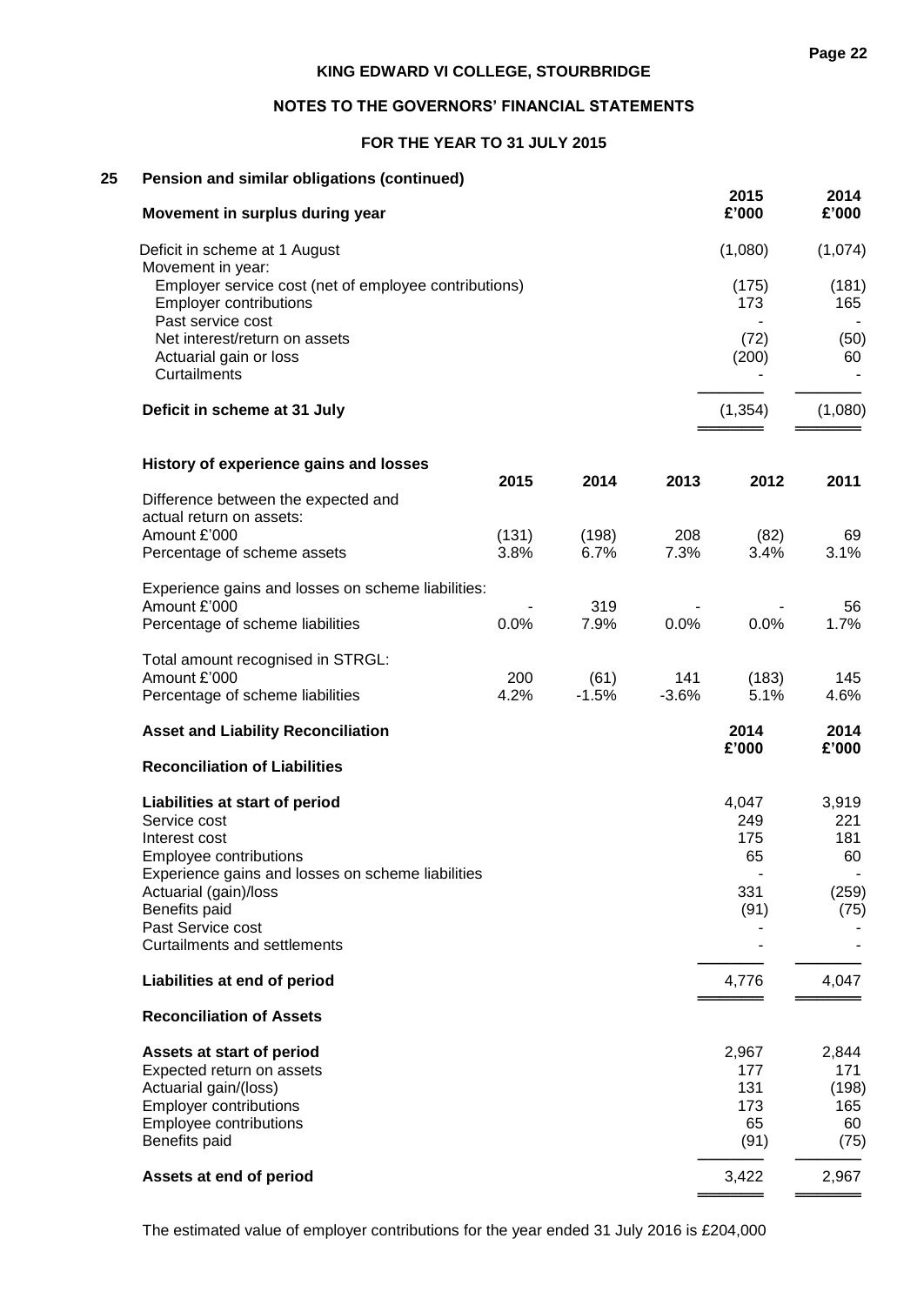#### **NOTES TO THE GOVERNORS' FINANCIAL STATEMENTS**

#### **FOR THE YEAR TO 31 JULY 2015**

#### **26 Financial commitments**

At 31 July 2014 the college had annual commitments under non cancellable operating leases as follows:

|                           | <b>Land and</b><br>buildings<br>2015 | <b>Other</b><br>2015 | <b>Land and</b><br>buildings<br>2014 | Other<br>2014         |
|---------------------------|--------------------------------------|----------------------|--------------------------------------|-----------------------|
| <b>Expiry date</b>        | £                                    | £                    | £                                    | £                     |
| Within one year           | ۰                                    | 243                  |                                      |                       |
| Between two to five years | $\overline{\phantom{0}}$             | 45,367               | 65,311                               | 40,125                |
| After five years          |                                      |                      |                                      | $\tilde{\phantom{a}}$ |
|                           |                                      |                      |                                      |                       |
|                           |                                      | 45,610               | 63,311                               | 40,125                |
|                           |                                      |                      |                                      |                       |

#### **27 Capital commitments**

| <b>Oapital Communicatio</b>                                                                           | 2015<br>£ | 2014   |
|-------------------------------------------------------------------------------------------------------|-----------|--------|
| Contracted for at 31 July 2015                                                                        |           | 95,398 |
| Authorised but not contracted for at 31 July 2015                                                     |           |        |
| Commitments under finance leases entered into but<br>not yet provided for in the financial statements | Nil       | Nil    |

#### **28 Related party transactions**

Due to the nature of the College's operations and the composition of the board of governors (being drawn from local public and private sector organisations) it is inevitable that transactions will take place with organisations in which a member of the board of governors may have an interest. All transactions involving organisations in which a member of the board of governors may have an interest are conducted at arms length and in accordance with the College's financial regulations and normal procurement procedures.

Mr A Condlyffe is director of PMP Consultants Limited. During the year consultancy fees from PMP Consultants Limited of £33,162 (2014 £33,957) were charged to the College. At the year end the balance due to PMP Consultants Limited was £nil (2014: £nil).

During the year The King Edward's Stourbridge Academy Trust was incorporated. The Chair of the Board of Governors at King Edward VI College, Stourbridge is a member of the Company. He holds no other office. During the year management fees of £30,723 were charged to the academy, this consisted of a recharge against salaries and overheads in respect of time spent by the then Principal, Clerk to the Governors and the Director of Finance.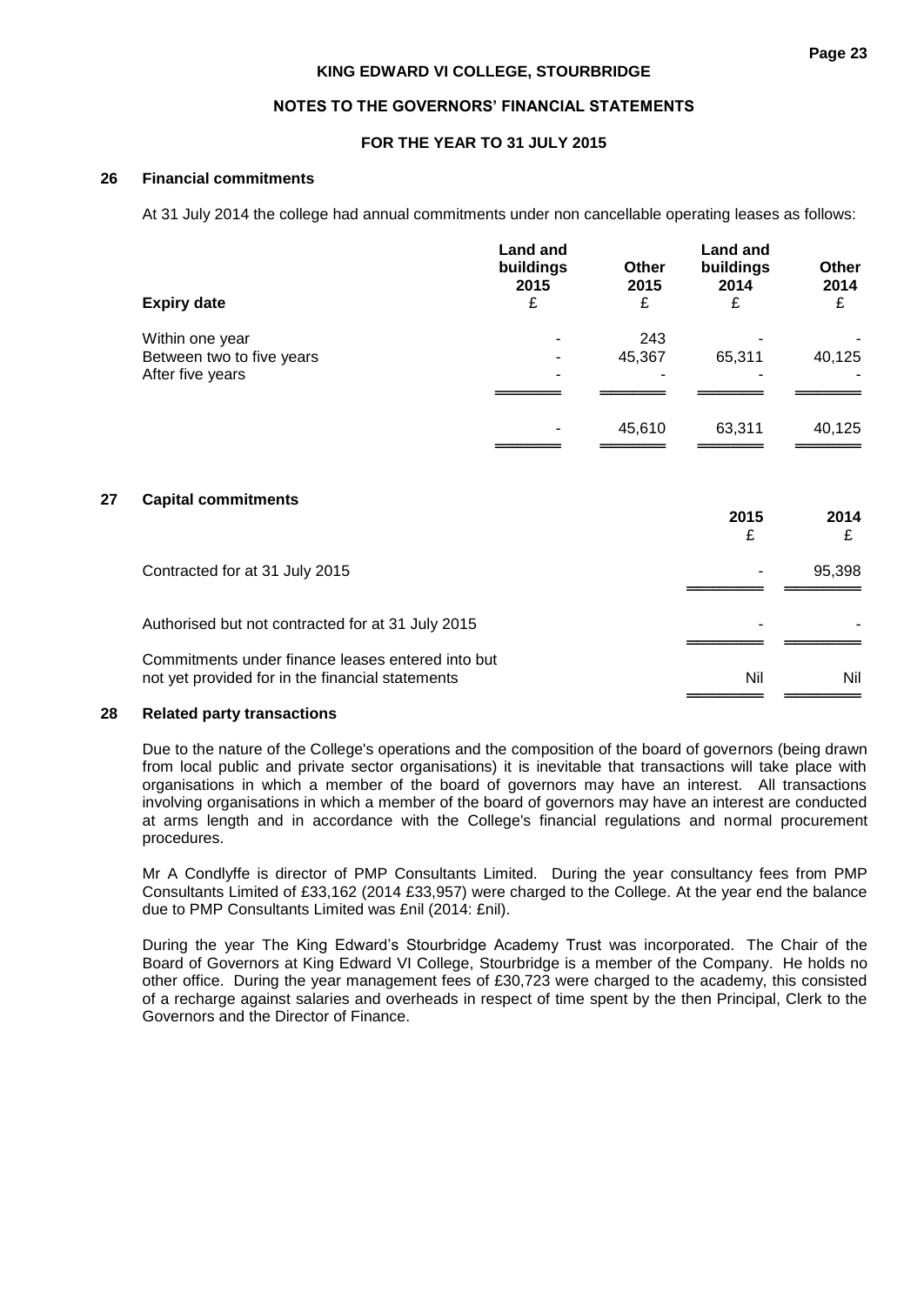### **NOTES TO THE GOVERNORS' FINANCIAL STATEMENTS**

### **FOR THE YEAR TO 31 JULY 2015**

#### **29 Amounts disbursed as agent**

| Learner support funds                        | 31 July 2015 31 July 2014         | Year ended Year ended |
|----------------------------------------------|-----------------------------------|-----------------------|
| EFA grants<br>Interest earned                | 138,900                           | 124.875               |
| Disbursed to students<br>Administration fees | 138,900<br>(132, 187)<br>(6, 713) | 124,875<br>(124, 875) |
| Balance unspent/(deficit) at 31 July 2015    |                                   |                       |

Learning Skills Council grants are available solely for students; the College acts only as paying agent. The grants are related disbursements and therefore excluded from the income and expenditure account except where a deficit is incurred.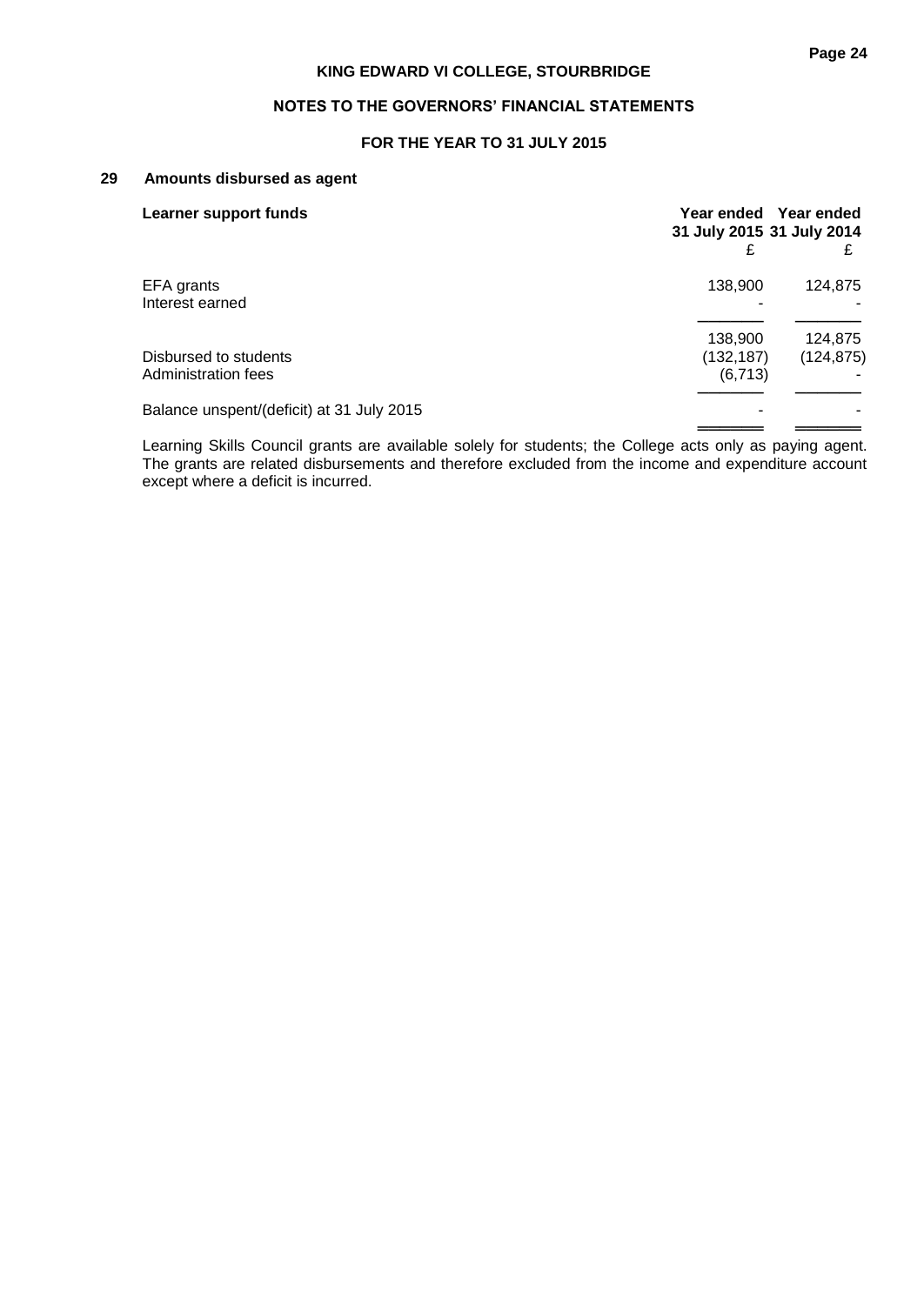### **INDEPENDENT AUDITOR'S REPORT ON REGULARITY TO THE BOARD OF GOVERNORS**

### **FOR THE YEAR TO 31 JULY 2015**

This report is produced in accordance with the terms of our engagement letter for the purpose of reporting on the College's Statement of Regularity, Propriety and Compliance in respect of whether the transactions underlying the College's financial statements for the year ended 31 July 2015 are regular as defined by and in accordance with the Financial Memorandum with the Chief Executive of Skills Funding/Funding Agreement with Secretary of State for Education acting through the Education Funding Agency, in accordance with the authorities that govern them.

The regularity assurance framework that has been applied is set out in the Joint Audit Code of Practice and the Regularity Audit Framework published by the Skills Funding Agency and the Education Funding Agency.

Our review has been undertaken so that we might state to the Corporation and the Chief Executive of Skills Funding/Secretary of State for Education acting through the Education Funding Agency those matters we are required to state to them in a report and for no other purpose. This report is made solely to the Corporation and the Chief Executive of Skills Funding/Secretary of State for Education acting through the Education Funding Agency in accordance with the terms of our engagement letter. To the fullest extent permitted by law, we do not accept or assume responsibility to anyone other than the Corporation and the Chief Executive of Skills Funding/Secretary of State for Education acting through the Education Funding Agency, for our review work, for this report, or for the opinion we have formed.

#### **Respective responsibilities of the Board of Governors of King Edward VI College, Stourbridge and Auditors**

The Corporation is responsible under the requirements of the Further & Higher Education Act 1992, subsequent legislation and related regulations and guidance, for ensuring that financial transactions are in accordance with the framework of authorities which govern them and that transactions underlying the financial statements for the year ended 31 July 2015 are regular.

The Corporation is also responsible, under the requirements of the Accounts Direction 2014/15 published by the Skills Funding Agency and the Education Funding Agency for the preparation of the Statement on Regularity, Propriety and Compliance. The Statement confirms that, to the best of its knowledge, the Corporation believes it is able to identify any material, irregular or improper use of funds by the College, or material non-compliance with the Skills Funding Agency/Education Funding Agency's terms and conditions of funding under the College's financial memorandum/funding agreement. It further confirms that any instances of material irregularity, impropriety or funding non-compliance discovered in the year to 31 July 2015 have been notified to the Skills Funding Agency/Education Funding Agency.

### **Auditor's responsibilities**

Our responsibility is to express a reasonable assurance opinion in respect of whether the transactions underlying the College's financial statements for the year ended 31 July 2015 are in all material respects regular, based on the procedures that we have performed and the evidence we have obtained. Our reasonable assurance engagement was undertaken in accordance with the Joint Audit Code of Practice, the Regularity Audit Framework and our engagement letter. The International Standards on Auditing (UK and Ireland) and Joint Audit Code of Practice require that we plan and perform this engagement to obtain reasonable assurance in respect of the Assertion that the transactions underlying the financial statements are in all material respects regular.

#### **Basis of opinion**

We have performed procedures on a sample basis so as to obtain information and explanations which we consider necessary in order to provide us with sufficient appropriate evidence to express reasonable assurance that the College's Statement of Regularity, Propriety and Compliance is fairly stated in respect of whether the transactions underlying the College's financial statements are in all material respects regular for the year ended 31 July 2015.